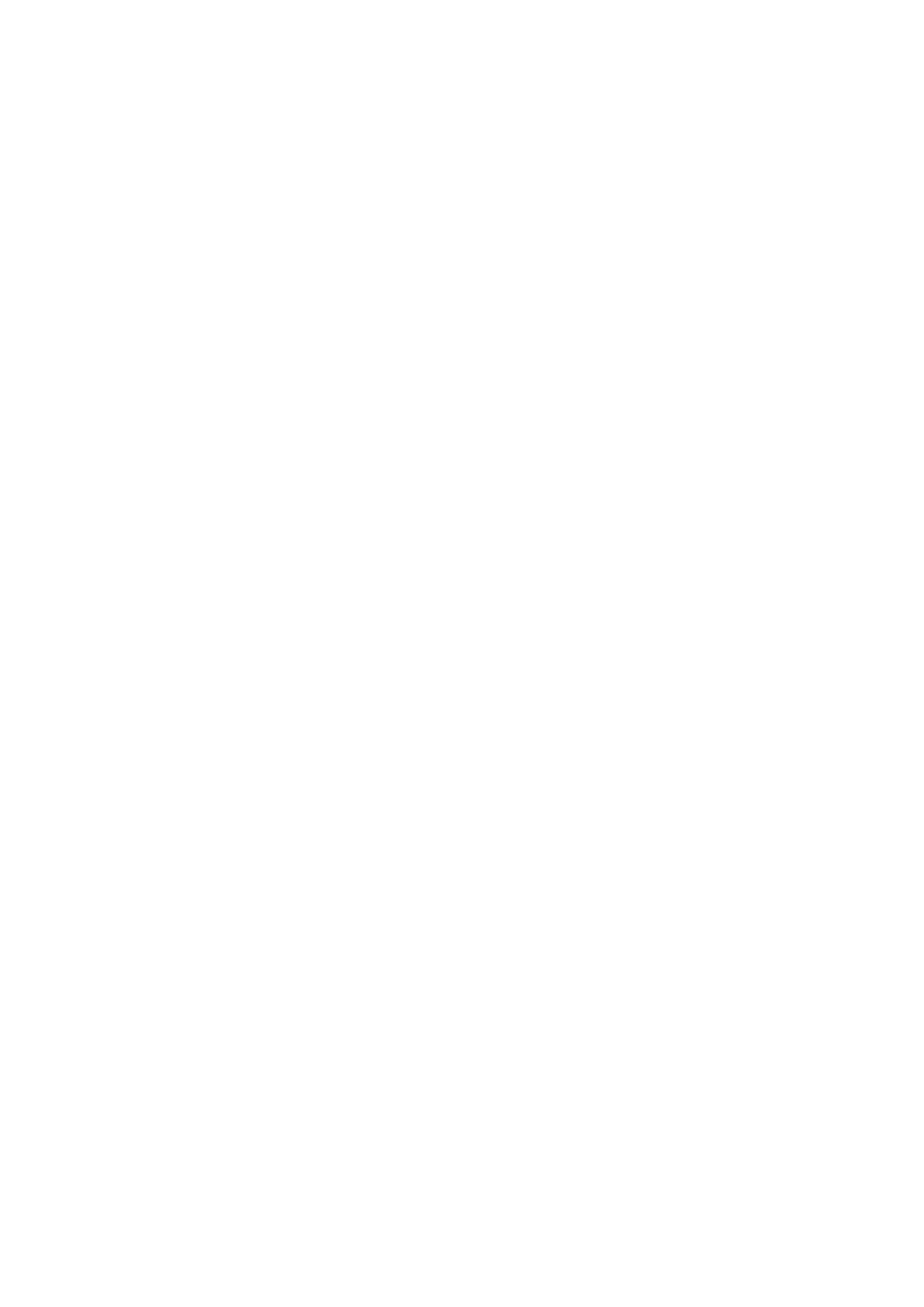### WELCOME TO IV=

#### Thank you for choosing to purchase an LV= Insurance policy

Founded in 1843 Liverpool Victoria, which also trades as LV=, is the UK's largest friendly society and together with its subsidiaries is a major provider of insurance and financial services products.

As a friendly society and mutual, LV= exists wholly for the benefit of its members. We have no shareholders taking a share of our profits. Instead we invest our profits in making our products competitive and delivering an outstanding customer service.

Our claims service goes the extra mile. Committed to doing the right thing for policyholders we aim to settle claims quickly, even in the most difficult of circumstances.

If you would like to learn more about LV= please visit our website at: www.LV.com/commercial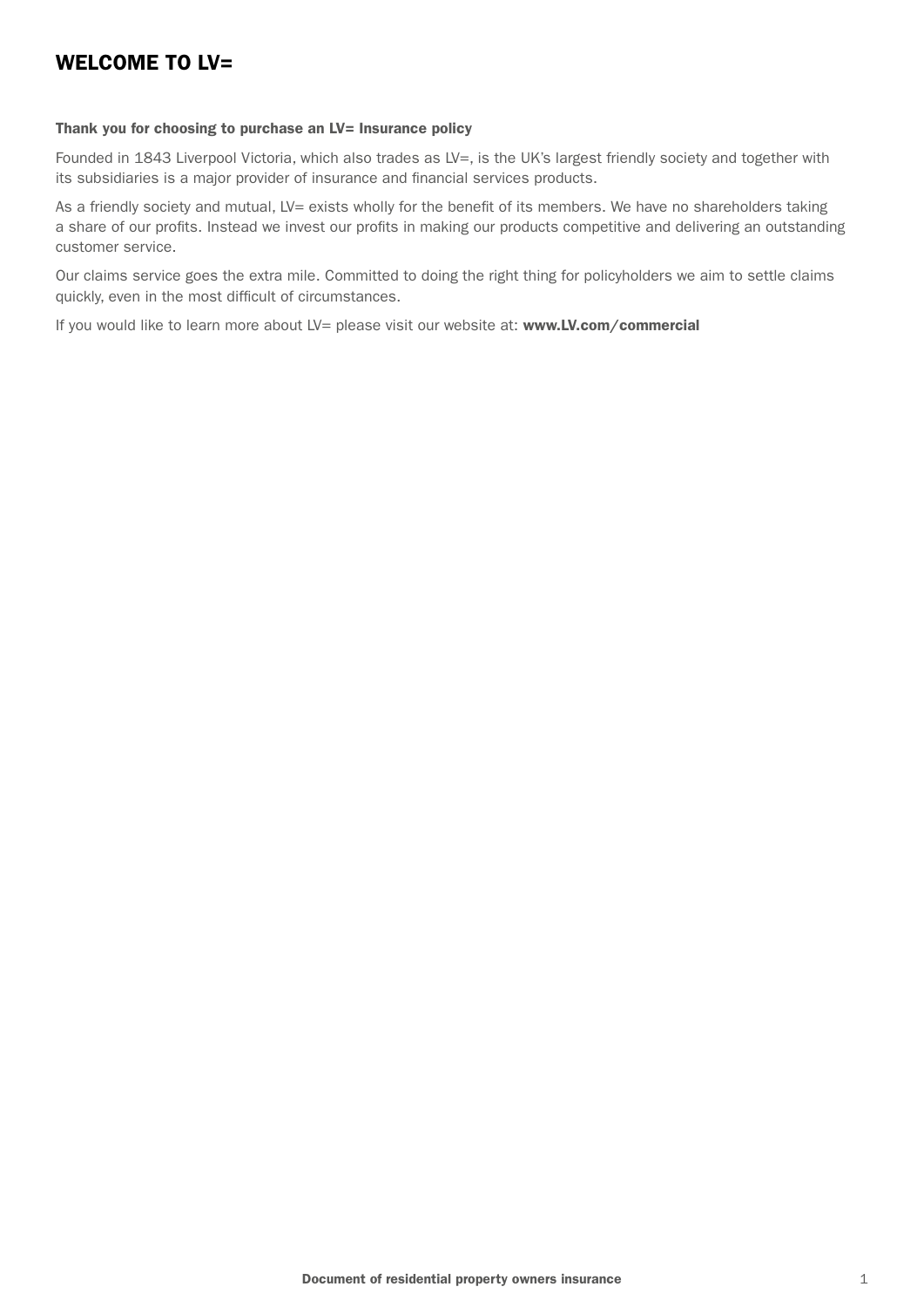### **CONTENTS**

| Definitions                              | 4              | Section 6 - Legal Expenses                                | 39 |
|------------------------------------------|----------------|-----------------------------------------------------------|----|
| <b>General Conditions</b>                | $\overline{7}$ | <b>Section Definitions</b>                                | 39 |
| <b>General Exclusions</b>                | 12             | Sub-Section A - Property Disputes                         | 40 |
|                                          |                | Sub-Section B - Repair and Renovation Disputes            | 41 |
| Section 1 - Material Damage              | 14             | Sub-Section C - Health and Safety Prosecutions            | 41 |
| Insurable Perils                         | 14             | Sub-Section D - Tax Protection                            | 41 |
| <b>Additional Covers</b>                 | 17             | Sub-Section E - Arc Legal Document Service                | 42 |
| Extensions to Section 1                  | 18             | Exclusions to Section 6                                   | 42 |
| Clauses                                  | 22             | Legal Expenses Claims Conditions                          | 43 |
| <b>Basis of Settlement Clauses</b>       | 23             |                                                           |    |
| <b>Exclusions</b>                        | 25             | <b>General Claims Conditions</b>                          | 47 |
|                                          |                |                                                           |    |
| Section 2 - Loss of Rent                 | 26             | Useful and Important Information                          | 49 |
| Clause                                   | 26             | How to make a claim                                       | 49 |
| <b>Basis of Settlement Clauses</b>       | 26             | How to complain                                           | 49 |
| Extensions to Section 2                  | 27             | Details about our Regulator                               | 49 |
| Exclusion                                | 28             | Compensation                                              | 49 |
| Section 3 - Property Owners' Liability   | 29             | Data Protection - How we use your<br>personal information | 50 |
|                                          | 29             |                                                           |    |
| Limit of Indemnity<br>Section Definition | 29             | Credit Search and Identity Check                          | 50 |
|                                          |                | Previous claims                                           | 50 |
| Extensions to Section 3                  | 29             | Fraud prevention and detection                            | 51 |
| Exclusions                               | 31             | Access to the personal information we hold about you      | 51 |
| Conditions                               | 33             | The law that applies to your insurance                    | 51 |
| Section 4 - Employers' Liability         | 34             | Communications                                            | 51 |
| Limit of Indemnity                       | 34             | Employers Liability Trading Office (ELTO)                 | 51 |
| Section Definition                       | 34             |                                                           |    |
| Extensions to Section 4                  | 34             |                                                           |    |
| Exclusions                               | 35             |                                                           |    |
| Conditions                               | 35             |                                                           |    |
| Section 5 - Terrorism                    | 36             |                                                           |    |
| <b>Section Definitions</b>               | 36             |                                                           |    |
| Exclusions                               | 37             |                                                           |    |
| Conditions                               | 37             |                                                           |    |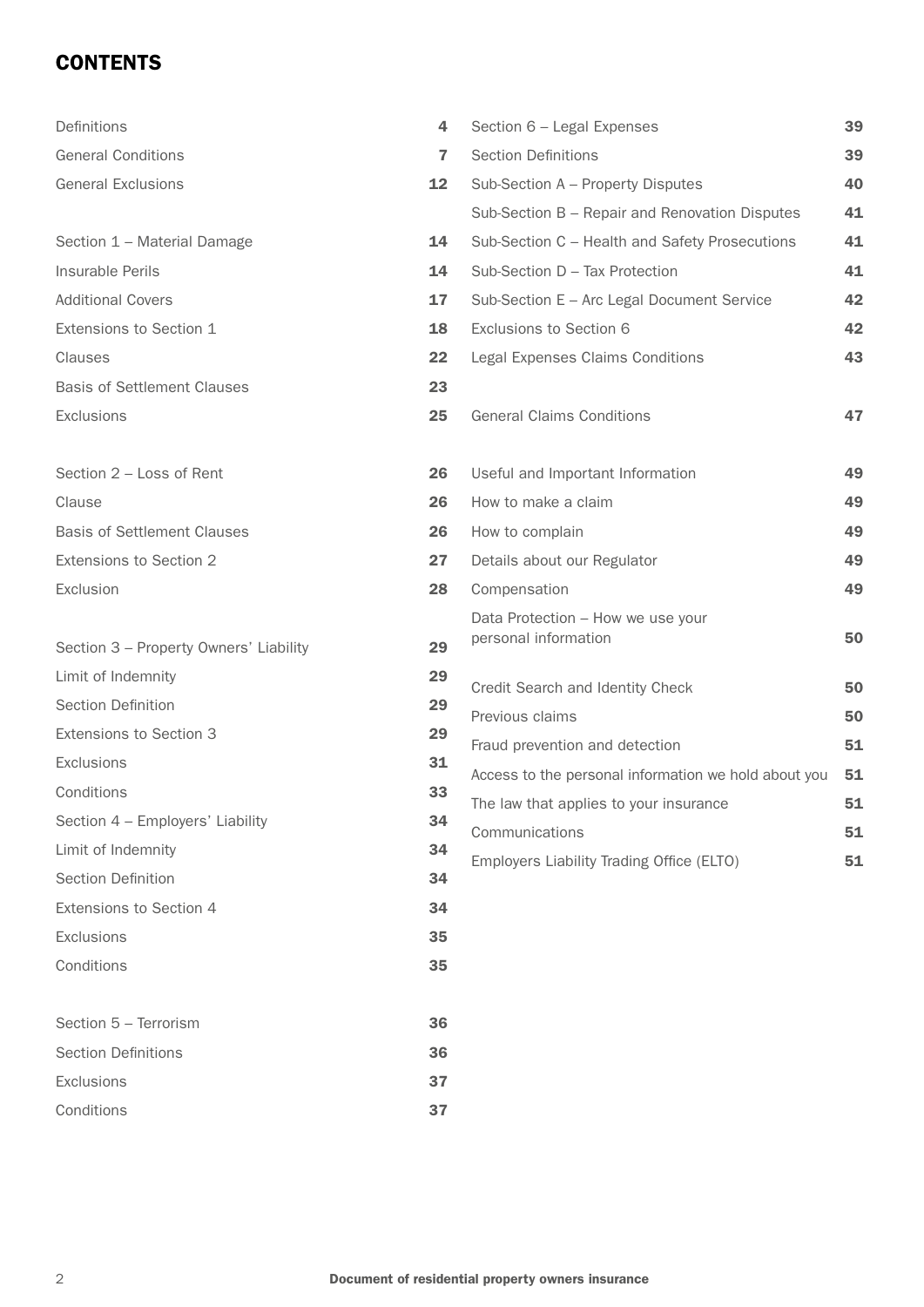### RESIDENTIAL PROPERTY OWNERS INSURANCE POLICY

Liverpool Victoria Insurance Company Limited (the Insurer) will provide the insurance described in the Policy subject to its terms and conditions for the Period of Insurance stated in the Schedule and any subsequent period for which the Insured shall pay and the Insurer shall agree to accept the premium. Any information supplied by or on behalf of the Insured shall be incorporated in the contract

The Policy the Schedule the Statement of Fact and any endorsements shall be read together as one contract and this is the contract of Insurance between the Insured and the Insurer

It is therefore essential that the **Insured** provides a fair presentation of the risk, that the Statement of Fact and Schedule are accurate and true to the best of the Insured's knowledge and belief. If the Insured fails to provide a fair presentation of the risk, the Statement of Fact and/or Schedule are inaccurate, incomplete or untrue it may affect the Insured's rights under the Policy

Any word or expression to which a specific meaning has been given shall have that meaning wherever it appears

The Insured is not required to sign the Statement of Fact but should read it carefully and confirm that all the information contained within it and the Schedule is correct

If the presentation of the risk, the Statement of Fact and/or Schedule are incorrect or incomplete you should notify the Broker, Intermediary or Agent who arranged the Policy immediately and obtain a revised Statement of Fact and/or Schedule with the revisions required. You must ensure that all documentation in your possession is accurate and complete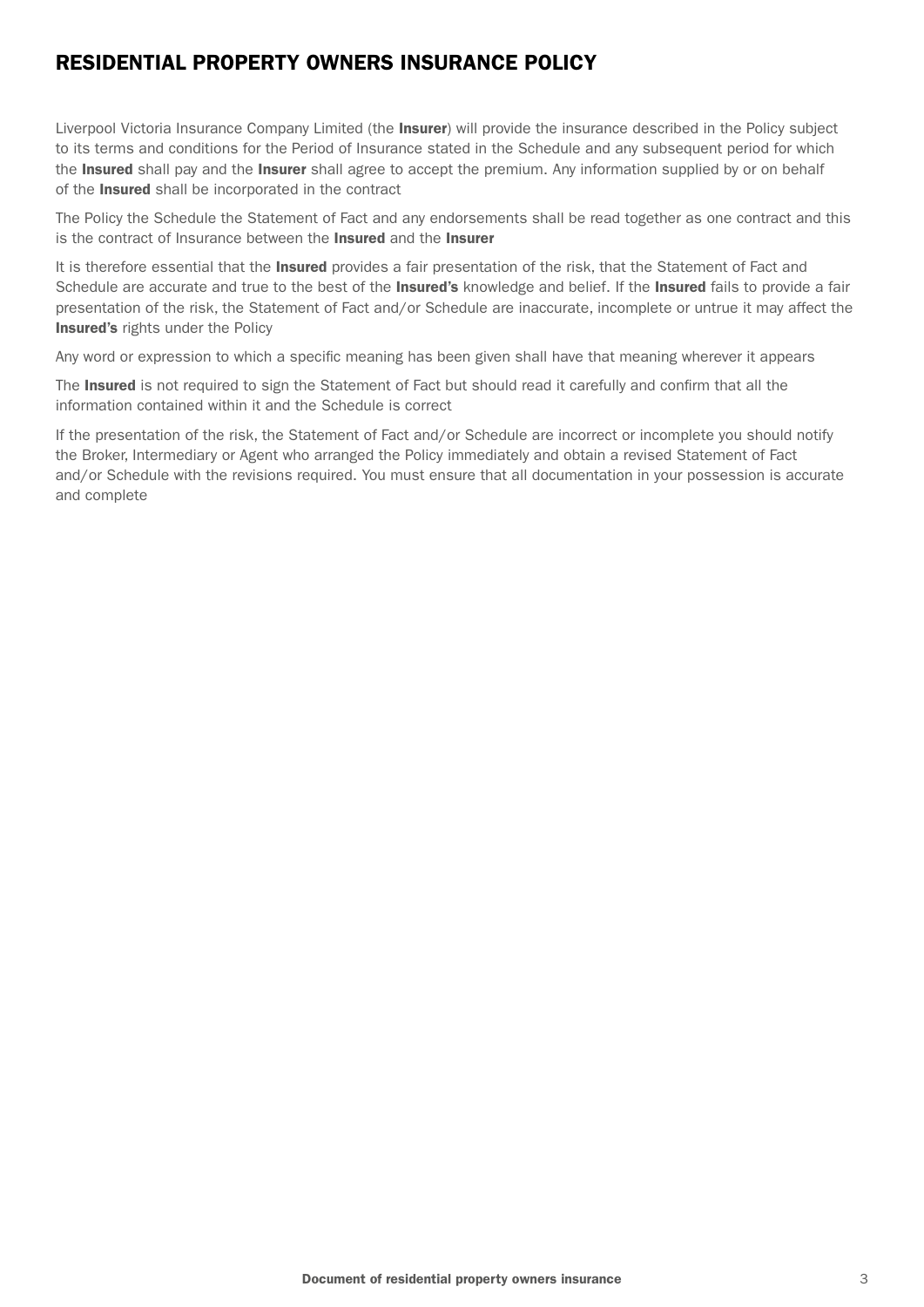### **DEFINITIONS**

The following words or phrases have the same meaning wherever they appear, in **bold**, within this Policy

**Building(s)** – The Building or Buildings at the risk address(es) stated in the Schedule including

- a) outbuildings attached to or detached from the main Building
- b) walls gates and fences around the Buildings and belonging to them
- c) solar panels
- d) Landlord's Fixtures and Fittings
- e) car parks yards paved areas roads pavements and footpaths

all belonging to the **Insured** or for which the **Insured** is legally responsible

Business – The Business specified in the Schedule conducted solely from within the Territorial Limits including the ownership repair and maintenance of the **Premises** including the provision of first aid but excluding any first aid provided by any qualified medical practitioner or nurse

**Computer** – All equipment including interconnected wiring fixed disks and telecommunications equipment used at the Premises for the storage and communication of electronically processed Data but excluding any such equipment controlling any manufacturing process belonging to the Insured or leased hired or rented to the Insured and for which the **Insured** is legally responsible

**Computer Records** – All current and backup Computer Records excluding fixed disks and paper records of any description incorporating stored programs and information stored on them belonging to the Insured or leased hired or rented to the **Insured** and for which the **Insured** is legally responsible

Computer System – A computer or other equipment or component or system or item which processes stores transmits or receives Data

Consequential Loss – Loss resulting from interruption or interference with the Business carried on by the Insured at the Premises in consequence of Damage

Damage – Loss destruction of or damage to the Property insured

Data – Data of any sort whatever including without limitation tangible or intangible data and any programs or software bandwidth cryptographic keys databases documents domain names or network addresses or anything similar files interfaces metadata platforms processing capability storage media transaction gateways user credentials websites or any information whatever

Declared Value – The Insured's assessment of the cost of reinstatement of the Property insured at the level of costs applying at the inception of the Period of Insurance including the extent to which indemnity is provided for

- a) the additional cost of reinstatement to comply with Public Authority requirements
- b) professional fees
- c) removal of debris costs

ignoring inflationary factors which may operate subsequently

Denial of Service Attack – Any actions or instructions constructed or generated with the ability to damage interfere with or otherwise affect the availability or performance of networks network services network connectivity or **Computer** Systems including but not limited to the generation of excess traffic into network addresses the exploitation of system or network weaknesses and the generation of excess or non-genuine traffic between and amongst networks and the procurement of such actions or instructions by other Computer Systems

#### Employee –

- a) Any person under a contract of service or apprenticeship with the **Insured** or
- b) any of the following persons whilst working for the **Insured** in connection with the **Business** 
	- i. any labour master or labour only subcontractor or person supplied by them
	- ii. any self employed person providing labour only
	- iii. any trainee or person undergoing work experience
	- iv. any voluntary helper
	- v. any person who is hired to or borrowed by the Insured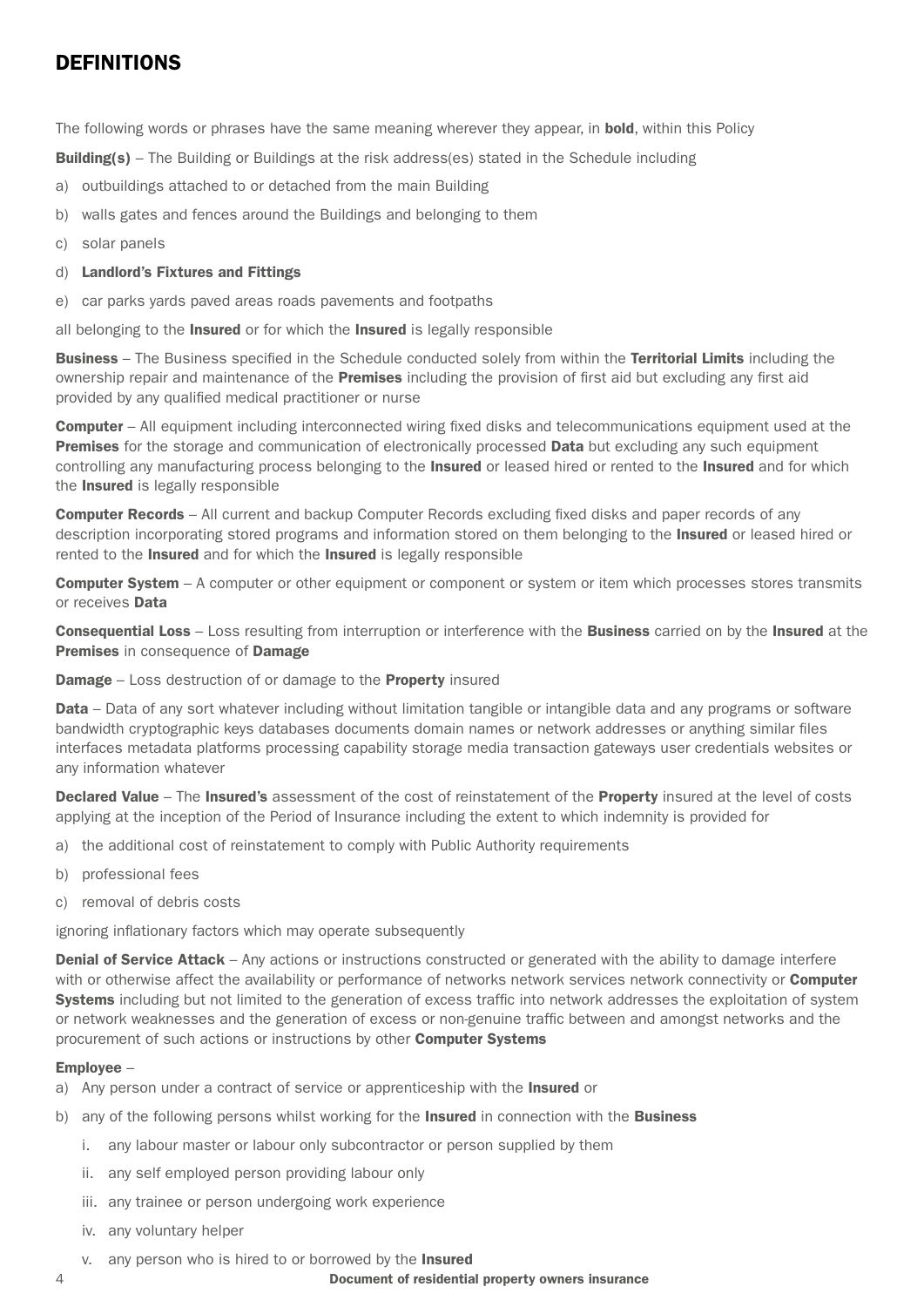### DEFINITIONS CONTINUED

**Excess** – The amount for which the **Insured** is responsible for each and every claim or loss as specified in the Schedule or in the Policy

Hacking – Unauthorised access to any Computer System whether the property of the Insured or not

Indemnity Period – The period beginning with the occurrence of the Damage and ending not later than the Maximum Indemnity Period as stated in the Schedule afterwards during which the results of the Business shall be affected in consequence of the **Damage** 

Injury – Bodily injury death illness or disease mental injury or nervous shock

Insured – The person persons or company named in the Schedule including subsidiary companies notified to and agreed as accepted by the Insurer

Insured Perils - Those Insurable Perils which are operative as stated in the Schedule subject always to the terms conditions and exclusions applying to the Insurable Peril and of Section 1 and the Policy

Insurer – Liverpool Victoria Insurance Company Limited

Landlord's Contents – The contents of the Buildings used in connection with the Business belonging to the Insured or for which the Insured is legally responsible including furniture carpets furnishings and all other property belonging to the Insured or for which the Insured is legally responsible whilst contained in the common parts of the Buildings or parts of the **Buildings** under the direct control of the **Insured** including

- a) Landlord's Contents in the open subject to a maximum of £500 for any one loss
- b) Paintings prints and works of art subject to a maximum of £500 per item for any one loss
- c) Money subject to a maximum of £500 for any one loss

but excluding any property more specifically insured and

- a) Computers and Computer Records
- b) Stock and materials in trade
- c) property belonging to any **Tenant** for which the **Insured** is not responsible
- d) credit cards securities of any description jewellery curiosities or rare books
- e) mobile devices where the sole or primary function of the item is to make send and receive telephone calls and SMS messages

#### Landlord's Fixtures and Fittings

- a) built-in furniture and built-in domestic appliances
- b) fixed pipes tanks fires central heating equipment boilers or storage heaters

Legal Costs – All costs and expenses incurred with the prior written consent of the Insurer in addition to claimant's costs and expenses for which the Insured is legally liable

Maximum Indemnity Period – The number of Months stated in the Schedule as applying to the Indemnity Period

Money – Cash bank currency notes uncrossed cheques uncrossed postal orders and money orders unused postage stamps National Insurance stamps trading stamps luncheon vouchers lottery and other prize scratch cards utility vouchers top up cards mobile phone vouchers and International Phone Cards held in connection with the **Business** belonging to the **Insured** or for which the **Insured** is legally liable

#### Offshore Installation –

- a) Any installation in the sea or tidal waters which is intended for underwater exploitation of mineral resources or exploration with a view to such exploitation
- b) any installation in the sea or tidal waters which is intended for the storage or recovery of gas or generation of electricity
- c) any pipe or system of pipes in the sea or tidal waters
- d) any accommodation installation for persons who work on or from the locations specified above

**Phishing** – any access or attempted access to **Data** made by means of misrepresentation or deception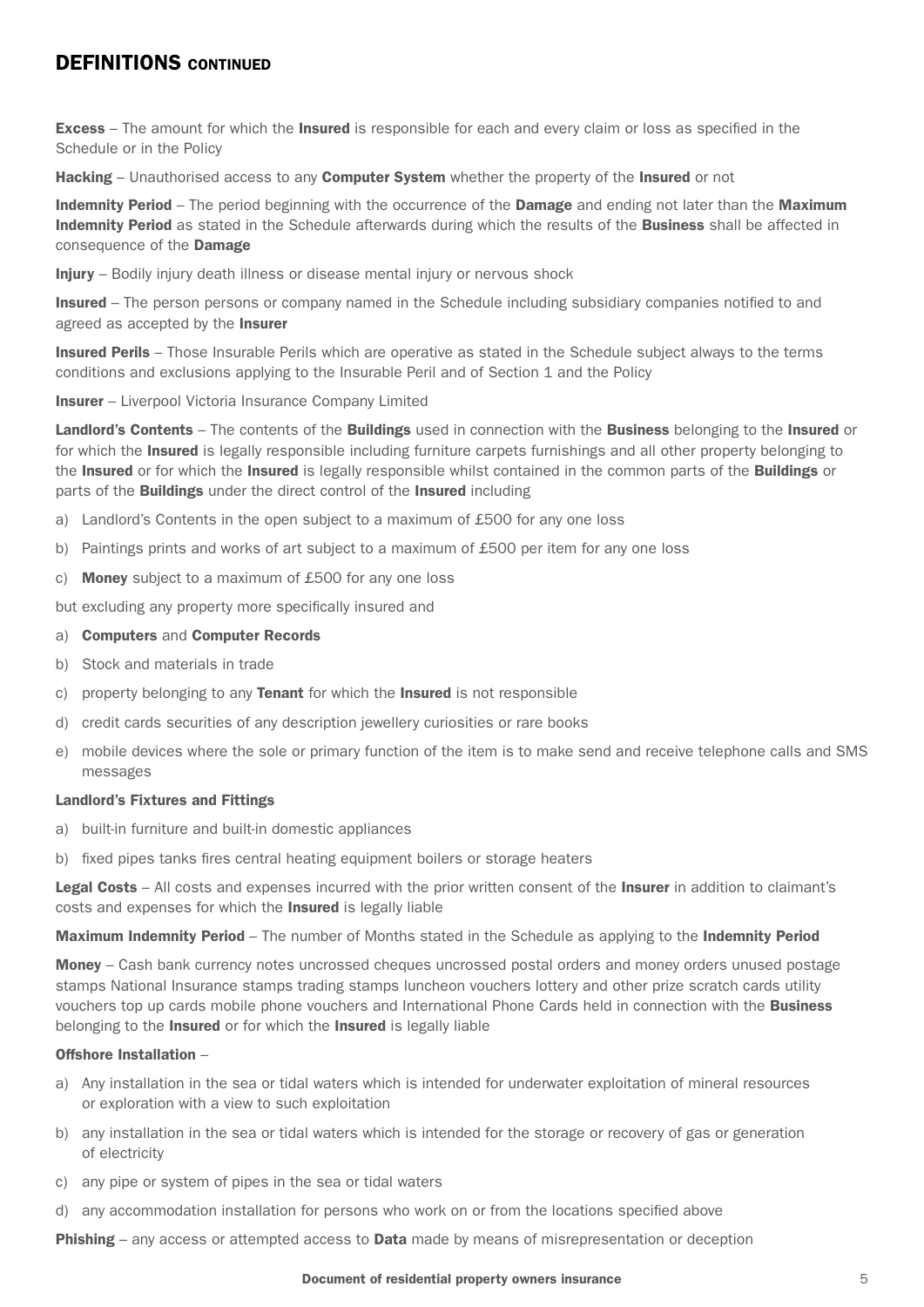### DEFINITIONS CONTINUED

#### Pollution or Contamination –

- a) All Pollution or Contamination of buildings or other structures or of water or land or the atmosphere and
- b) all **Injury** loss or damage directly or indirectly caused by such Pollution or Contamination

All Pollution or Contamination which arises out of one incident shall be deemed to have occurred at the time such incident takes place

**Premises** – The **Buildings** and the land inside the boundaries at the risk address stated in the Schedule

**Principal** – Any person firm company ministry or authority for whom the **Insured** is undertaking work

**Products Supplied** – Any goods or other property including containers packaging labelling and instructions for use sold supplied delivered erected repaired serviced altered treated installed processed manufactured or tested by the Insured in connection with the **Business** 

#### Property

- a) Buildings Landlord's Contents and in respect of Section 1 of the Policy such other items to which cover is expressly extended in Section 1 of the Policy or Schedule
- b) in respect of Section 6 of the Policy land and/or **Buildings** owned or occupied by the Insured or otherwise for which the Insured is legally responsible

The Insurer agrees to accept the classification under which any Property has been entered in the books of the Insured

Rent Receivable – The money paid or payable to the Insured by Tenants for accommodation and services provided in the course of the Business at the Premises

Solicitors' Fees - Solicitors' Fees for the representation of the Insured at any Coroner's Inquest or Fatal Accident Inquiry or at proceedings in any court of summary jurisdiction in respect of any occurrence which may be the subject of indemnity under Sections 3 and 4

Standard Rent Receivable – The Rent Receivable during the period immediately before the date of the Damage which corresponds with the Indemnity Period

Tenant(s) – The tenant or lessee(s) of any Building

Territorial Limits – Great Britain Northern Ireland the Isle of Man or the Channel Islands

Terrorism - Acts of persons acting on behalf of or in connection with any organisation which carries out activities directed towards the overthrowing or influencing by force or violence of Her Majesty's government in the United Kingdom or any other government de jure or de facto

Unoccupied – Any Building or part of any Building which is empty or not in use by the Insured or any Tenants of the Insured for more than 60 consecutive days

Virus or Similar Mechanism - Program code programming instruction or any set of instructions constructed with the purpose and ability or purposely used to damage interfere with adversely affect infiltrate or monitor computer programs **Computer Systems Data** or operations whether involving self-replication or not including but not limited to trojan horses worms and logic bombs and the exploitation of bugs or vulnerabilities in a computer program to damage interfere with adversely affect infiltrate or monitor as above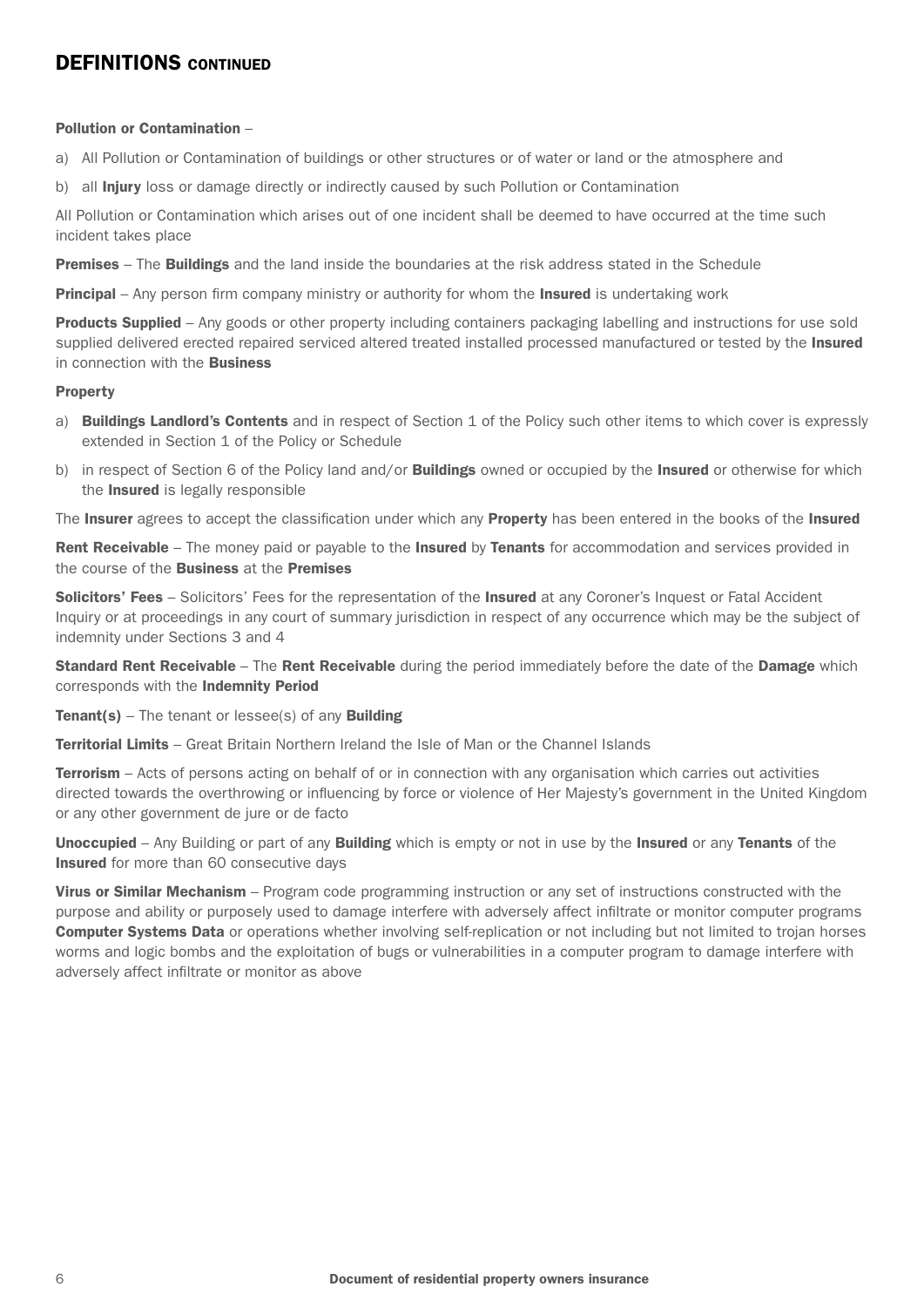### GENERAL CONDITIONS

The following general conditions apply to the whole of this Policy

1) Misrepresentation and Fair Presentation

The Insured and anyone representing the Insured have a Duty to provide a fair presentation of the risk. A fair presentation is one which, in a reasonably clear and accessible manner, provides the material facts which the Insured knows or ought to know following a reasonable search. Failing that, the information provided must be sufficient to warn the **Insurer** that additional enquiries must be made to fully understand the risk. The information provided must be substantially correct, complete and made in good faith.

#### If the **Insured** or anyone representing the **Insured**

- n provides the Broker Intermediary or Agent who arranged the Policy or the Insurer with misleading incomplete or incorrect information when applying for amending or renewing this insurance
- n deliberately and/or recklessly withholds information or misleads the Broker Intermediary or Agent who arranged the Policy or the Insurer in order to obtain cover or gain a cheaper premium or more favourable terms
- n provides the Broker Intermediary or Agent who arranged the Policy or the Insurer with false documents

#### The **Insurer** may

- □ amend the Insured's Policy to record the correct information
- n apply different terms (not relating to a higher premium) effective from the date of the misrepresentation. In which event the **Insured's** Policy will be amended to record the correct information and terms.
- n reduce proportionately the amount to be paid on a claim, where different terms relating to a higher premium would have been applied. In which event the **Insured** shall be considered as being their own insurer for the difference and shall bear a rateable share of a claim
- n cancel the **Insured's** Policy in accordance with General Condition 6) Cancellation
- n void the Insured's Policy and treat it as if it had never existed and return the premium paid other than in circumstances of
	- i. deliberate and /or reckless misrepresentation where no premium shall be returned by the **Insurer**
	- ii. where the Insured has made claims under the Policy then
		- any sums that have been paid by way of benefit under the Policy will be deducted from any return premium due to the Insured or
		- in the event that the premium paid does not exceed the sums paid by way of benefit under the Policy the Insured will be responsible for reimbursing the Insurer the difference
- in addition to voiding the Insured's Policy the Insurer may also void any other policies which the Insured has with the Insurer. The premium paid for such policies will be returned other than in circumstances where
	- i. deliberate and/or reckless misrepresentation has also occurred on these policies, in which event, no premium shall be returned by the Insurer
	- ii. claims have also been made on these policies, in which event
		- any sums that have been paid by way of benefit under the Policy will be deducted from any return premium due to the Insured or
		- in the event that the premium paid does not exceed the sums paid by way of benefit under the Policy the Insured will be responsible for reimbursing the Insurer the difference

#### 2) Fraud

#### If the **Insured** or anyone representing the **Insured**

- □ makes a fraudulent payment by bank account and/or card
- n provides the Broker Intermediary or Agent who arranged the Policy or the Insurer with false documents or false statements to support a claim
- $\Box$  makes a claim or part of any claim that is fraudulent, false or exaggerated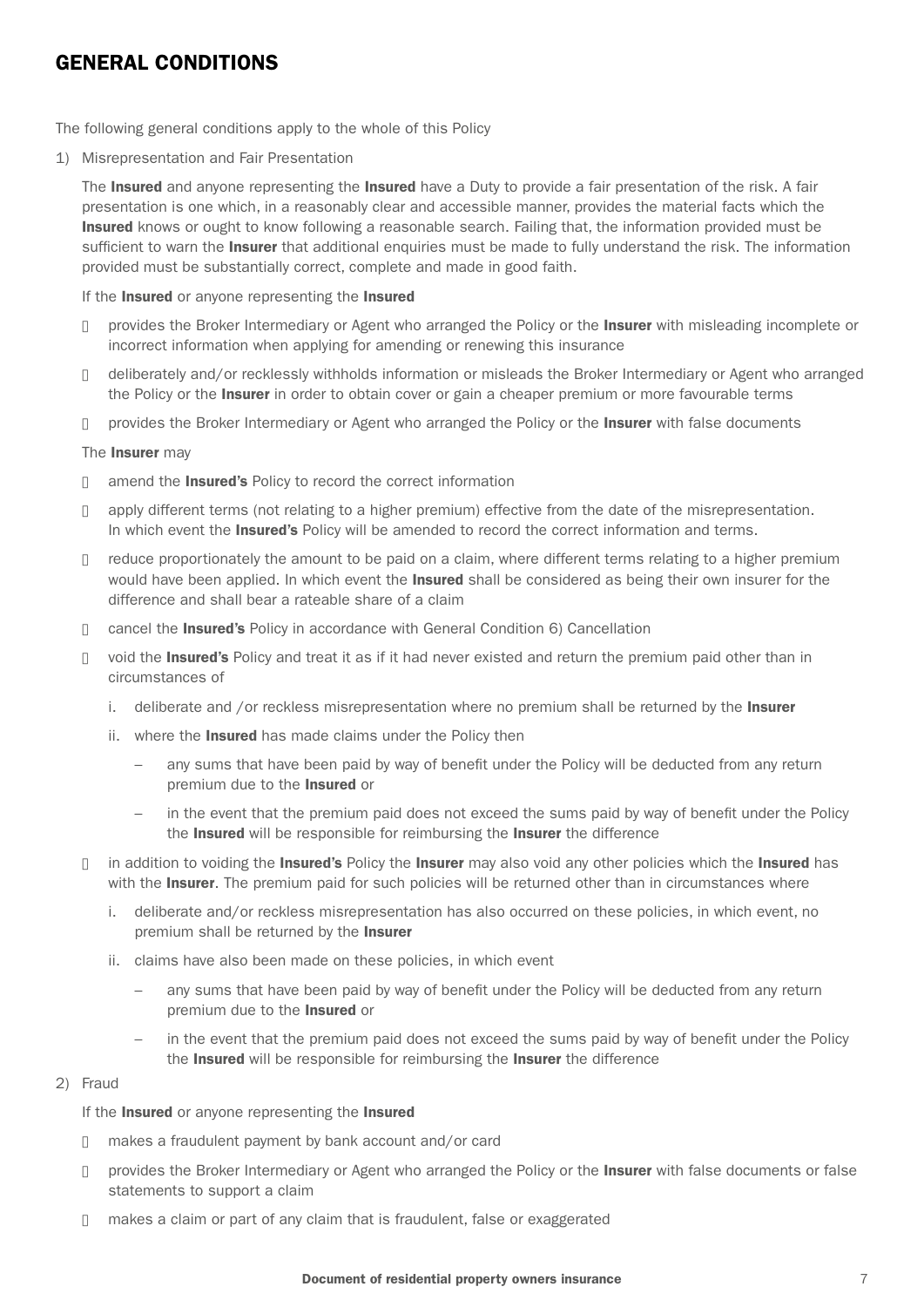The **Insurer** may

- n cancel the **Insured's** Policy and not return any premium paid by the **Insured** in accordance with General Condition 6) Cancellation
- n reject a claim or reduce the amount of payment that would have been paid
- n recover from the **Insured** any sums paid by way of benefit under the Policy in respect of any claim or part of any claim that is fraudulent, false or exaggerated
- n pass details to fraud prevention and law enforcement agencies who may access and use this information
- 3) Reasonable Care

The Insured shall

- a) take all reasonable precautions to prevent or diminish loss destruction damage or injury
- b) take all reasonable steps to comply with statutory requirements obligations and regulations imposed by any authority
- c) exercise care in the selection and supervision of **Employees**
- d) maintain all Buildings ways works machinery and plant in sound condition

As soon as possible after discovery of any defect or danger the Insured shall cause such defect or danger to be made good or remedied and in the meantime shall cause such additional precautions to be taken as the circumstances may require

4) Alteration

This Policy shall cease to be in force from the date of the alteration if

- a) any alteration is made either in the **Business** or at the **Premises** or to any **Property** insured after the commencement of the insurance that increases the risk of loss destruction damage or injury or
- b) the Insured's interest ceases except by will or operation of law or
- c) the **Business** is wound up or carried on by a liquidator or receiver or permanently discontinued unless the **Insurer** has agreed in writing to accept such alteration
- 5) Payment of Premium
	- It is a condition precedent to the Insurer's liability that
	- a) the premium for the Policy or any endorsement attaching to the Policy shall be paid when due
	- b) if the premium for the Policy or endorsement is payable by instalments then
		- i. each instalment shall be paid when due or
		- ii. where a notice has been issued requiring the outstanding amount must be paid by a specific date then such payment is made by that date
- 6) Cancellation
	- a) Cancellation by the Insured
		- i. Cooling off cancellation rights

 The Insured has the right to cancel the insurance from inception within 14 days of the receipt of the documents at the start of the insurance or within 14 days of the start of the insurance whichever is later ('the cooling off period') if the cover does not meet their requirements by returning all documents and any certificate to the Broker Intermediary or Agent who arranged the Policy

The Insurer shall return any premium paid in full within 30 days of the receipt of the notice of cancellation from the Broker Intermediary or Agent if the cover is cancelled either

a) before the inception date or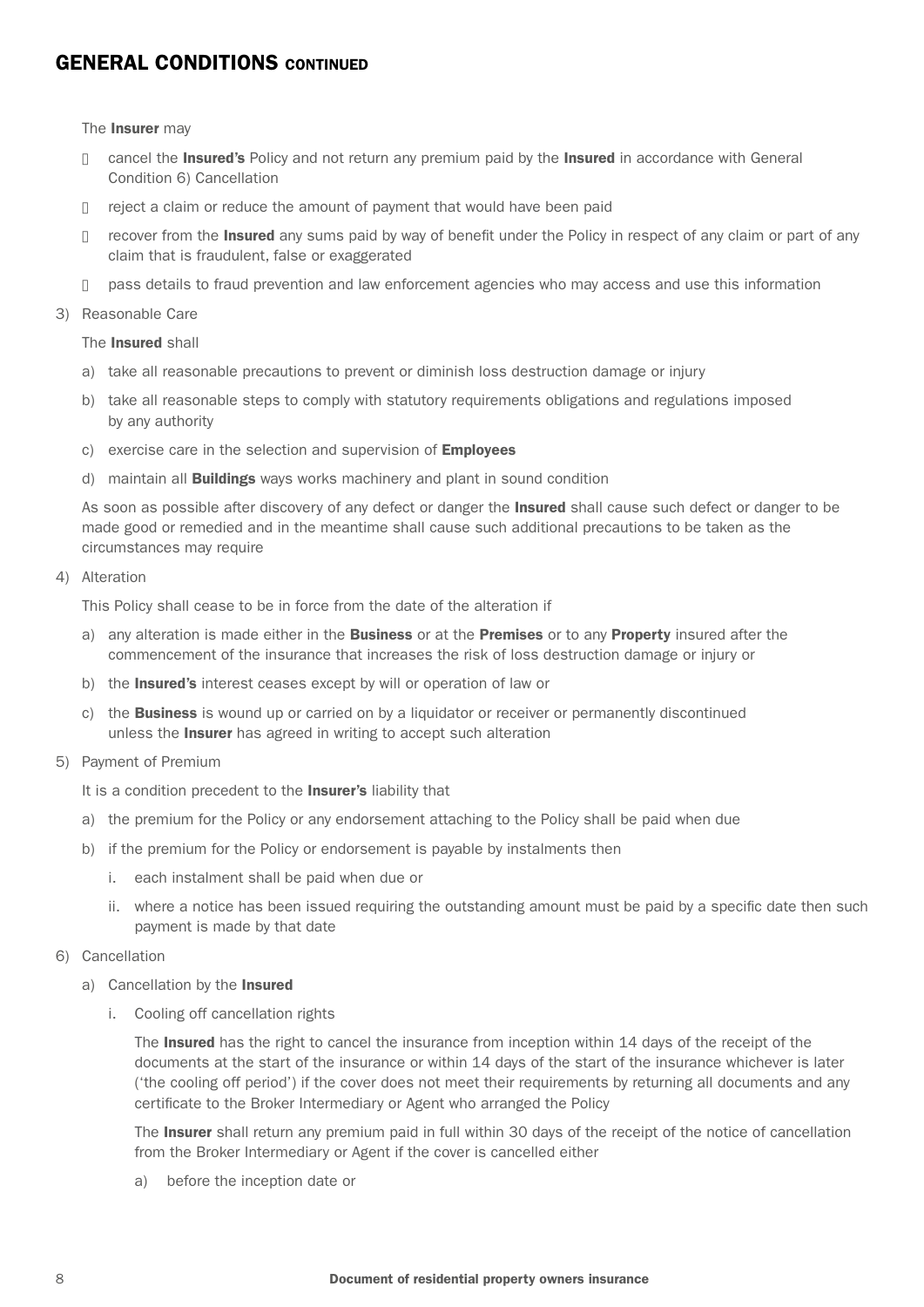- b) within the 14 day cooling off period provided that no claim has been made or incident advised that could give rise to a claim in these circumstances no return of premium will be made
- ii. Cancelling the Policy after the cooling off period

The Insured may cancel the insurance at any other time by contacting the Broker Intermediary or Agent who arranged the Policy

On receipt of the notification from the Broker Intermediary or Agent the Insurer will cancel the Policy and provide a proportionate return of the premium in respect of the unexpired Period of Insurance provided that no claim has been made or incident advised that could give rise to a claim in these circumstances no return of premium will be made

- b) Cancellation by the Insurer
	- i. Non-payment of Premium

If the Insurer has not received the premium in accordance with the terms of General Condition 5) Payment of Premium the Insurer will cancel the Policy by giving 7 days' notice in writing by letter to the Insured at the Insured's last known address

The insurance will end immediately the 7 days' notice runs out

If the **Insured** has just incepted the Policy or renewed the Policy with the **Insurer** and the premium is unpaid then the **Insurer** will cancel the insurance from the inception or renewal date

ii. Cancellation for any other reason

 The Insurer may cancel the Policy or any section or endorsement by giving 30 days' notice in writing by letter to the **Insured** at the **Insured's** last known address

The Insurer does not have to give a reason for the cancellation although valid reasons for doing so may include but are not limited to the following

- the Insured has not provided to the Broker Intermediary or Agent the information or documents the Insurer has requested as part of the terms and conditions in providing the insurance
- the **Insured** has not met the terms and conditions contained in this document of insurance including those shown on their schedule
- where the Insured does not comply with any of the different policy terms and conditions imposed by the Insurer as a result of the identification of misrepresentation as detailed in General Condition 1) Misrepresentation and Fair Presentation
- where an alteration is made to the Business the Premises or the Property or where the Insured's interest ceases unless agreed by the Insurer as detailed in General Condition 4) Alteration
- where the survey arranged by the Insurer has identified additional risks which were not evident to the Insurer prior to the survey or where the Insured have not complied with the Insurer's acceptance criteria nor with the timely completion of any risk improvements as detailed in General Condition 10) Subject to Survey
- The Insured has behaved in a manner that makes it inappropriate for the Insurer to continue the insurance, e.g. the Insured harassing or showing abusive or threatening behaviour towards the Insurer's staff or the Insurer's appointed representatives

The insurance will end immediately the 30 days' notice runs out

If the Insured has just incepted the Policy or renewed the Policy with the Insurer and the premium is unpaid then the Insurer will cancel the insurance from the inception or renewal date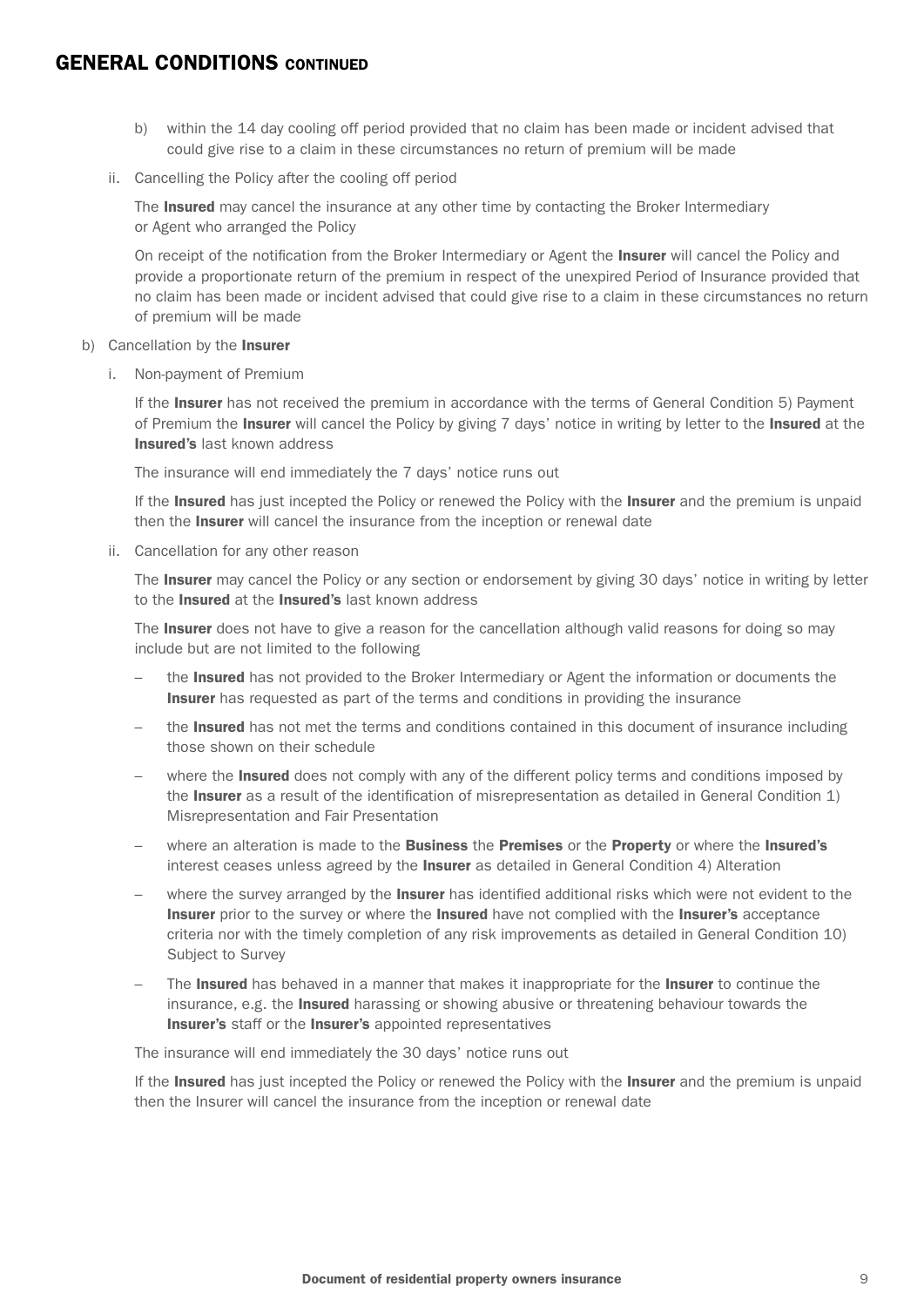The Insurer will provide a proportionate return of premium in respect of the unexpired Period of Insurance of the Policy or Section other than in circumstances listed below

- a) where the **Insurer** identifies fraud as detailed in General Condition 2) Fraud
- b) where a claim has been made or incident advised that could give rise to a claim

in these circumstances no premium shall be returned by the Insurer

7) Choice of Law

 Both parties to this contract have a choice as to which law should be applied. In the absence of written agreement to the contrary English law applies to this contract

8) Observance of Terms

It is a condition precedent to the Insurer's liability that the Insured shall observe the terms of the Policy so far as they relate to anything to be done or complied with

9) Legal Representatives

In the event of the death of the Insured the Insurer will indemnify the Insured's legal personal representatives in respect of liability at law previously incurred by the **Insured** provided they observe fulfil and be subject to the terms conditions and limitations of the Policy to the extent that they can apply

10) Subject to Survey

 If any insurance by the Policy either at inception or subsequent renewal has been granted subject to the completion of a survey of the Premises or if following notification of a claim or an alteration to the Business or the Premises or to any Property under the Policy the Insurer requires a survey

- a) then pending completion of such survey the terms conditions exclusions and limits as specified in the Policy and Schedule shall apply
- b) if following completion of the survey and in the opinion of the **Insurer** this has identified additional risks which were not evident to the Insurer prior to the survey then the Insurer reserves the right to alter or amend the terms and conditions of the Policy or to suspend or withdraw cover immediately
- c) the continuation of cover after the survey by the **Insurer** shall be subject to the **Insured** complying with the Insurer's acceptance criteria and the completion of any risk improvements required within the time frame agreed with the Insurer otherwise the Insurer may at its option invoke the General Condition 6) Cancellation
- 11) Third Party Rights

 A person or company who is not a party to the Policy has no right under the Contracts (Rights of Third Parties) Act 1999 to enforce any clause or term of the Policy but this does not affect any right or remedy of a third party which exists or is available apart from that Act

The Insured shall not assign or transfer their rights under the Policy without the written agreement of the Insurer

12) Limit of Indemnity

All the Sums Insured Limits of Indemnity and any other restrictions on the amount of the Insurer's liability stated in the Policy shall apply as maximum limits to the Insurer's liability irrespective of the number of persons entitled to indemnity under the Policy

For the purposes of the Sums Insured Limits of Indemnity and any other restrictions on the amount of the Insurer's liability the Insured and all other persons entitled to be indemnified under the Policy shall be treated as one party or legal entity so that there shall be only a single contract of insurance between the Insurer as one party and the Insured and all other persons entitled to be indemnified as the other party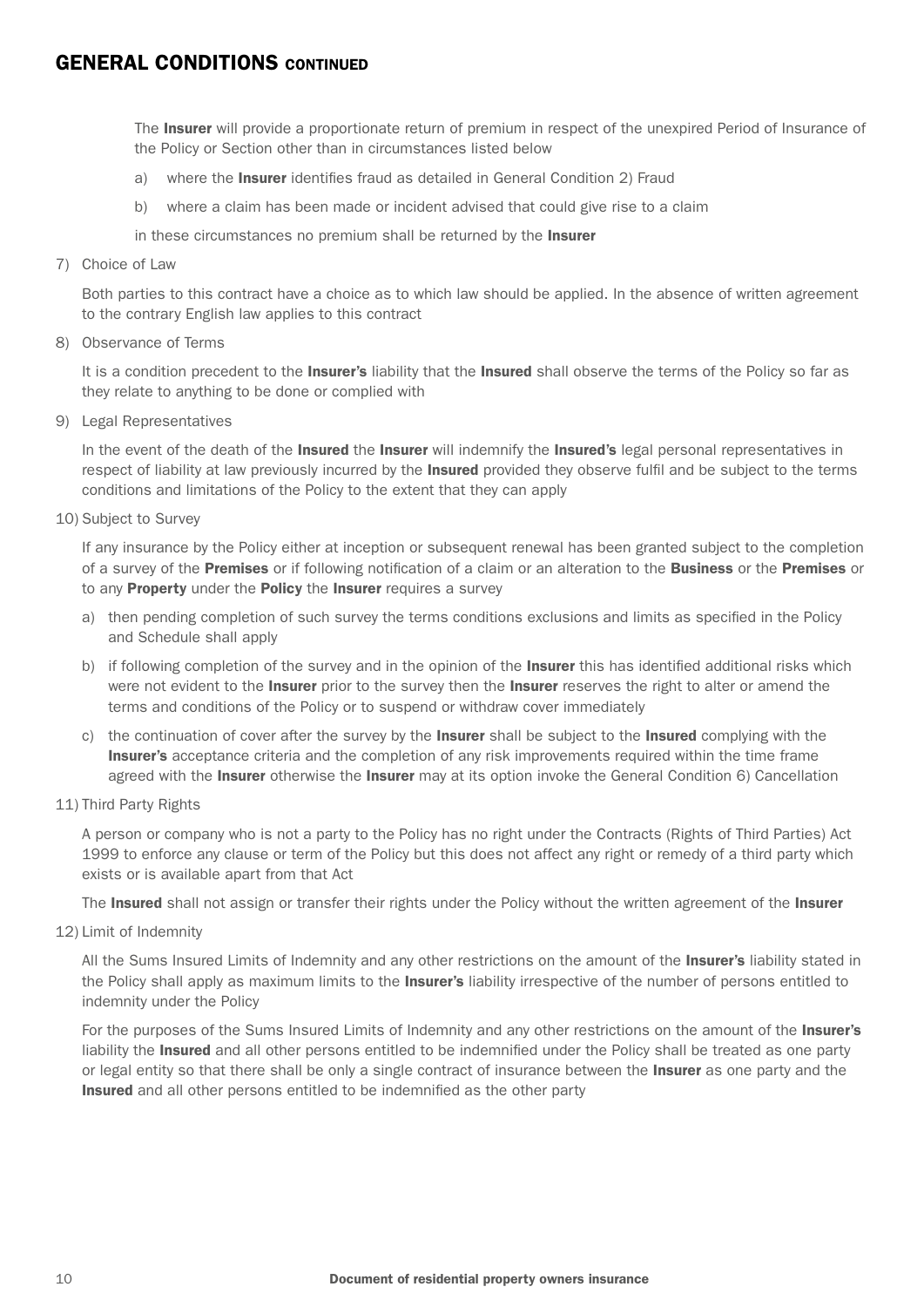#### 13) Unoccupied Buildings

- It is a condition precedent to the **Insurer's** liability that when any **Building** or portion thereof becomes **Unoccupied**
- a) the Insured must give immediate notice in writing to the Insurer of such unoccupancy and when any Building or portion thereof becomes re-occupied
- b) the **Insured** or their authorised representative will
	- i. ensure all the main services are turned off or disconnected (except the electricity supply to maintain any fire or intruder alarm system) or
	- ii. as an alternative to b) i. above leave the main services turned on to keep the central heating system working at a minimum temperature of 5°c during the period 1st October to 1st April each year always provided that outside this period condition i. will apply
	- iii. carry out a thorough inspection of the **Premises** on at least a weekly basis and carry out immediately any work necessary to maintain the security of the Premises
	- iv. remove all refuse and waste materials from the **Premises** following such inspection
	- v. maintain a written record of such inspections
	- vi. ensure the **Premises** are secured against unlawful entry

#### Special Provision

where the Insured or their authorised representative comply with paragraph b) ii. of this Condition during the period from 1st October to 1st April each year the Insurer will not apply exclusion b) of Insured Peril 11) Escape of Water and Insured Peril 12) Accidental escape of water from any automatic sprinkler installations (where shown as operative in the Schedule)

14) Insured's Contribution

Where stated in the Schedule the **Insured** shall be responsible for paying an **Excess** in relation to each claim made by the **Insured** under this Policy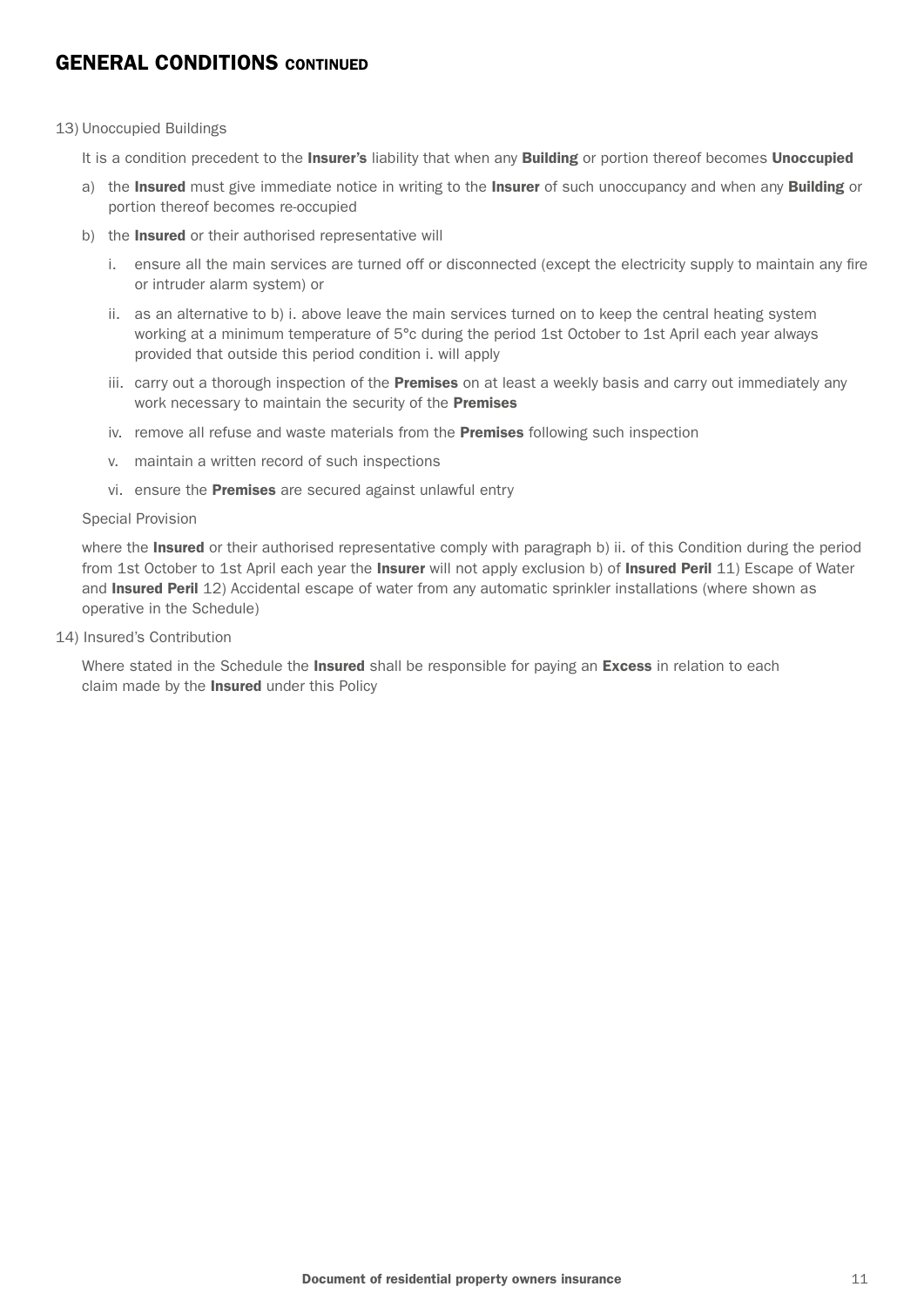### GENERAL EXCLUSIONS

This Policy does not cover

1) War Government Action Radioactive Contamination and Sonic Bangs

 Damage to any property whatsoever or any loss or expense whatsoever resulting or arising therefrom or any Consequential Loss or any legal liability of whatsoever nature directly or indirectly caused by or contributed to by or arising from

- a) war invasion act of foreign enemy hostilities (whether war be declared or not) civil war rebellion revolution insurrection or military or usurped power
- b) nationalisation confiscation requisition seizure or destruction by the government or any public authority
- c) ionising radiations or contamination by radioactivity from any nuclear fuel or from any nuclear waste from the combustion of nuclear fuel
- d) the radioactive toxic explosive or other hazardous properties of any explosive nuclear assembly or nuclear component thereof
- e) pressure waves caused by aircraft and other aerial devices travelling at sonic or supersonic speeds
- 2) Terrorism and Civil Commotion

**Damage to any Property** whatsoever or any loss or expense whatsoever resulting or arising therefrom or any Consequential Loss directly or indirectly caused by or contributed to by or arising from

- a) Terrorism
- b) civil commotion in Northern Ireland

In any action suit or other proceedings where the Insurer alleges that by reason of this Exclusion as far as it relates to Terrorism any Damage or resulting loss or expense or Consequential Loss is not covered by the Policy the burden of proving that such **Damage** loss expense or **Consequential Loss** is covered shall be upon the Insured

3) Date Recognition

Damage or Consequential Loss of whatsoever nature or liability for damages attaching to the Insured or any associated costs relating thereto arising directly or indirectly from or consisting of the failure or inability of any

- a) Computer System Data microchip integrated circuit or any similar device or any computer software or computer firmware
- b) media or systems used in connection with any of the above

whether the property of the **Insured** or not

- i. to recognise correctly any date as its true calendar date
- ii. to capture save or retain and/or correctly to manipulate interpret or process any **Data** or information or command or instruction as a result of treating any date otherwise than as its true calendar date

but

- a) in respect of Section 1 and Section 2 this shall not exclude subsequent **Damage** not otherwise excluded which itself results from the Insured Perils
- b) this exclusion shall not apply to Section 4
- 4) Marine Policies

**Damage to Property** which at the time of the happening of the **Damage** is insured by or would but for the existence of this Policy be insured by any marine policy or policies except in respect of any excess beyond the amount which would have been payable under the marine policy or policies had this Policy not been effected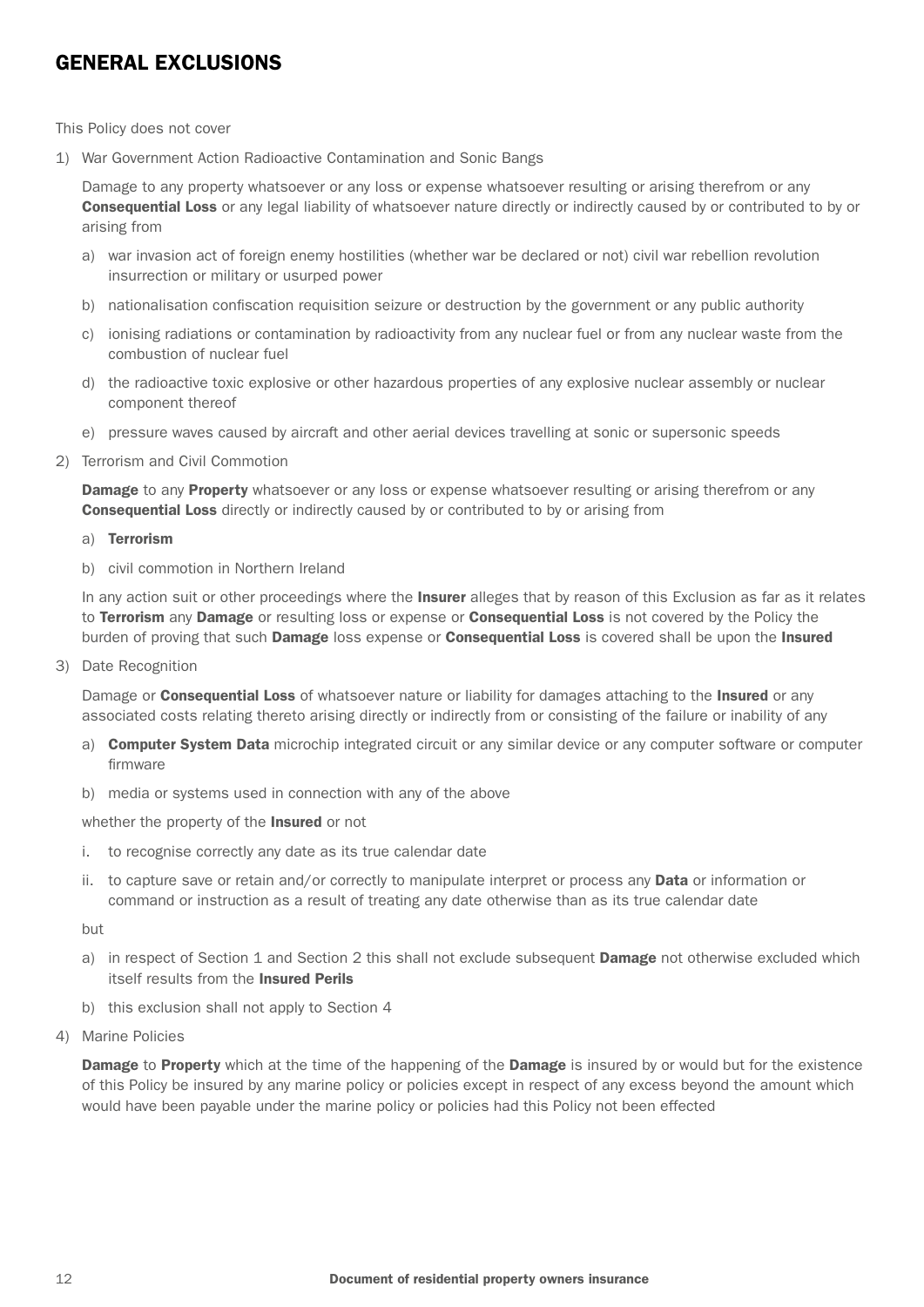### **GENERAL EXCLUSIONS CONTINUED**

#### 5) Computer Virus

Alteration modification distortion corruption erasure of or damage to and **Consequential Loss** arising from any Computer System or any part thereof whether tangible or intangible (including but without limitation any information or Data or programs or software) whether the property of the Insured or not where such damage is directly or indirectly caused by or contributed to or by or arises from or occasioned by or results from a Virus or Similar Mechanism or Hacking or Phishing or Denial of Service Attack

6) Illegal Deliberate and Criminal Activities

**Damage or Consequential Loss of whatsoever nature or liability for damages attaching to the Insured or any** associated costs relating thereto arising directly or indirectly from

- a) damage or liability caused as a result of the Premises being used for illegal activities
- b) deliberate or criminal acts

by the Insured the Insured's family or Employee(s)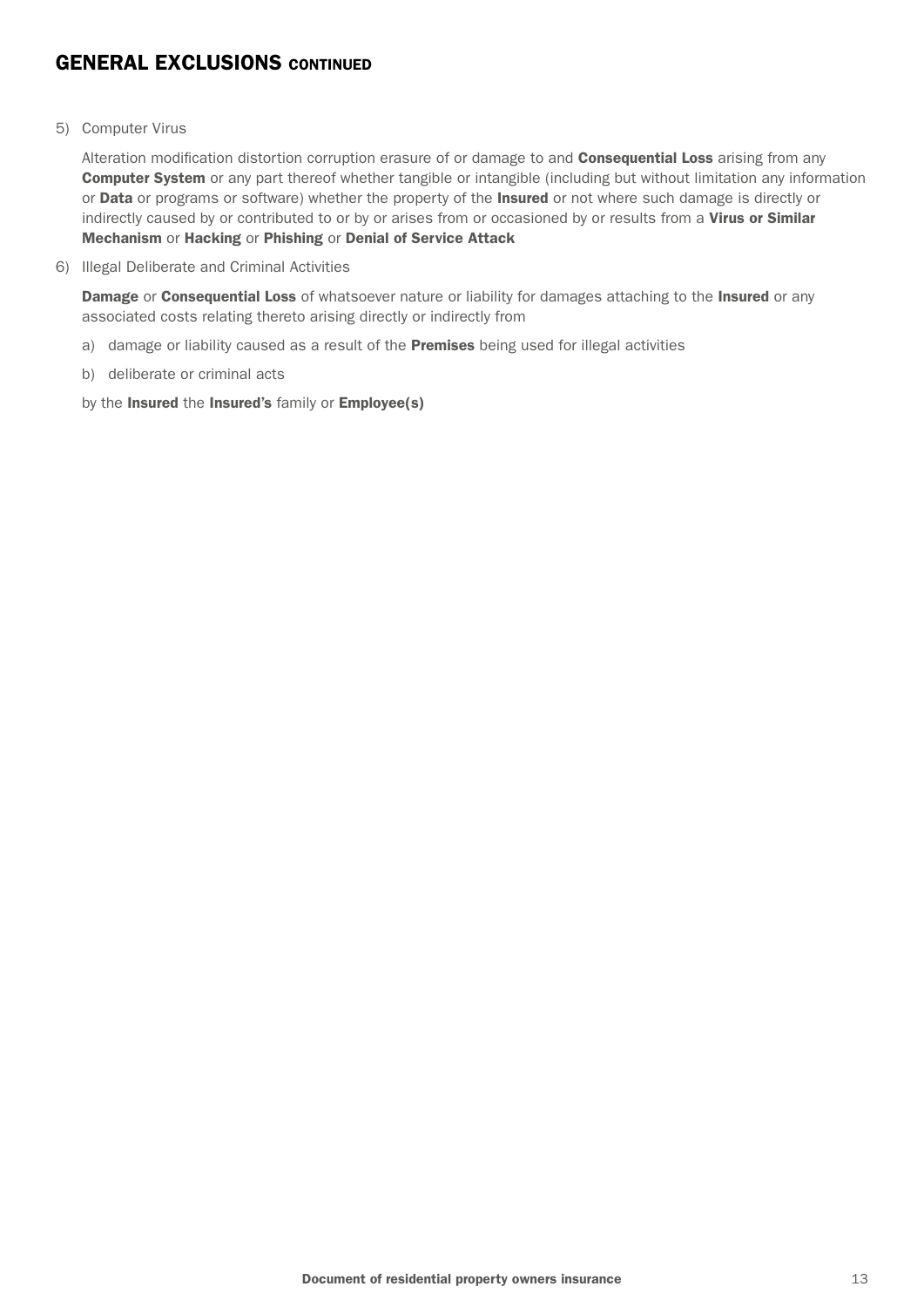### SECTION 1 – MATERIAL DAMAGE

In the event of **Damage to Property** insured at the **Premises** from an **Insured Peril** during the Period of Insurance the Insurer will indemnify the Insured for the loss or amount of Damage or at its option replace or reinstate such Property in accordance with the provisions of the Policy and provided that during the Period of Insurance the liability of the Insurer under this Section shall not exceed the lesser of the Sum Insured or Limit stated in the Policy or Schedule in respect of any item at the time of **Damage** 

#### Insurable Perils

The following are the Insurable Perils operative as **Insured Perils** if stated in the Schedule

1) Fire

#### Excluding Damage caused by

- a) its own spontaneous fermentation or heating or its undergoing any heating process or any process involving the application of heat
- b) explosion resulting from fire
- 2) Lightning
- 3) Explosion

Excluding **Damage** caused by the bursting by steam pressure of a boiler economiser or other vessel machine or apparatus in which internal pressure is due to steam only belonging to or under the control of the Insured

However this exclusion does not apply to **Damage** caused by the explosion of any boiler or gas used only for domestic purposes

- 4) Aircraft or other aerial devices or articles dropped from them
- 5) Earthquake and subterranean fire
- 6) Riot civil commotion strikers locked out workers persons taking part in labour disturbances or malicious persons

#### Excluding Damage

- a) arising from cessation of work or due to confiscation nationalisation seizure requisition or destruction by order of the government or any public authority
- b) by theft or attempted theft
- c) caused by malicious persons whilst any **Building** is **Unoccupied**
- d) caused by a Tenant or their family occupying the Building or portion of any Building for residential purposes
- 7) Theft or attempted theft involving entry to or exit from the Buildings at the Premises by forcible and violent means or actual or threatened hold up assault or violence

#### Excluding

- a) loss from any structure which is incapable of being locked
- b) Damage
	- i. in respect of **Property** in the open
	- ii. whilst any **Building** is **Unoccupied**
	- iii. expedited or in any way brought about by the Insured or any partner director or Employee of the Insured
	- iv. caused by a Tenant or their family occupying the Building or portion of any Building for residential purposes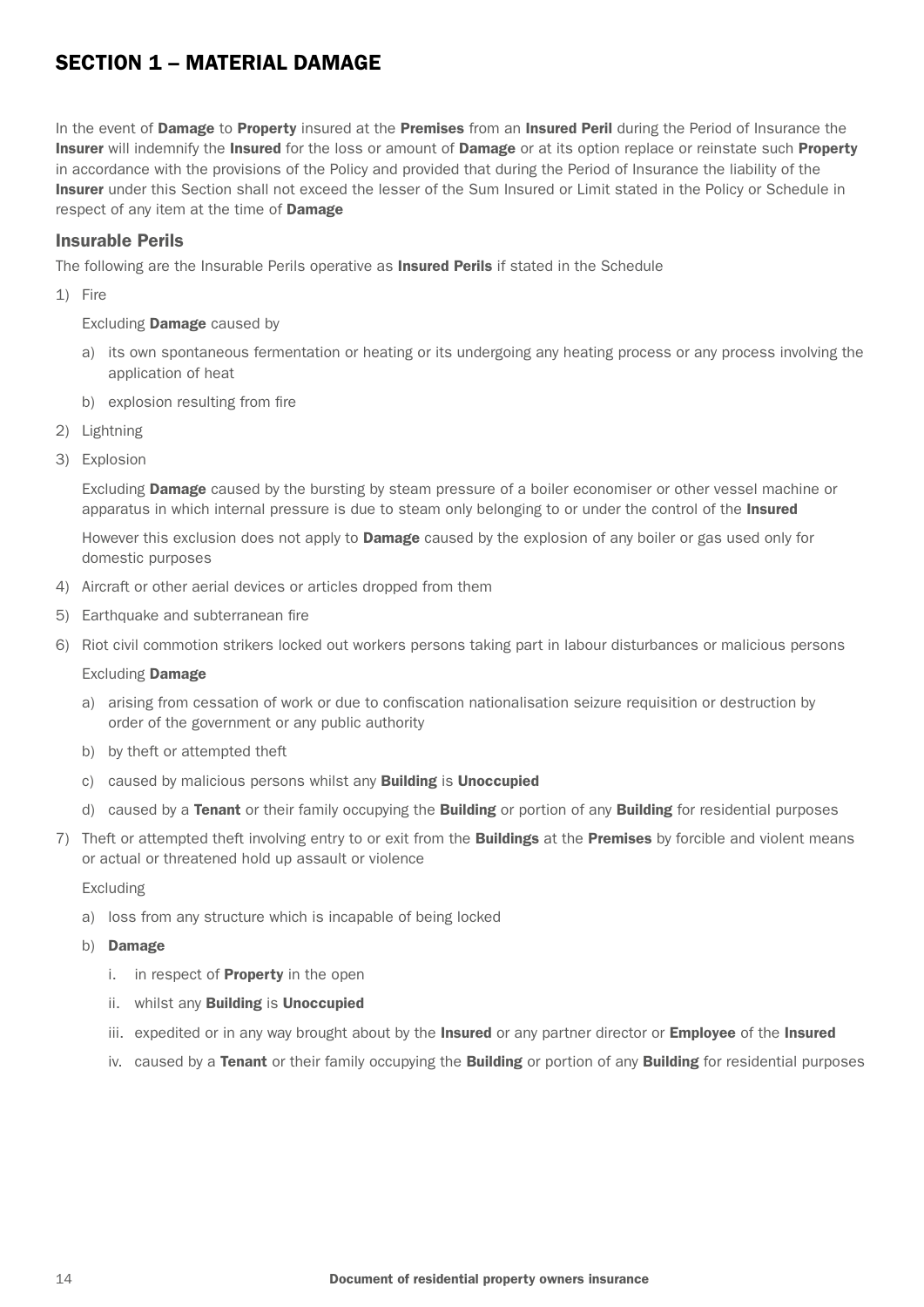8) Storm

#### Excluding Damage

- a) caused by frost subsidence ground heave or landslip
- b) attributable solely to change in the water table level
- c) to fences gates and moveable **Property** in the open or in open fronted or open sided **Buildings**
- d) whilst any Building is Unoccupied
- 9) Flood

#### Excluding Damage

- a) caused by frost subsidence ground heave or landslip
- b) attributable solely to change in the water table level
- c) to fences gates and moveable **Property** in the open or in open fronted or open sided **Buildings**

#### 10) Impact by

- a) any road vehicles or animals
- b) falling trees or boughs
- c) breakage or collapse of aerials or satellite dishes

Excluding Damage by lopping pruning or felling of trees

11) Escape of water from any tank apparatus or pipe or escape of oil from any fixed oil-fired heating installation

#### Excluding Damage

- a) by water discharged or leaking from any automatic sprinkler installation
- b) whilst any **Building** being **Unoccupied**
- c) caused by subsidence ground heave or landslip
- d) for subsidence ground heave or landslip caused by the escape of water
- 12) Accidental escape of water from any automatic sprinkler installation

Excluding Damage occasioned by or attributable to

- a) heat caused by fire
- b) any **Building** being **Unoccupied**
- c) repairs alterations or extensions to the **Buildings** and/or sprinkler installations

#### 13) Accidental damage

#### Excluding Damage

- a) caused by any other Insurable Peril
- b) to a **Building** or structure caused by its own collapse or cracking
- c) to **Property** insured caused by **Pollution or Contamination** other than **Damage** caused by
	- i. Pollution or Contamination which itself results from an Insured Peril
	- ii. an Insured Peril which itself results from Pollution or Contamination
- d) to **Property** resulting from its undergoing any process of production packing treatment testing commissioning servicing adjustment or repair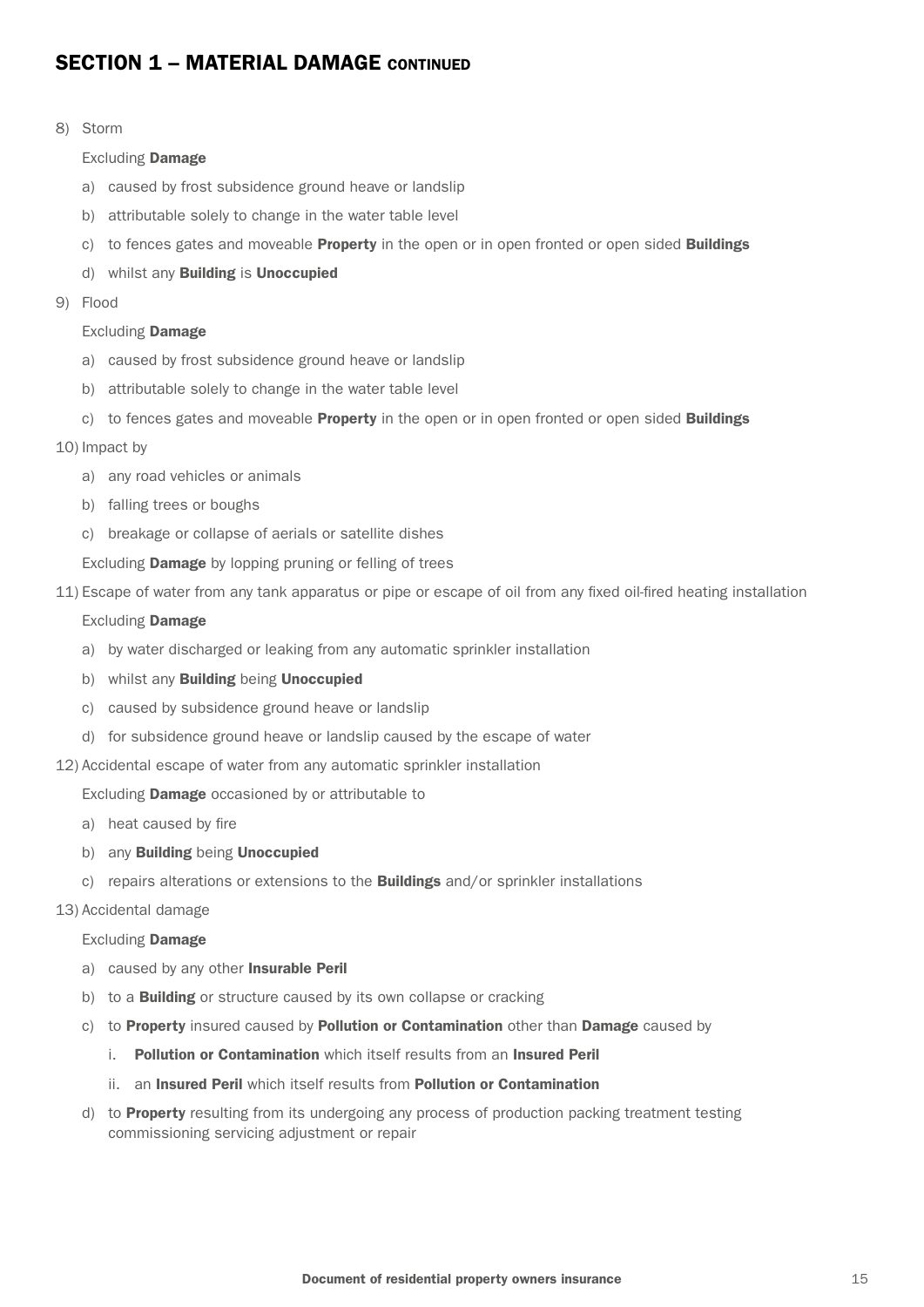- e) to Property insured caused by or consisting of
	- i. inherent vice latent defect gradual deterioration wear and tear frost or change in water table level
	- ii. its own faulty or defective design or materials
	- iii. faulty or defective workmanship operational error or omission on the part of the Insured or any of their **Employees**

but this shall not exclude subsequent **Damage** which results from a cause not otherwise excluded

- f) caused by
	- i. corrosion rust wet or dry rot shrinkage evaporation loss of weight dampness dryness marring scratching
	- ii. scratching tearing or fouling by pets or domesticated animals
	- iii. vermin or insects
	- iv. change in temperature colour flavour texture or finish
	- v. joint leakage failure of welds cracking fracturing collapse or overheating of boilers economisers superheaters pressure vessels or any range of steam and feed piping connected to them
	- vi. mechanical or electrical breakdown or derangement in respect of the particular machines apparatus or equipment in which the breakdown or derangement originates

but this shall not exclude such **Damage** not otherwise excluded which itself results from any other accidental damage or subsequent **Damage** which itself results from a cause not otherwise excluded

- g) caused by disappearance unexplained or inventory shortage misfiling or misplacing of information
- h) caused by acts of fraud or dishonesty
- i) occasioned by delay embargo nationalisation confiscation requisition seizure or destruction by the government or any public authority
- j) caused by electrical or magnetic disturbance or erasure of electronic records

#### 14) Subsidence ground heave or landslip Excluding Damage

- a) to outbuildings yards pipes cables wires ducting car parks roads pavements walls gates fences swimming pools tennis courts and children's play areas unless the structure of the main building or buildings at the risk address stated in the Schedule is also affected at the same time by the same cause
- b) to solid floor slabs or **Damage** resulting from their movement unless the foundations beneath the outside walls of the main building or buildings at the risk address stated in the Schedule are also affected at the same time by the same cause
- c) arising from the settlement or movement of made-up ground or by coastal or river erosion
- d) occurring as a result of the construction demolition structural alteration or structural repair of any property at the Premises
- e) arising from normal settlement or bedding down of new structures
- f) which originated prior to the granting of this cover
- g) caused by faulty or defective workmanship materials or design
- h) caused by fire subterranean fire explosion earthquake
- i) recoverable under any warranty or guarantee including NHBC guarantee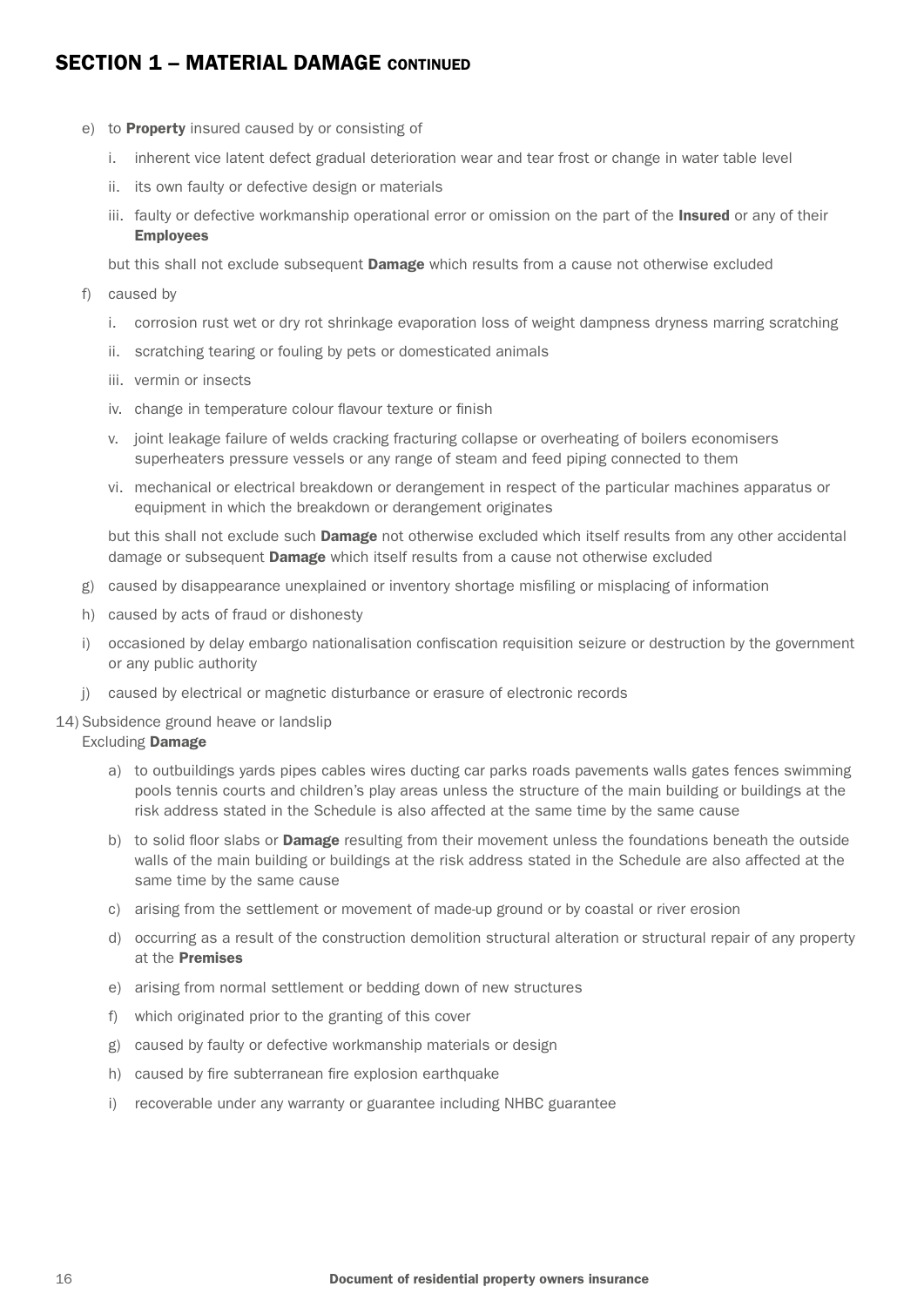#### Additional Covers

All terms exclusions and conditions of Section 1 apply to these Additional Covers in addition to those shown below as applying to these Additional Covers

#### Glass

The Insurer will indemnify the Insured in respect of Damage to glass for which the Insured is responsible at the **Premises** occurring during the Period of Insurance

Following **Damage** to glass at the **Premises** the **Insurer** will also indemnify the **Insured** in respect of

- a) the cost of reinstating any component parts of any intruder alarm system including devices used to transmit or receive signals damaged as a result of glass breakage
- b) any boarding up costs incurred
- c) any **Damage** to framework and **Landlord's Contents** caused by the impact of falling glass

The Insurer will also indemnify the Insured for Damage at the Premises to sanitary ware (fixed baths washbasins pedestals bidets shower trays sinks lavatory pans and cisterns) where such **Damage** renders such article completely unserviceable

The liability of the Insurer under a) b) and c) shall be restricted to  $£2,500$  for any one loss

Exclusions

The Insurer shall not be liable for Damage to glass

- a) caused by repairs or alterations to the **Premises**
- b) caused by alteration installation or removal
- c) in any **Building** which is **Unoccupied**
- d) caused by or arising from
	- i. superficial **Damage** or scratching or cracking which does not result in the complete breakage of the glass
	- ii. inherent or latent defect its own faulty or defective design or materials
	- iii. gradual deterioration or gradually operating cause wear and tear change in colour or finish
	- iv. changes in temperature or atmospheric or climatic conditions
	- v. defects in frames framework or any fitting

#### Illegal Cultivation of Drugs

The Insurer will indemnify the Insured against Damage caused by the manufacture cultivation harvest or processing by any other method of drugs classed as a controlled substance under the Misuse of Drugs Act (1971) by a Tenant or their family occupying the **Building** or portion of any **Building** for residential purposes

The liability of the Insurer under this Additional Cover shall be restricted to the Sums Insured stated in the Schedule for any one loss

Exclusions

The Insurer shall not be liable for

a) the first £250 of each and every claim or loss under this Additional Cover

#### **Conditions**

It is a condition precedent to the Insurer's liability under this Additional Cover that the Insured or authorised persons acting on their behalf or their managing agents shall in each instance

a) obtain and retain written and verified references for all new residential Tenants prospective residential Tenants or Tenants in residence for less than a year from a current employer former landlord or sponsor

The Insured must produce such written references if so requested by the Insurer in the event of a claim under this Additional Cover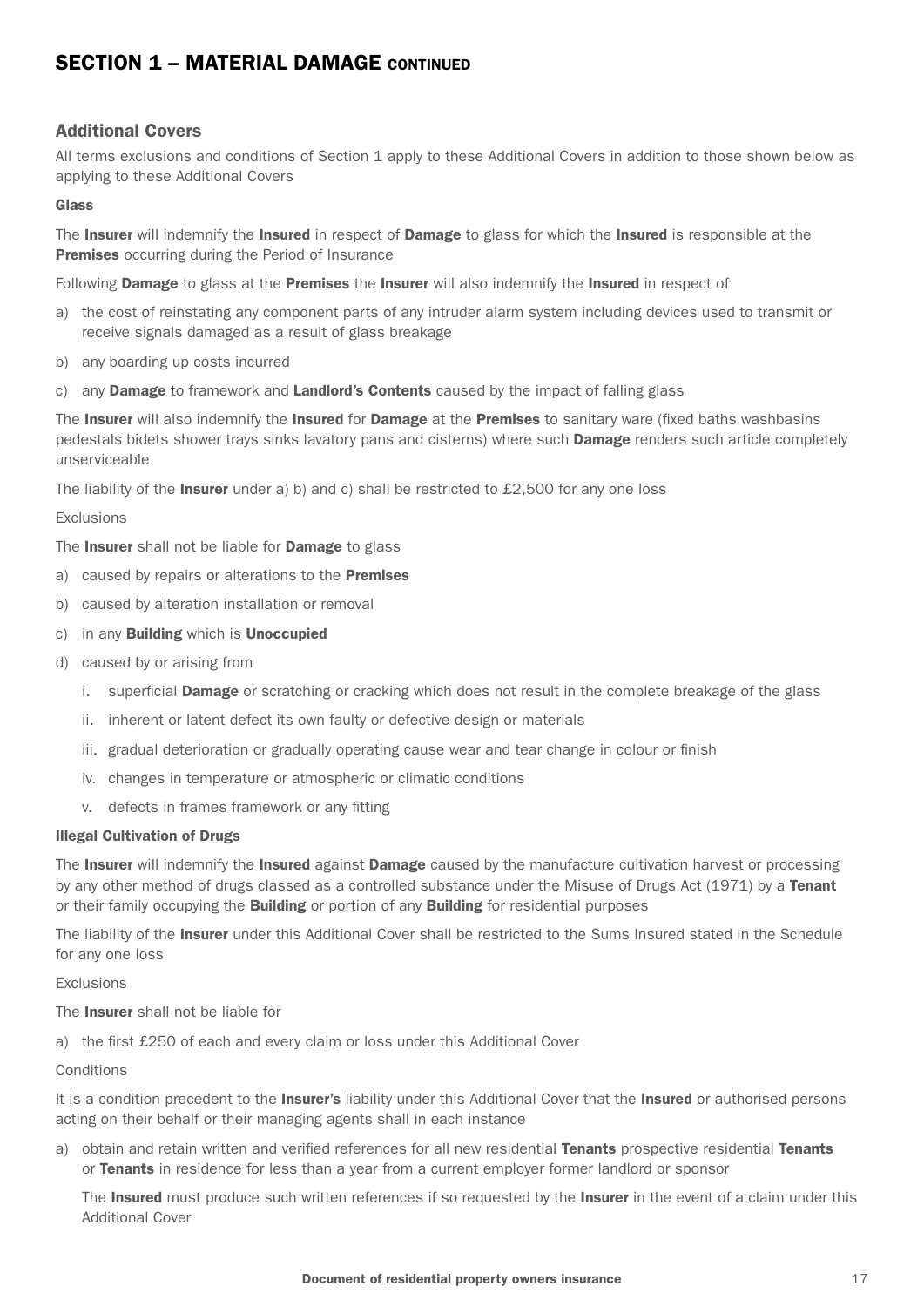- b) obtain and retain formal photo ID of any new Tenant
- c) obtain and record details of any new **Tenants** bank account and verify those details by receiving at least one payment from such account
- d) carry out internal and external inspection of the **Buildings** at least every 3 months
- e) maintain a log of such inspections and retain that log
- f) carry out a six monthly management check of the inspections log

#### Malicious Damage by Residential Tenants

The Insurer will indemnify the Insured against Damage caused by the malicious actions of a Tenant or their family occupying the **Building** or portion of any **Building** for residential purposes

The liability of the Insurer under this Additional Cover shall be restricted to the Sums Insured stated in the Schedule for any one loss

#### Exclusions

The Insurer shall not be liable for

- a) the first £250 of each and every claim or loss under this Additional Cover
- b) Damage by theft or attempted theft caused by a Tenant or their family occupying the Building or portion of any **Building** for residential purposes

#### Conditions

It is a condition precedent to the Insurer's liability under this Additional Cover that the Insured or authorised persons acting on their behalf or their managing agents shall in each instance

- a) obtain and retain written and verified references for all new residential Tenants or prospective residential Tenants or Tenants in residence for less than a year from a current employer former landlord or sponsor. The Insured must produce such written references if so requested by the **Insurer** in the event of a claim under this Additional Cover
- b) obtain and retain formal photo ID of any new Tenant

#### Extensions to Section 1

All terms exclusions and conditions of the Insured Perils under Section 1 apply to these Extensions in addition to those shown below as applying to each Extension

1) Underground Services

The Insurer will indemnify the Insured for Damage to underground water pipes gas pipes electricity and telephone cables extending from the **Premises** to the public mains from the **Insured Perils** but only to the extent of the Insured's responsibility

2) Theft of Locks and Keys

The Insurer will indemnify the Insured for the cost of replacing locks and keys (including digital access cards safe keys or safe combination access codes) to the **Buildings** or safes within the **Buildings** subject to an aggregate maximum of £10,000 in any one Period of Insurance

Provided that the original keys cards or codes were stolen either

- a) from the Buildings or the private residence of the Insured or any authorised Employee
- b) following actual or threatened hold-up or assault or violence to the **Insured** or authorised **Employee** whilst the keys cards or codes are in their personal custody

Provided also that Damage by theft is not excluded in its entirety under this Section

 This Extension shall not apply to replacement of locks keys or cards arising from the failure of guests to return any keys or cards belonging to the Insured upon final departure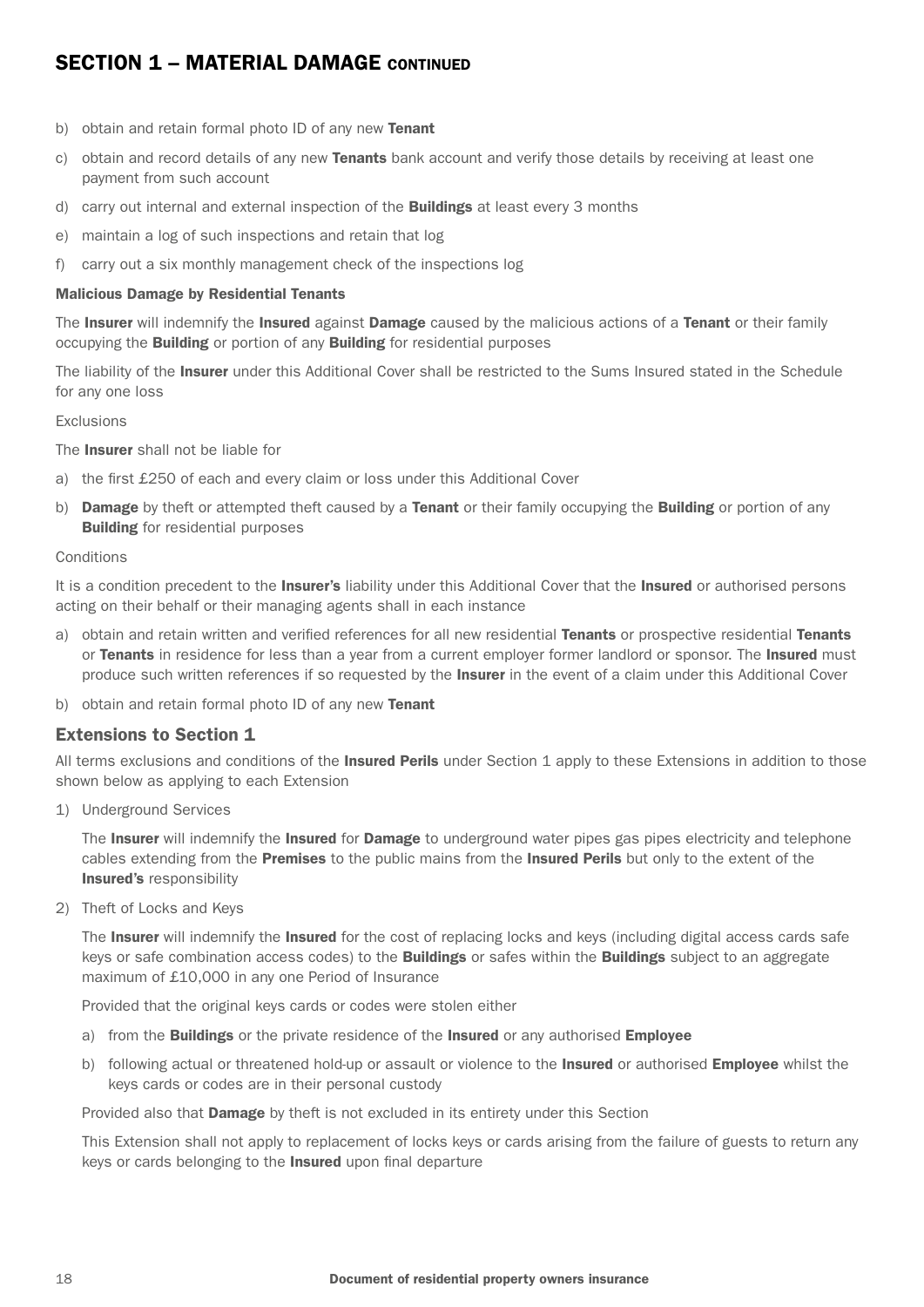#### 3) Landscaped Gardens

The Insurer will indemnify the Insured for costs and expenses incurred by the Insured with the consent of the Insurer in making good Damage to landscaped gardens and grounds caused by Fire Brigade equipment and personnel in the course of combating or reducing **Damage** from the **Insured Perils** at the **Premises** subject to an aggregate maximum of £25,000 in any one Period of Insurance

4) Loss of Metered Supplies

The Insurer will indemnify the Insured for the cost of metered electricity gas oil and water consumed as a direct result of **Damage** from the **Insured Perils** to any tank apparatus pipe or cable not being automatic sprinkler installations at the **Premises** calculated at the rate applying at the time of the **Damage** subject to a maximum of £25,000 for any one loss

5) Trace and Access

The Insurer will indemnify the Insured for the costs incurred in locating the source of an escape of water or fuel from any tank apparatus or pipe on the Premises and subsequent making good of Damage caused as a consequence of locating such source subject to a maximum of £25,000 for any one loss

6) Clearing of Drains

The Insurer will indemnify the Insured for the costs and expenses incurred in cleaning clearing or repairing drains gutters or sewers at the Premises as a consequence of Damage from the Insured Perils but only to the extent of the Insured's responsibility subject to a maximum of £25,000 for any one loss

7) Fire and Security Equipment

The Insurer will indemnify the Insured in respect of costs and expenses incurred with the consent of the Insurer in

- a) refilling recharging or replacing any
	- i. portable fire extinguishing appliances
	- ii. local fire suppression system
	- iii. fixed fire suppression system
	- iv. sprinkler installation
	- v. sprinkler heads
- b) re-setting fire and/or intruder alarms and/or closed circuit television equipment

following **Damage to Property** insured under Section 1 – Material Damage subject to a maximum of £25,000 for any one loss

If in relation to any claim under this Extension the **Insured** have failed to fulfil the following condition the **Insured** will lose the right to indemnity or payment for that loss

The Insured must maintain all such equipment in accordance with the manufacturer's instructions

The Insurer will not indemnify the Insured in respect of any costs and expenses recoverable from the Insured's maintenance company or the Fire and Rescue Service

8) Gardening Equipment

The Insurer will indemnify the Insured for Damage to gardening equipment owned by the Insured at the Premises from the **Insured Perils** subject to

- a) maximum of £1,000 for any one loss
- b) Insured Perils 8 and 9 being inoperative whilst gardening equipment is in the open
- c) Insured Peril 7 being inoperative unless the gardening equipment is stored within a locked building or outbuilding at the Premises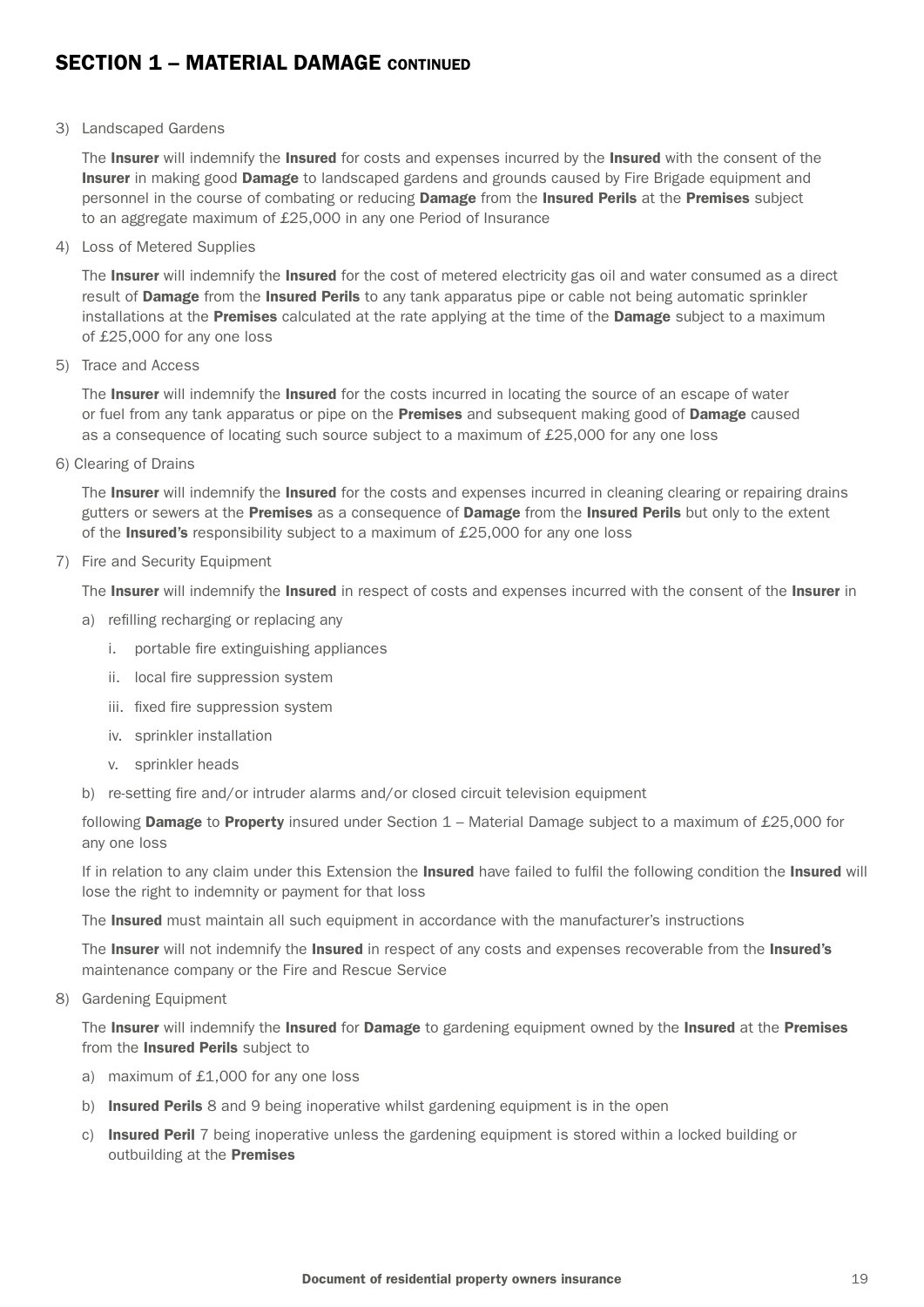#### 9) Unauthorised Use of Supplies

The Insurer will indemnify the Insured for the cost of water gas electricity or other metered supply charges incurred by the Insured and for which the Insured is legally responsible up to a maximum of £25,000 for any one loss due to unauthorised use by persons taking possession of or occupying any **Building** without the written consent of the Insured provided that

- a) the **Insured** shall take all practicable steps to terminate such unauthorised use as soon as it is discovered
- b) General Condition 13 of the Policy has been complied with by the Insured
- c) immediate notification of such possession is given to the Insurer upon the Insured becoming aware of it
- 10) Emergency Access

The Insurer will indemnify the Insured for the costs incurred following Damage to the Buildings caused by the emergency services or persons acting under their control in gaining access to the **Buildings** as a result of concern for the welfare of the Tenant(s) or to combat Damage caused by an Insured Peril to the Premises subject to an aggregate maximum of £10,000 in any one Period of Insurance

This Extension shall not include any costs incurred following **Damage** caused by the Police in the course of a criminal investigation or as a result of unlawful activities at the Premises

#### 11) Theft of Building Fabric

The Insurer will indemnify the Insured for Damage to

- a) the external fabric of the **Buildings** as a result of theft or attempted theft
- b) Property as a result of rainwater entry following theft or attempted theft of the external fabric of the Buildings

for which the Insured is legally responsible and is not otherwise insured

The liability of the Insurer under this extension shall be restricted to the Sums Insured shown in the Schedule

This Extension shall not apply

- a) to any Buildings which are Unoccupied
- b) when scaffolding is erected at the **Buildings**
- c) where **Insured Peril**  $7 -$ Theft is not operative

#### 12) Removal of Wasp and Bee Nests

The Insurer will indemnify the Insured for the costs incurred in removing wasp or bee nests from the Buildings at the Premises subject to a maximum of £1,000 any one loss and an aggregate maximum of £5,000 in any one Period of Insurance

The **Insurer** will not be liable for any costs of removing wasp or bee nests already in existence in the **Buildings** at the Premises prior to the inception of the Policy

13) Fly Tipping

The Insurer will indemnify the Insured for the costs incurred in clearing and removing any property illegally deposited in or around the Premises during the Period of Insurance

 Subject to a maximum of £2,500 any one loss and an aggregate maximum of £15,000 in any one Period of Insurance

14) Tree Felling and Lopping

The Insurer will indemnify the Insured for the costs incurred in removing or lopping trees by a professionally qualified tree surgeon or tree feller which are an immediate threat to the safety of life or of **Damage** to the **Premises** subject to a maximum of £1,000 any one loss and an aggregate maximum of £2,500 in any one Period of Insurance

The Insurer will not be liable for

- a) legal or local authority costs involved in removing trees
- b) costs incurred solely to comply with a Preservation Order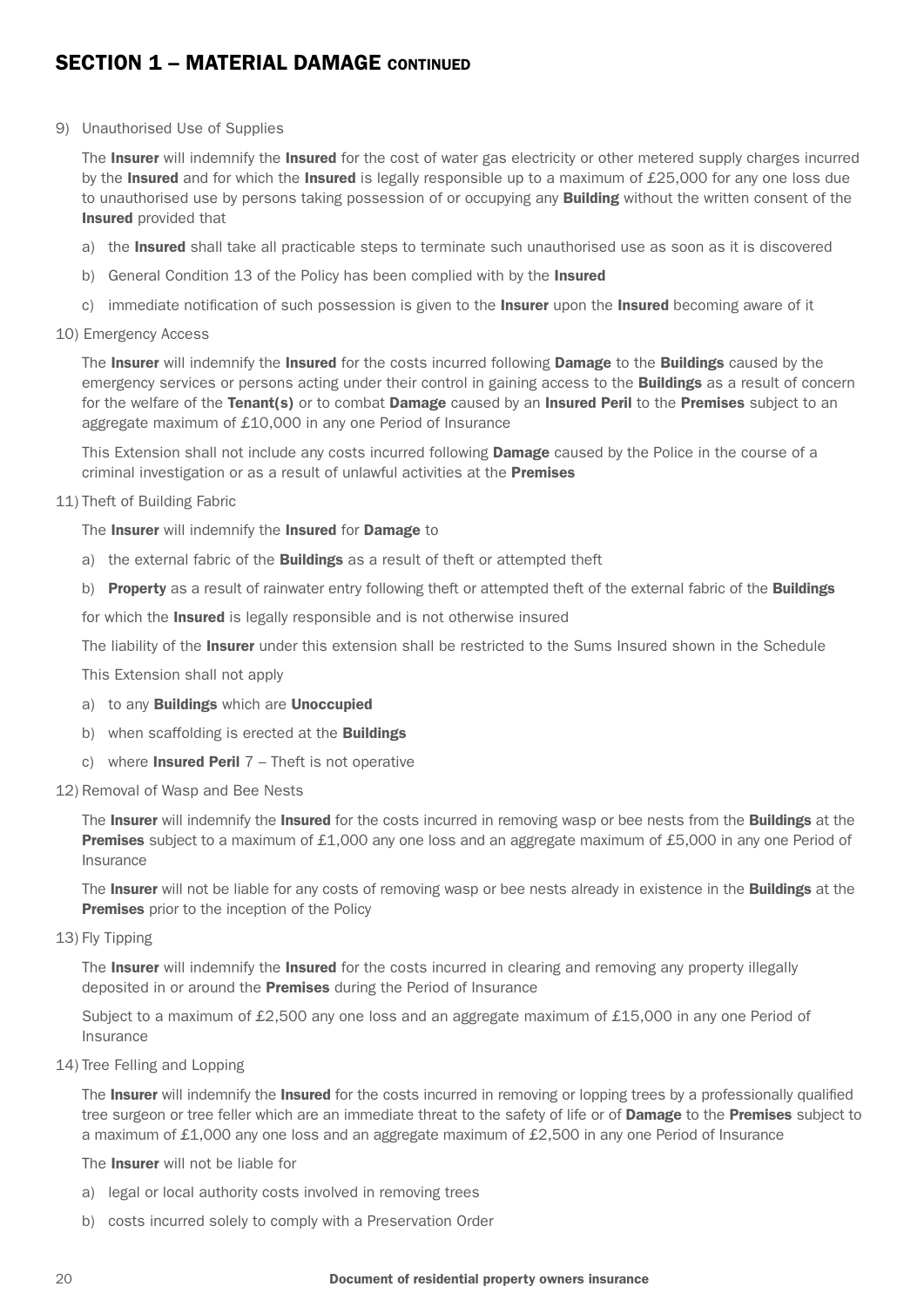#### 15) Temporary Removal

The Insurer will indemnify the Insured for Damage to Landlord's Contents whilst temporarily removed for cleaning renovation repair or similar purposes and whilst in transit by road vehicle rail or inland air freight within the Territorial Limits from the Insured Perils

Subject to a maximum for any one loss of 15% of the Sum Insured shown for **Landlord's Contents** or £50,000 whichever is the lesser amount

This Extension shall not apply to property more specifically insured

16) Undamaged Portions of the Buildings

The Insurer will indemnify the Insured for the cost replacing or modifying undamaged portions of the Buildings insured providing the alterations are needed so they are in keeping with the repairs restoration or replacement of the damaged portion of the Buildings insured

The Insurer's liability under this Extension shall not exceed 10% of the Declared Value of the Buildings insured

17) Inadvertent Omission to Insure

The Insurer will indemnify the Insured for loss destruction or damage to buildings within the Territorial Limits and loss of rent in respect thereof where the Insured has an obligation to insure such buildings whether owned by or on lease to the Insured or in which they have an interest as mortgagees but which have inadvertently been left uninsured

Provided that

- a) the liability of the **Insurer** shall not exceed £500,000 any one loss in respect of buildings or loss of rent at any one premises
- b) the Insured shall give notice in writing to the Insurer immediately they become aware of an omission to insure and will pay the appropriate premium from the date upon which the insurance of the property became the Insured's responsibility
- c) the Insured will carry out at not less than annual intervals a check of all properties owned by them or leased by them and for which they are responsible to ensure that effective insurance is in force for such properties
- d) this Extension will only be effective if the Insurer is the sole provider of buildings insurance in respect of the Insured's properties owned in connection with the Business as defined in the Schedule and where the Insured have an obligation to arrange such insurance
- 18) Obsolete Building Materials

The Insurer will pay additional costs incurred in replacement of damaged materials which given consideration to the scientific and technical knowledge at the time of installation construction or fitting were reasonably deemed to be fit for the purpose intended but require replacement with more suitable modern materials after the **Damage** 

The **Buildings** shall not be regarded as being better or more extensive than when new provided that the liability of the Insurer shall not exceed 10% of the Declared Value of such Buildings in respect of such additional costs

19) Tenant Debris Removal

The Insurer will indemnify the Insured in respect of costs incurred with the consent of the Insurer following Damage at the **Premises** for the removal of contents debris including fixtures and fittings not the property of the Insured for the purpose of speeding up the reinstatement of the Premises subject to a maximum of £25,000 any one loss

The Insurer will not indemnify the Insured where a more specific insurance policy is in force

20) Further Investigation Expenses

The Insurer will indemnify the Insured where a portion of the Building has suffered Damage and there is a reasonable possibility of **Damage** having occurred to other portions of the same **Building** which is not immediately apparent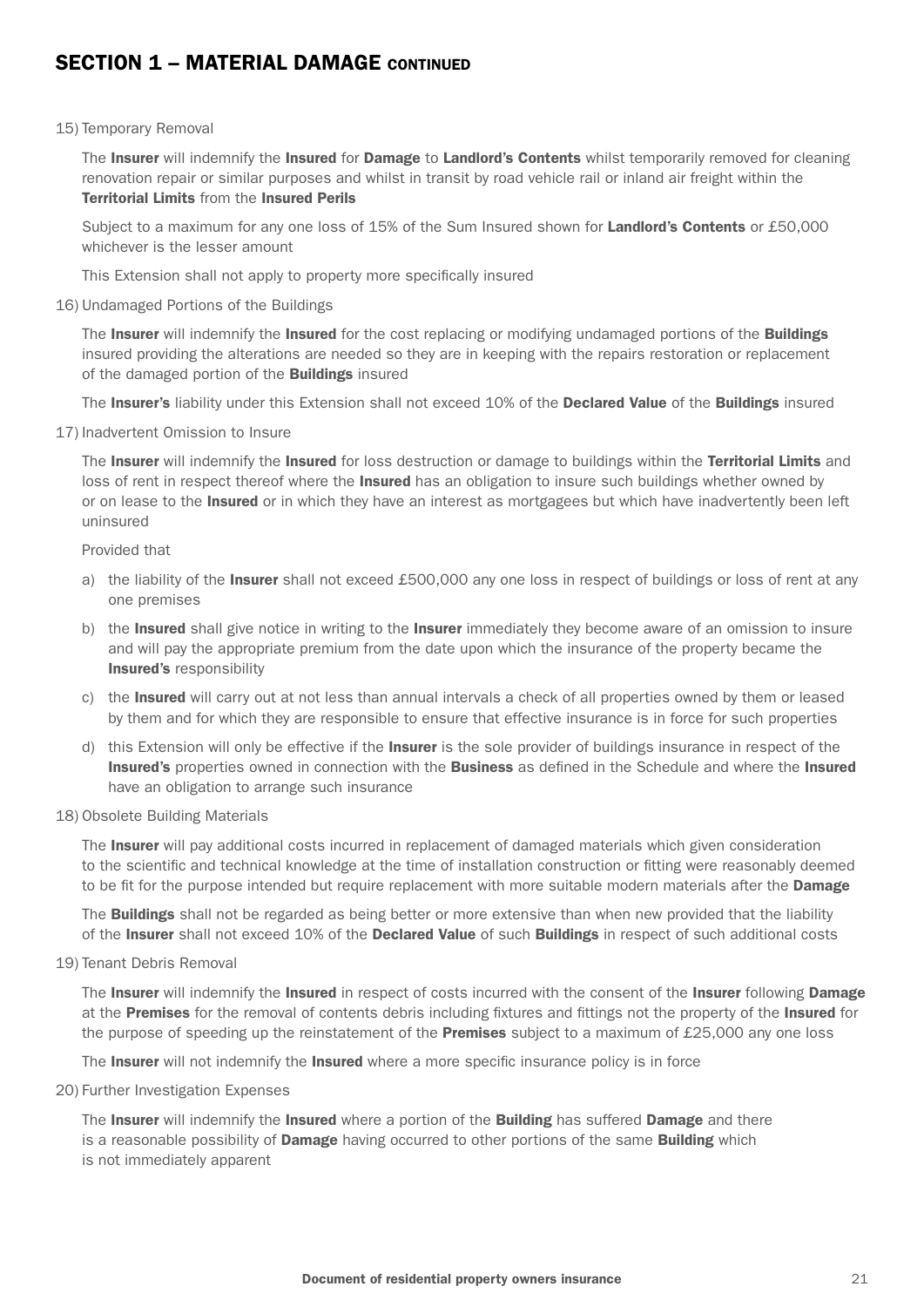The **Insurer** will pay

- a) costs incurred with the prior consent of the **Insurer** in establishing whether or not such **Damage** has occurred and
- b) costs incurred with the prior consent of the Insurer in establishing whether or not other Buildings insured at the Premises have suffered such Damage but only if such Buildings are subsequently found to have suffered such Damage for which the Insurer is liable under the Policy

Subject to a maximum of £5,000 for any one loss

21) Loss Minimisation Costs and Prevention Expenditure

Following **Damage** at the **Premises** the Insurer will pay for costs and expenses incurred by the Insured with the prior consent of the Insurer to provide necessary additional physical protection to prevent further Damage

The **Insurer** will not pay

- a) more than the reduction in **Damage** avoided by the expenditure
- b) for costs otherwise incurred under General Condition 3) Reasonable Care

Subject to an aggregate maximum of £25,000 in any one Period of Insurance

22) Claims Preparation

The Insurer will indemnify the Insured for the costs and expenses incurred with the consent of the Insurer in the preparation presentation certification and verification of any claim (including the cost of utilising external consultants) for which this Policy provided an indemnity under Section 1 – Material Damage and/or Section 2 – Loss of Rent provided that the liability of the Insurer to pay for such costs and expenses shall only apply when the individual or combined claim arising from the **Damage** caused by an insured event under Section 1 and/or Section 2 exceeds £25,000 in total after the application of the Basis of Settlement Clause 1) Average and the Excess as appropriate

The total liability of the Insurer to pay such costs and expenses shall be a maximum limit of  $£25,000$  any one claim

#### Clauses

1) Non-invalidation

The insurance by this Section shall not be invalidated by any act or omission or alteration by a Tenant and unknown to or beyond the control of the Insured whereby the risk of Damage is increased as long as immediately the Insured becomes aware of the increase in risk they inform the **Insurer** in writing and pay an appropriate additional premium if required by the Insurer

2) Reinstatement of Losses

Unless written notice to the contrary be given by either the **Insurer** or the **Insured** the insurance by this Section shall not be reduced by the amount of any loss and the **Insured** shall pay the appropriate additional premium from the date of the **Damage** to the date of expiry of the Period of Insurance

3) Freeholder Lessors and Mortgagees

 The interest of any freeholder lessor or mortgagee shall not be prejudiced by any act or neglect of any leaseholder lessee mortgagor or occupier which may increase the risk of **Damage** to any **Building** insured by this Section provided the freeholder lessor or mortgagee immediately upon becoming aware of such increase in risk shall give notice to the Insurer and pay an appropriate additional premium if required

4) Property more specifically insured

The Insurer shall not be liable for Damage to any Property insured more specifically by or on behalf of the Insured

5) Minor Repairs and Alterations

The insurance by this Section shall not be invalidated if the Insured employs workmen to carry out repairs minor additions and decorations at the Premises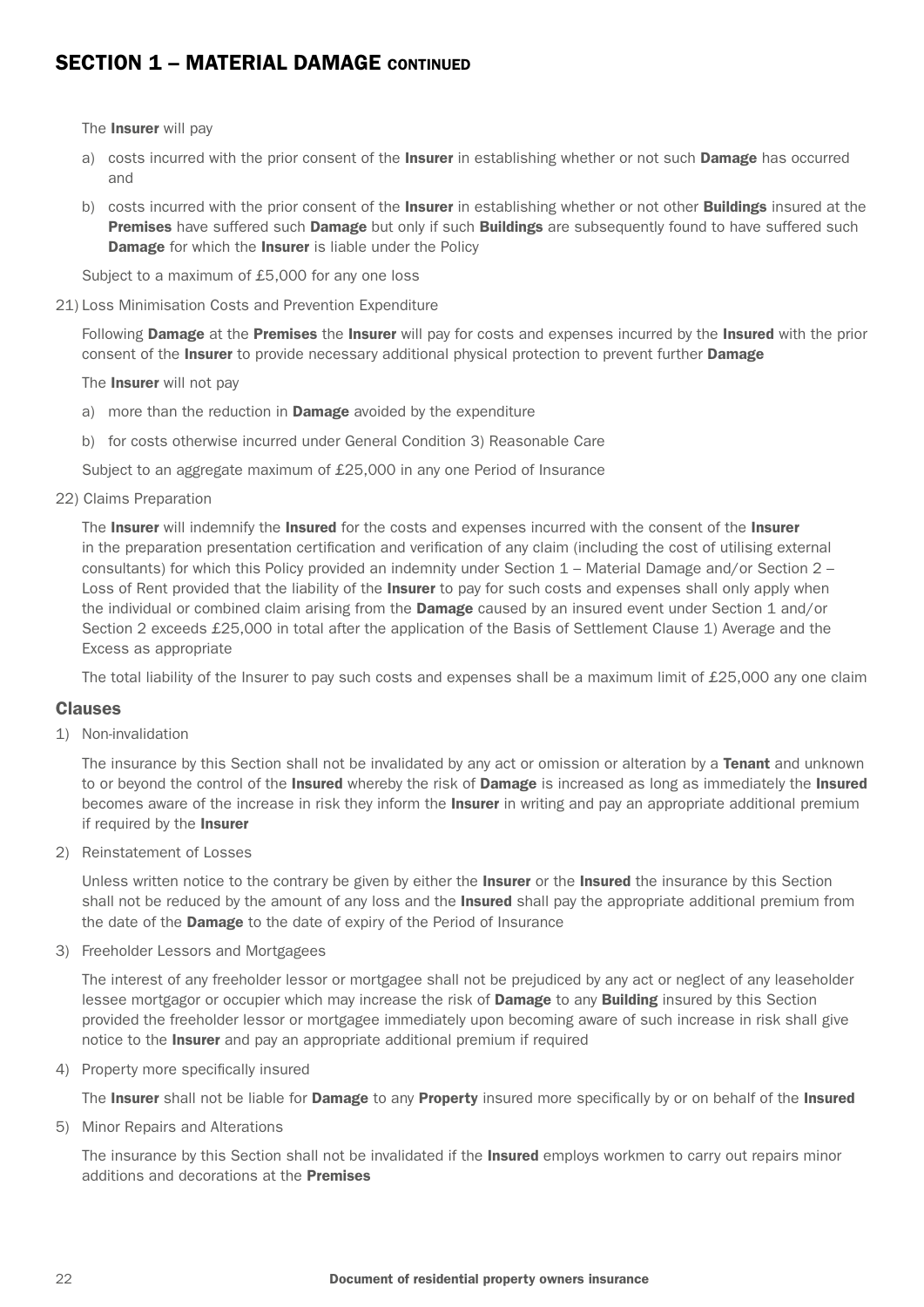6) Seventy Two Hour Period

Where shown on the Schedule as insured under Section 1 - Material Damage all losses arising separately out of one event of the following Insured Perils

- i. Storm
- ii. Flood
- iii. Earthquake

 occurring within each and every separate period of 72 hours during the Period of Insurance will be deemed to be one loss in determining the application of the **Excess** 

#### Basis of Settlement Clauses

1) Average

If the **Property** covered by this Policy shall at the time of the **Damage** be collectively of greater value than the Sums Insured then the Insured shall be considered as being their own insurer for the difference and shall bear a rateable share of their **Damage** accordingly

2) Property Insured – Reinstatement

In the event of **Damage** to **Property** insured the basis of settlement shall be the cost of reinstatement meaning the rebuilding replacement repair or restoration of such **Property** to a condition substantially the same as but not better or more extensive than its condition when new

Special Provisions

- a) The replacement must be carried out without undue delay and no payment beyond the amount which would have been paid in the absence of this clause will be made until the cost of reinstatement has been incurred
- b) Where **Damage** occurs to only part of the **Property** the liability of the **Insurer** shall not exceed the amount which the Insurer would have been liable to pay had such property been wholly destroyed
- c) If at the time of reinstatement of any item the sum representing 85% of the cost which would have been incurred in reinstating the whole of the **Property** covered by such item exceeds its Sum Insured at the time of the **Damage** the liability of the Insurer shall not exceed that proportion of the amount of the **Damage** which the said Sum Insured shall bear to the sum representing the total cost of reinstating the whole of such property at that time
- 3) Property Insured Day One

 For any item specified on the Schedule showing a Declared Value and a Sum Insured this shall be deemed to be a Day One Basis of Settlement and the following clause shall replace Basis of Settlement Clause 2 above

In the event of **Damage to Property** insured the basis of settlement shall be the cost of reinstatement meaning the rebuilding replacement repair or restoration of such **Property** to a condition substantially the same as but not better or more extensive than when new

Special Provisions relating to Property insured

- a) At the inception of each Period of Insurance the Insured shall notify the Insurer of the Declared Value of the Property insured by each item described in the Schedule
- b) If at the time of Damage the Declared Value of the Property insured by each item is less than the cost of reinstatement at the inception of the Period of Insurance the liability of the Insurer shall not exceed the proportion which the Declared Value bears to the costs of such reinstatement
- c) Where **Damage** occurs to only part of the **Property** the liability of the **Insurer** shall not exceed the amount which the Insurer would have been liable to pay had such property been wholly destroyed
- d) The replacement must be carried out without undue delay and no payment beyond the amount which would have been paid in the absence of this clause will be made until the cost of reinstatement has been incurred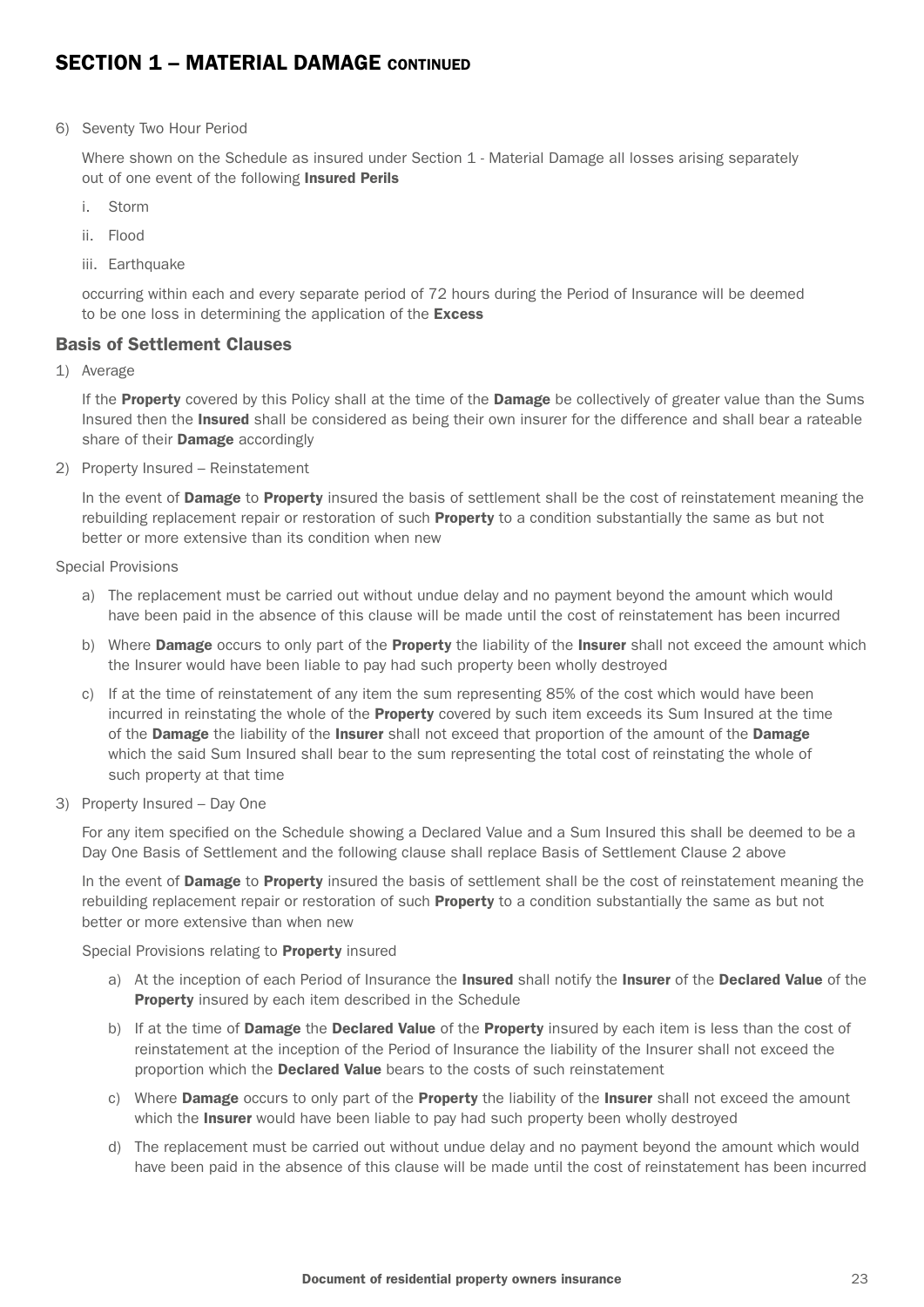- e) No payment will be made beyond the amount the **Insurer** would have paid where **Property** insured at the time of **Damage** is covered by any other insurance effected by the **Insured** or on behalf of the **Insured** which is not on the same basis of reinstatement
- 4) Index Linking

Where so indicated in the Schedule the Sums Insured for **Buildings** and Landlord's Contents shall be adjusted in accordance with fluctuations in suitable indices of cost to be decided upon by the **Insurer.** At each renewal of the Policy the premium shall be calculated on the revised Sums Insured

5) European Union and Public Authorities

The Insurer will indemnify the Insured for the additional cost of

- a) reinstating the damaged parts of the **Buildings**
- b) upgrading any undamaged parts of the **Buildings**

for an amount not exceeding 15% of the amount that would have been payable if the **Buildings** had been totally destroyed incurred solely by the necessity to comply with any building or other statutory regulations or Public Authority Bylaw or European Community Legislation excluding

- i. any cost resulting from any such requirement first imposed upon the Insured before the date of the Damage
- ii. the amount of any rate tax duty development or other charge arising out of capital appreciation as a result of complying with any such requirements which may be payable in respect of the Buildings

Conditions

- a) The work of reinstatement must be completed within 12 months of the date of the Damage or such further period as the **Insurer** may in writing allow
- b) The liability of the **Insurer** for **Damage** to such property including such costs and expenses shall not exceed the Sum Insured stated in the Schedule
- 6) Removal of Debris

This insurance includes the costs incurred in respect of removal of debris of **Property** insured resulting from Damage from an Insured Peril excluding

- a) costs incurred in removing debris except from the site of such **Damage** and the area immediately adjacent to such site
- b) costs arising from **Pollution or Contamination** of property not insured by this Section

The liability of the Insurer for Damage to such Property including such costs and expenses shall not exceed the Sums Insured stated in the Schedule

7) Capital Additions

To the extent that they are not otherwise insured the insurance of **Buildings** and Landlord's Contents shall extend to cover

- a) alterations additions and improvements to **Buildings** and Landlord's Contents but not appreciation of the value of such property
- b) any newly erected or acquired Buildings and Landlord's Contents within the Territorial Limits from the commencement date of the responsibility of the Insured

subject to

- i. the Insured advising the Insurer of the amendments as soon as practicable on becoming aware of the increase in the extent of cover required and paying the appropriate additional premium
- ii. the Sums Insured for **Buildings** and Landlord's Contents at each location only being increased by the value of the additional property up to no more than 10% of the existing Sums Insured or £250,000 whichever is the lesser at any one location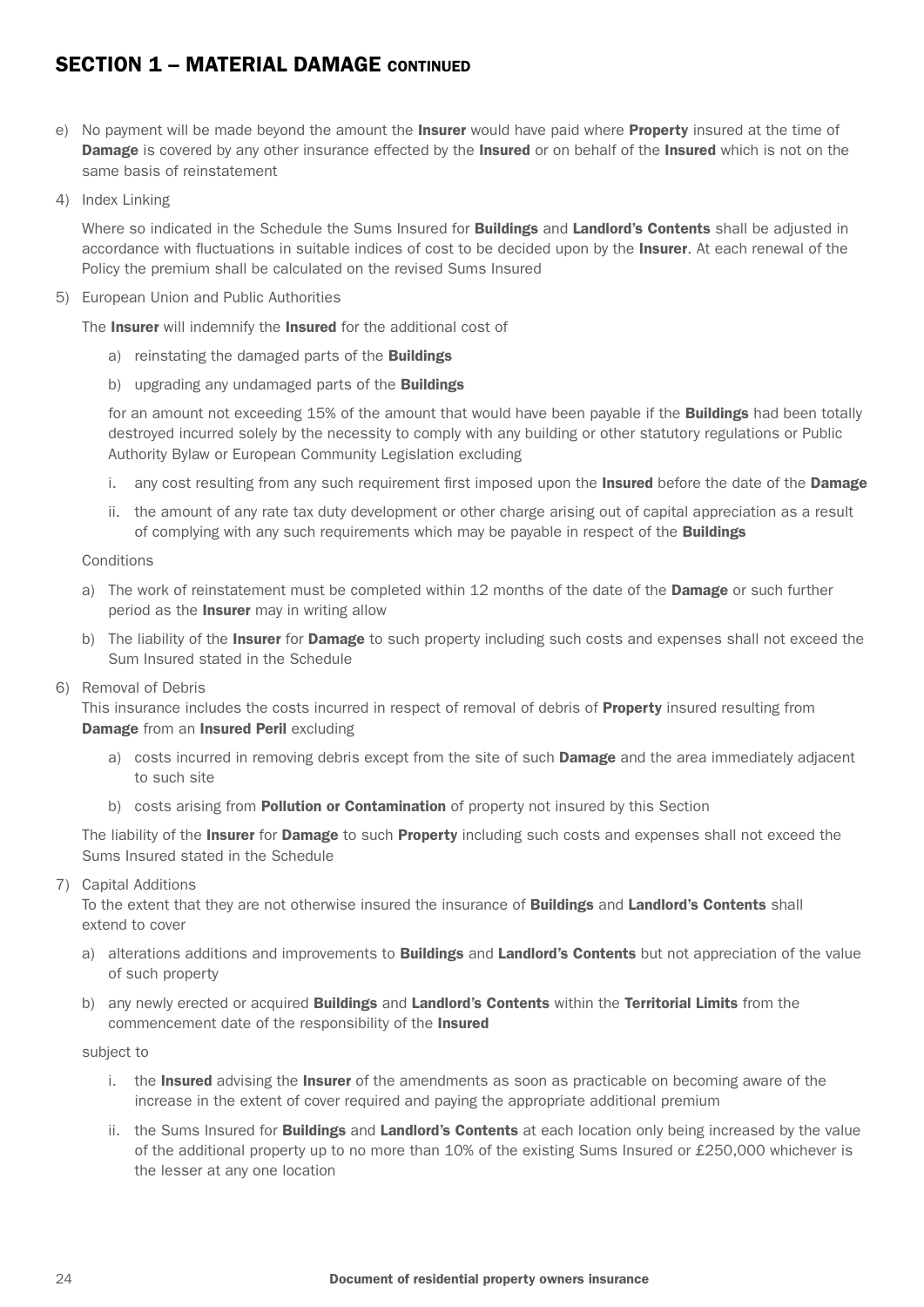#### 8) Professional Fees

The insurance by each item on **Buildings** and Landlord's Contents includes an amount for architects' surveyors' consulting engineers' and legal fees incurred in the reinstatement or repair of such property consequent upon its **Damage** but not for preparing any claim

The total liability of the **Insurer** for **Damage** to such property including such fees shall not exceed the Sums Insured stated in the Schedule

9) Contracting Purchaser

Where the **Insured** at the time of **Damage** has contracted to sell their interest in any insured **Building** and the purchase is subsequently completed the contracting purchaser shall be entitled to benefit under the Policy provided that the **Building** is not otherwise insured in respect of such **Damage** 

10) Subrogation Waiver

In the event of a claim arising under this Section the Insurer agrees to waive any rights remedies or relief to which it might become entitled by subrogation against

a) any company standing in the relation of parent or subsidiary to the Insured

or

- b) any company which is a subsidiary of or a parent company of which the **Insured** themselves are subsidiary in each case within the meaning of the Companies Act or Companies (Northern Ireland) Order current at the time of the Damage
- 11) Other Interests

Interests of third parties which the Insured is required to include herein under the terms of any mortgage property lease or hiring leasing or hire purchase agreement are automatically deemed to be held covered subject to notification by the Insured to the Insurer at the time of the Damage

12) Business Books

 The basis of settlement of any claim for business books shall be their value as stationery together with the cost of clerical labour expended in their reproduction

13) Matching Items

In the event of Damage to Property insured the basis of settlement shall not include the cost of replacing any undamaged item or part of any item which forms part of a matching set or suite

#### Exclusions applying to Section 1 – Material Damage

The Insurer shall not be liable for Damage to

- a) vehicles licensed for road use (including accessories on them) caravans trailers railway locomotives rolling stock watercraft or or aircraft (including drones and other unmanned aerial vehicles)
- b) property or structures in the course of construction or erection and materials or supplies in connection with all such property or structures in the course of construction
- c) land piers jetties bridges culverts or excavations
- d) livestock growing crops or trees
- e) jewellery precious stones precious metals bullion or furs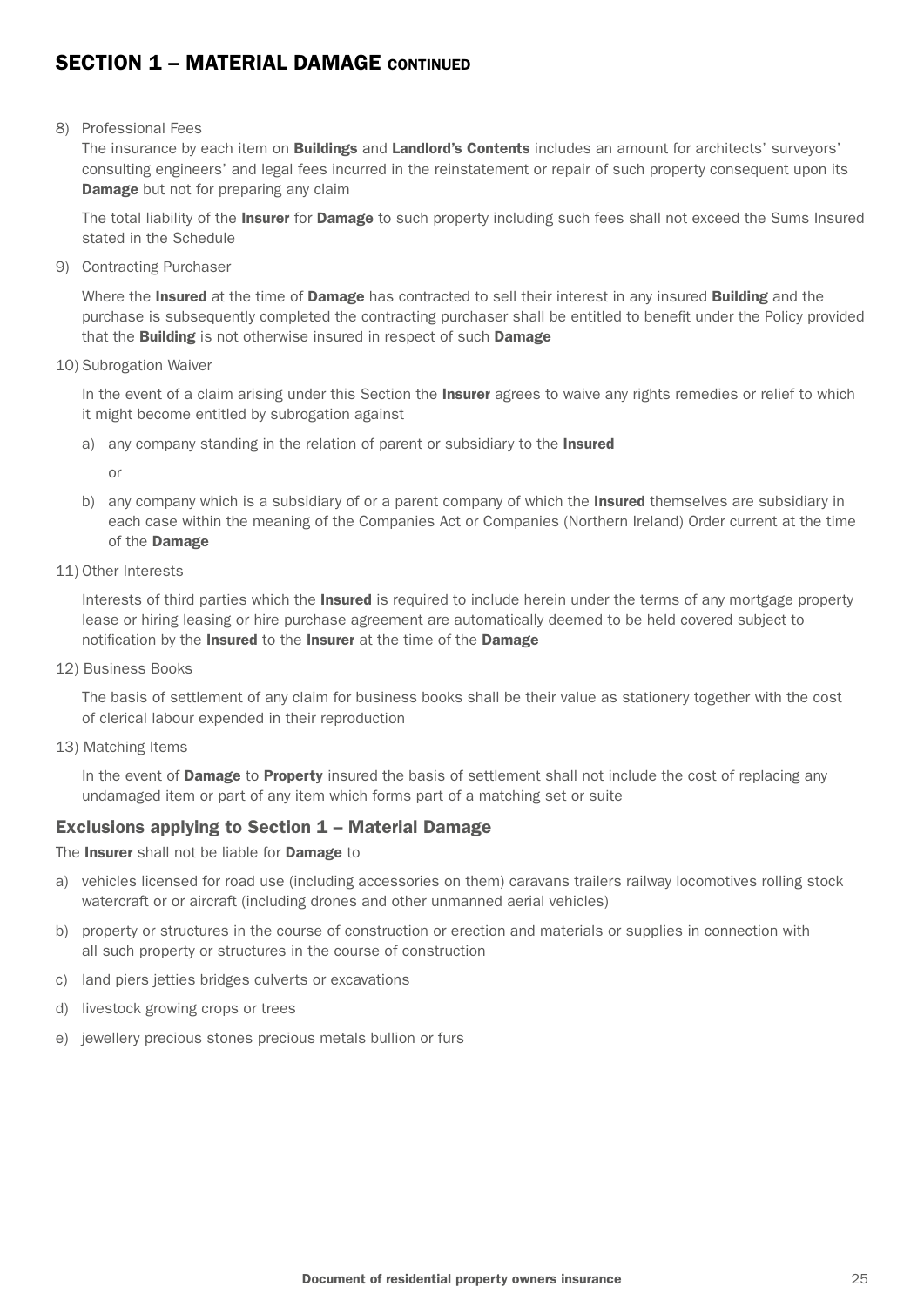### SECTION 2 – LOSS OF RENT

In the event of **Damage** to the **Property** used by the Insured for the purposes of the Business carried on by the Insured at the Premises during the Period of Insurance from the Insured Perils under Section 1 resulting in loss of Rent Receivable the Insurer will indemnify the Insured in respect of the amount of the loss of Rent Receivable provided that

- a) such Damage is covered under Section 1 of this Policy and that liability shall be admitted or payment made therefore or
- b) payment would have been made or liability admitted but for the operation of a proviso in the insurance excluding liability for losses below a specified amount

The liability of the **Insurer** under this Section shall not exceed in respect of any item its Sum Insured or Limit stated in this Policy or the Schedule at the time of the event

#### Clause

Reinstatement Following a Loss

The liability of the Insurer under this Section shall not exceed the Sum Insured or Limit remaining after deduction for any other interruption or interference resulting from **Damage** occurring during the same Period of Insurance unless the **Insurer** has agreed to reinstate any such Sum Insured or Limit

#### Basis of Settlement Clauses

1) Rent Receivable

The Insurer will pay as indemnity to the Insured the amount of their loss in respect of

- a) the amount by which the Rent Receivable during the Indemnity Period shall fall short of the Standard Rent Receivable as a result of the Damage
- b) the amount of additional expenditure incurred by the **Insured** as a result of the **Damage** but not exceeding the loss of Rent Receivable thereby avoided

provided that if the Sum Insured for loss of Rent Receivable is less than the Standard Rent Receivable the amount payable shall be proportionately reduced

2) Cost of Re-letting

The Insurer will pay costs and expenses incurred with the consent of the Insurer during the Indemnity Period in re-letting the Premises including legal fees in connection with the re-letting solely in consequence of the Damage subject to a maximum of £5,000 for any one loss

3) Additional Expenditure – Loss Minimisation

The Insurer will pay the additional expenditure incurred in respect of Buildings which have suffered Damage being expenditure (other than that recoverable under Basis of Settlement Clause 2 above) incurred with the prior consent of the Insurer in consequence of the Damage solely to avoid or minimise the loss of Rent Receivable during the Indemnity Period but not exceeding the amount of the reduction avoided by such expenditure plus 5% of the Sum Insured by the item subject to a maximum amount of £250,000 for any one loss

4) Alternative Accommodation

The Insurer will indemnify the Insured for costs incurred for

- a) alternative accommodation for **Tenants** in the residential portion of the **Premises** and
- b) temporary storage of such Tenants' furniture

if as a result of Damage from the Insured Perils the occupied Buildings are rendered unfit for occupation or access to them is denied provided that the liability of the Insurer for any one loss shall not exceed the Sum Insured shown in the Schedule at the time of the event

5) Managing Agents' Charges

The Insurer will pay to the Insured the charges payable to their managing agents necessarily incurred in connection with re-letting the Premises following Damage insured under Section 1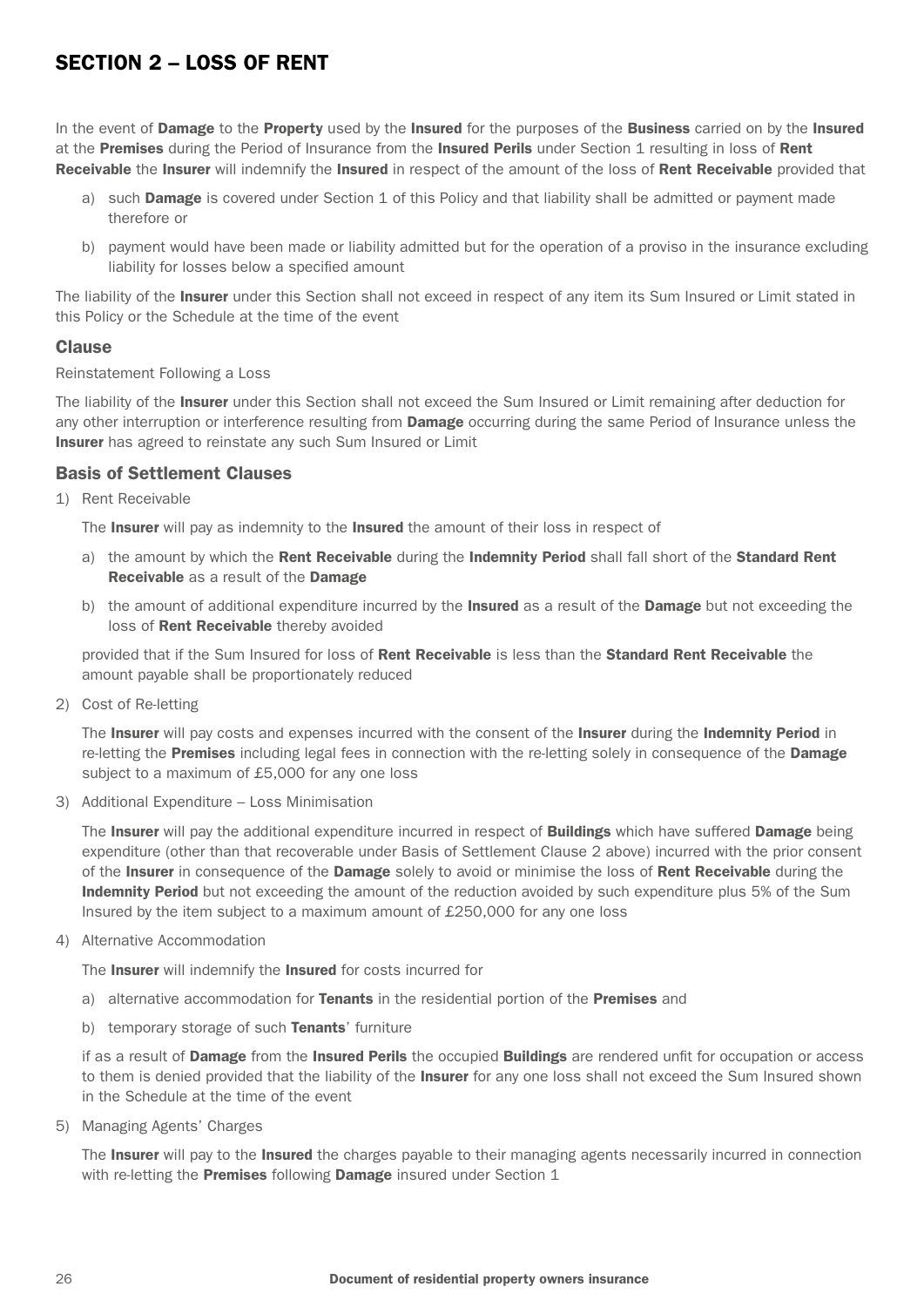### SECTION 2 - LOSS OF RENT CONTINUED

#### 6) Accountants' and Auditors' Charges

The Insurer will pay to the Insured the charges payable by the Insured to their professional accountants and auditors for producing and certifying any particulars or details or any other proofs information or evidence as may be required by the Insurer under the terms of this Section and reporting that such particulars or details are in accordance with the Insured's books or documents

7) Value Added Tax

 To the extent that the Insured is accountable to the tax authorities for Value Added Tax all terms in this Section shall be exclusive of such tax

8) Payments on Account

Payments on account will be made to the Insured during the Indemnity Period if so requested subject to appropriate adjustment at the end of the Indemnity Period

#### Extensions to Section 2

All terms exclusions and conditions of the **Insured Perils** under Section 1 and all terms exclusions and conditions of Section 2 apply to these Extensions in addition to those shown below as applying to each Extension

The liability of the Insurer includes loss as insured by this Section resulting from interruption or interference with the Business in consequence of

1) Denial of Access – damage from the Insured Perils

Damage from the **Insured Perils** to property within a one-mile radius of the **Premises** which shall prevent or hinder the use of or access to the Insured's Premises whether or not there has been Damage to the Premises or Property of the Insured but excluding the property of any supply undertaking from which the Insured obtains electricity gas water or telecommunications services subject to a maximum of £100,000 for any one loss

2) Denial of Access – action by Police Government or other Competent Authority

The prevention or restriction of access to or closure of the Insured's Premises by any Police Government or other competent Authority due to an emergency event within a one-mile radius of the **Premises** that causes or threatens a danger or disturbance subject to a maximum of £100,000 for any one loss

The Insurer will not indemnify the Insured under this Extension

- a) in respect of any action taken in controlling preventing or suppressing the spread of any disease
- b) in respect of any danger or disturbance caused wholly or partly by the **Insured** or through the **Insured's** misconduct connivance neglect or omission
- c) for any interruption or interference lasting less than 12 consecutive hours
- d) in conjunction with a claim under Extension 1) Denial of Access damage from the Insured Perils
- 3) Managing Agents' Premises

Damage from the Insured Perils at the premises of the Insured's managing agents within Great Britain Northern Ireland the Channel Islands or the Isle of Man subject to a maximum of £10,000 any one loss

4) Accidental Failure of Public Supply

Accidental failure at the terminal ends of the public supply undertakings' feed to the **Premises** of electricity gas water or telecommunications services as a direct result of damage subject to a maximum of £100,000 for any one loss and providing the cessation of supply is of at least 30 minutes in respect of electricity gas or water and for a minimum of 8 consecutive hours in respect of telecommunications excluding

- a) atmospheric solar or lunar conditions causing temporary interference with transmission to or from any satellite
- b) total or partial failure of the public supply occasioned by strike or lock-out total or partial withdrawal of labour or total or partial cessation of work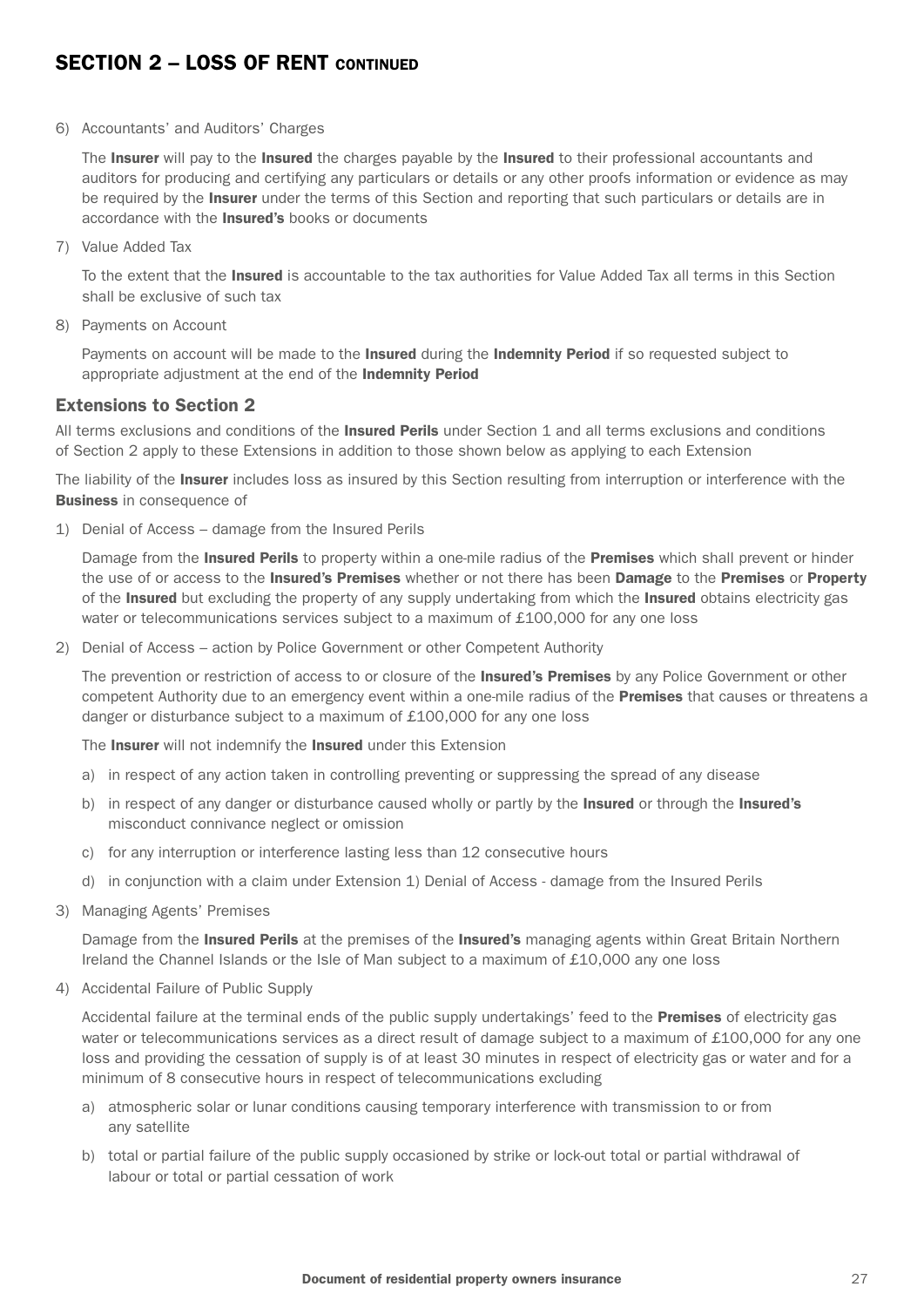### SECTION 2 - LOSS OF RENT CONTINUED

#### 5) Documents

Damage from the Insured Perils to documents belonging to or held in trust by the Insured whilst temporarily at premises not in the occupation of the **Insured** or whilst in transit by road rail or inland waterway in Great Britain Northern Ireland the Channel Islands or the Isle of Man subject to a maximum of £25,000 for any one loss

#### Exclusion

The Insurer shall not be liable under this Section for loss arising directly or indirectly from

- a) erasure loss distortion or corruption of information on **Computer Systems** or other records programs or software caused deliberately by rioters strikers locked out workers persons taking part in labour disturbances or civil commotion or malicious persons
- b) other erasure loss distortion or corruption of information on **Computer Systems** or other records programs or software unless resulting from the **Insured Perils** insofar as it is not otherwise excluded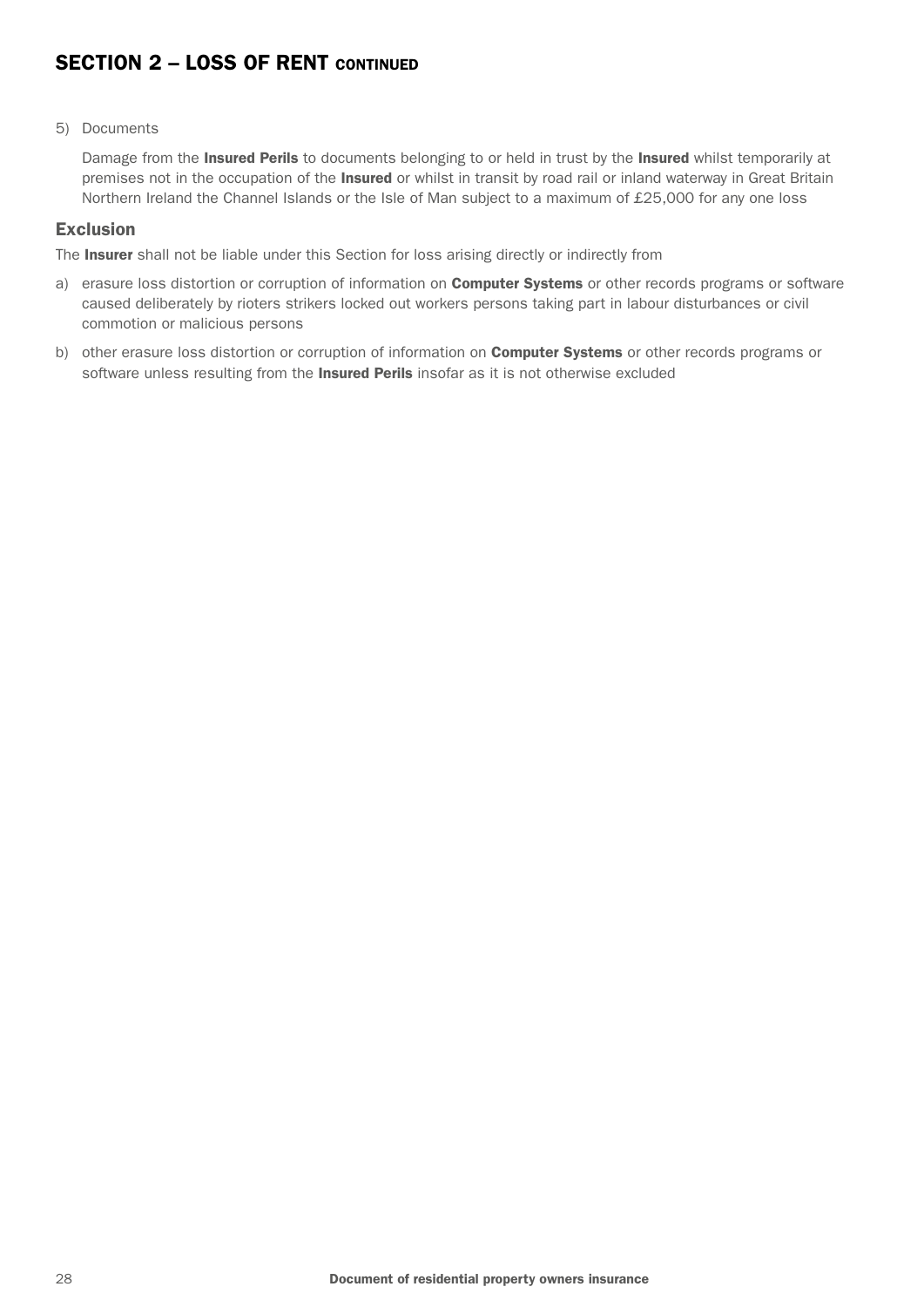### SECTION 3 – PROPERTY OWNERS' LIABILITY

In the event of accidental

- a) **Injury** to any person
- b) physical loss of or physical damage to material property
- c) obstruction trespass nuisance or interference with any right of way light air or water
- d) wrongful arrest detention imprisonment or eviction of any person malicious prosecution or invasion of the right of privacy

occurring within the *Territorial Limits* during the Period of Insurance and arising out of ownership of the Premises or in the course of the Business the Insurer will indemnify the Insured in respect of all sums which the Insured become legally liable to pay as compensation and claimant's costs and expenses

#### The Insurer will also pay Legal Costs and Solicitors' Fees

#### Limit of Indemnity

The liability of the Insurer under this Section for compensation in respect of

- a) one occurrence or all occurrences of a series consequent on or attributable to one source or original cause
- b) all Injury and damage occurring during any one Period of Insurance in respect of Products Supplied
- c) all **Pollution or Contamination** which is deemed to have occurred during any Period of Insurance

shall not exceed the Limit of Indemnity stated in the Schedule

#### Section Definition

The following words or phrases have the same meaning wherever they appear, in *bold italics*, within this Section.

#### *Territorial Limits*

- a) Great Britain Northern Ireland the Isle of Man or the Channel Islands
- b) and in respect **Products Supplied** anywhere in the world except for the United States of America or Canada or their dependencies or trust territories unless specifically agreed by the Insurer provided that the Products Supplied are supplied from or are worked upon in the territories specified in a) above

#### Extensions to Section 3

1) Consumer Protection and Food Safety Acts – Legal Defence Costs

The Insurer will indemnify the Insured and at the Insured's request any director partner or Employee of the Insured against Legal Costs incurred with the Insurer's written consent in connection with the defence of any proceedings or an appeal against conviction arising from such proceedings brought for a breach of

- a) Part 2 of the Consumer Protection Act 1987 or
- b) Section(s) 7 8 14 and/or 15 of the Food Safety Act 1990

committed or alleged to have been committed in the course of the **Business** during the Period of Insurance

Provided that this indemnity shall not apply to

- i. the payment of fines or penalties
- ii. proceedings or appeals in respect of any deliberate act or omission by the **Insured**
- iii. costs or expenses insured by any other policy
- 2) Court Attendance Compensation

The Insurer will indemnify the Insured for the costs of attendance at court to help defend or act as a witness in connection with any claim for which the Insured is entitled to indemnity under this Section and with the Insurer's agreement up to a maximum of £250 per day per person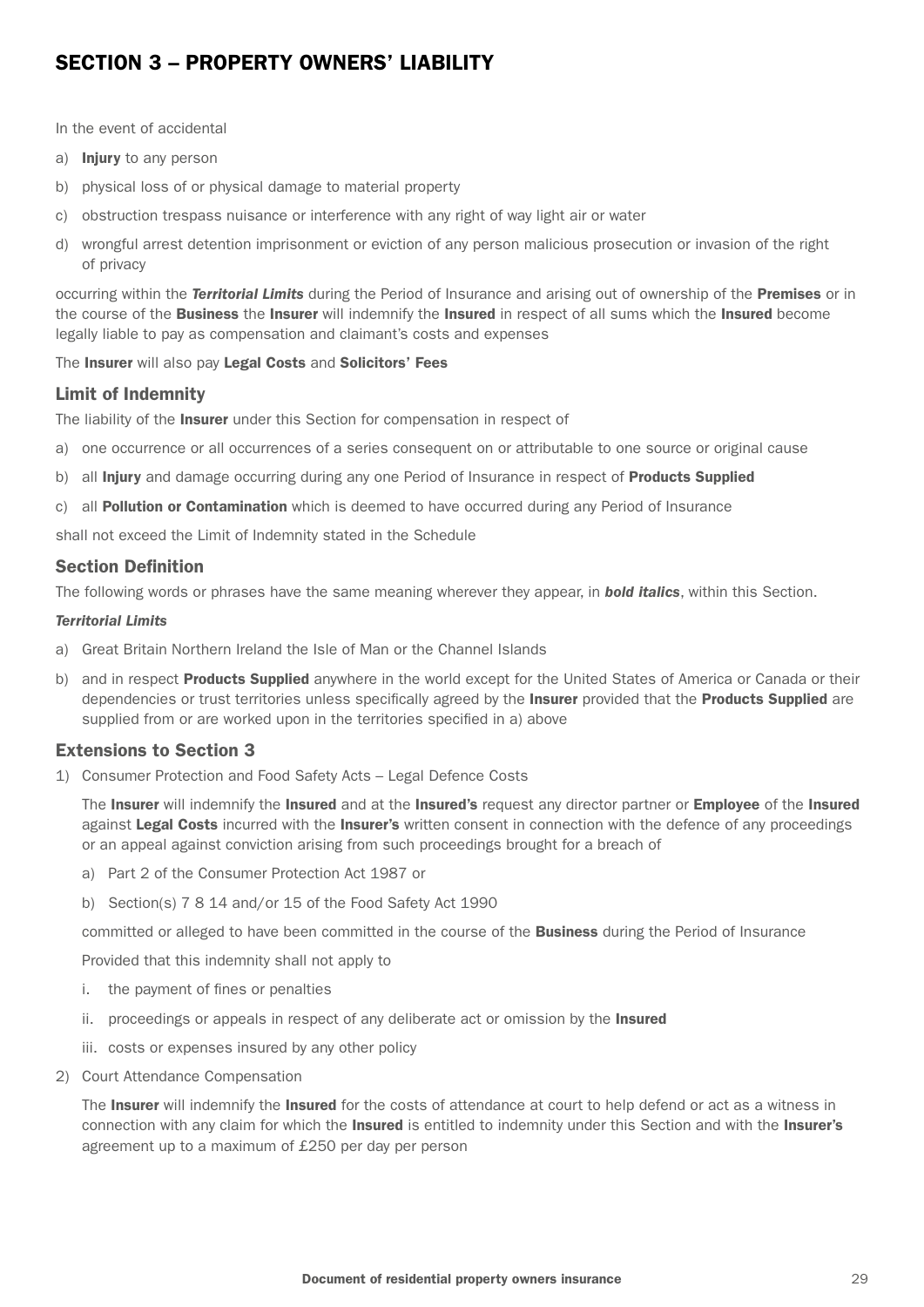### SECTION 3 - PROPERTY OWNERS' LIABILITY CONTINUED

3) Cross Liabilities

Where the Insured comprises more than one party the Insurer shall treat each party as the Insured as if a separate Policy had been issued to each provided that nothing in this Extension shall increase the liability of the Insurer beyond the amount for which the Insurer would have been liable had this Extension not applied

4) Personal Data

The Insurer will indemnify the Insured against liability at law incurred by the Insured under all law regulations and codes of practice in connection with personal data (as defined by any such law) held by the **Insured** provided always that the Insurer shall not be liable for

- a) the payment of fines and penalties
- b) the cost of replacing reinstating rectifying or erasing any personal data
- 5) Defective Premises Act

The Insurer will indemnify the Insured in respect of any legal liability incurred by the Insured during the Period of Insurance under the terms of the Defective Premises Act 1972 or the Defective Premises (Northern Ireland) Order 1975 in connection with any business premises or land which have been disposed of by the Insured

Provided that the Insurer shall not be liable

- a) for the cost of remedying any defect or alleged defect in the premises disposed of
- b) if the **Insured** is entitled to indemnity from any other source
- 6) Health and Safety at Work Legal Defence Costs

The Insurer will indemnify the Insured and at the Insured's request any director or partner of the Insured or any **Employee against Legal Costs incurred in defending prosecutions for a breach of the Health and Safety at Work Act** 1974 or similar legislation in Northern Ireland the Channel Islands or the Isle of Man committed or alleged to have been committed in the course of the **Business** during the Period of Insurance. The Insurer will also pay prosecution costs awarded and the costs incurred with its written consent in appealing against any judgment given

Provided that this indemnity shall not apply to the payment of fines or penalties

7) Indemnity to Other Parties

If the Insured so request the Insurer will indemnify the following parties

- a) any member of the **Insured's** first aid service (but excluding medical practitioners) against liability incurred in such capacity
- b) any partner director or *Employee* of the Insured against liability incurred in such capacity and in respect of which the Insured would have been entitled to indemnity under this Section if the claim had been made against the Insured as though each party was individually named as the Insured in this Section
- c) any **Principal** for whom the **Insured** have agreed to execute work under contract or agreement against liability arising out of the performance of such work by the **Insured** and in respect of which the **Insured** are legally liable and would have been entitled to indemnity under this Section if the claim had been made against the Insured

Provided that

- i. each such party shall observe fulfil and be subject to the terms and conditions of this Section insofar as they can apply
- ii. the Insurer's liability to the Insured and all parties indemnified shall not exceed in total the Limit of Indemnity stated in the Schedule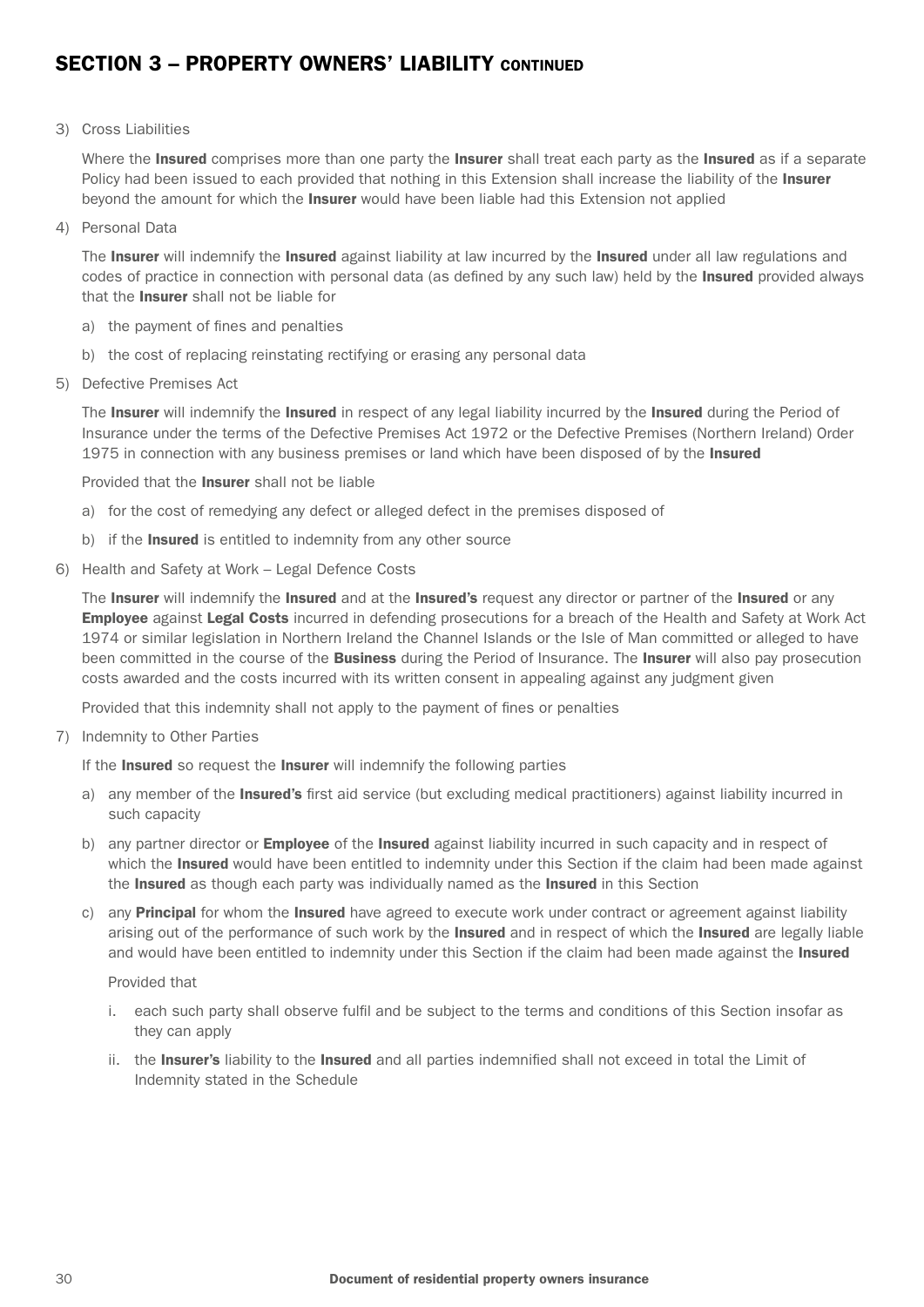### SECTION 3 - PROPERTY OWNERS' LIARILITY CONTINUED

8) Corporate Manslaughter and Corporate Homicide – Legal Defence Costs

The Insurer will indemnify the Insured against Legal Costs incurred with the Insurer's written consent in defending prosecutions under the Corporate Manslaughter and Corporate Homicide Act 2007 committed or alleged to have been committed in the course of the Business during the Period of Insurance. The Insurer will also pay prosecution costs awarded and the costs incurred with its written consent in appealing against any judgment given provided that this indemnity shall not apply to the payment of fines or penalties or the costs of remedial orders or publicity orders

9) Indemnity to Managing Agents

In respect of liability arising in connection with the **Buildings** insured under Section  $1$  – Material Damage if the Insured so requests the Insurer will extend Section 3 – Property Owners' Liability to indemnify the Insured's appointed managing agents in respect of liability arising out of the agreement entered into by the Insured with the managing agent to the extent required by such agreement

Provided that

- a) the Insured would have been entitled to indemnity under this Section if the claims had been made against the Insured
- b) the managing agent shall as if they were the **Insured** be subject to the terms of this Section and Policy
- c) the total amount payable under this Section shall not exceed the Limit of Indemnity stated in the Schedule regardless of the number of persons claiming to be indemnified
- d) the indemnity will not apply to legal liability arising out of a breach of professional duty or service

#### **Exclusions**

The indemnity granted under this Section shall not apply to

1) Advice and Design

 Liability arising from advice design formula specification inspection certification or testing provided by or on behalf of the Insured for a fee or in circumstances where a fee would normally be charged

2) Damage to Goods Supplied

Liability in respect of

- a) damage to any goods or other property sold supplied delivered installed or erected by or on behalf of the Insured
- b) all costs of or arising from the need for making good removal repair rectification replacement or recall of any such goods or property or any defective work carried out by or on behalf of the Insured
- 3) Products Supplied

Liability in respect of Injury loss or damage arising from Products Supplied but this Exclusion shall not apply to

- a) any food or drink supplied to partners directors **Employees** or non-paying guests of the Insured
- b) the disposal of furniture and office equipment originally intended solely for the use of the Insured in connection with the Business
- 4) Fines

Liability in respect of liquidated damages fines penalties exemplary punitive aggravated or multiplied damages

5) Injury to Employees

Liability in respect of **Injury** to any **Employee** arising out of and in the course of the employment or engagement of such person by the **Insured**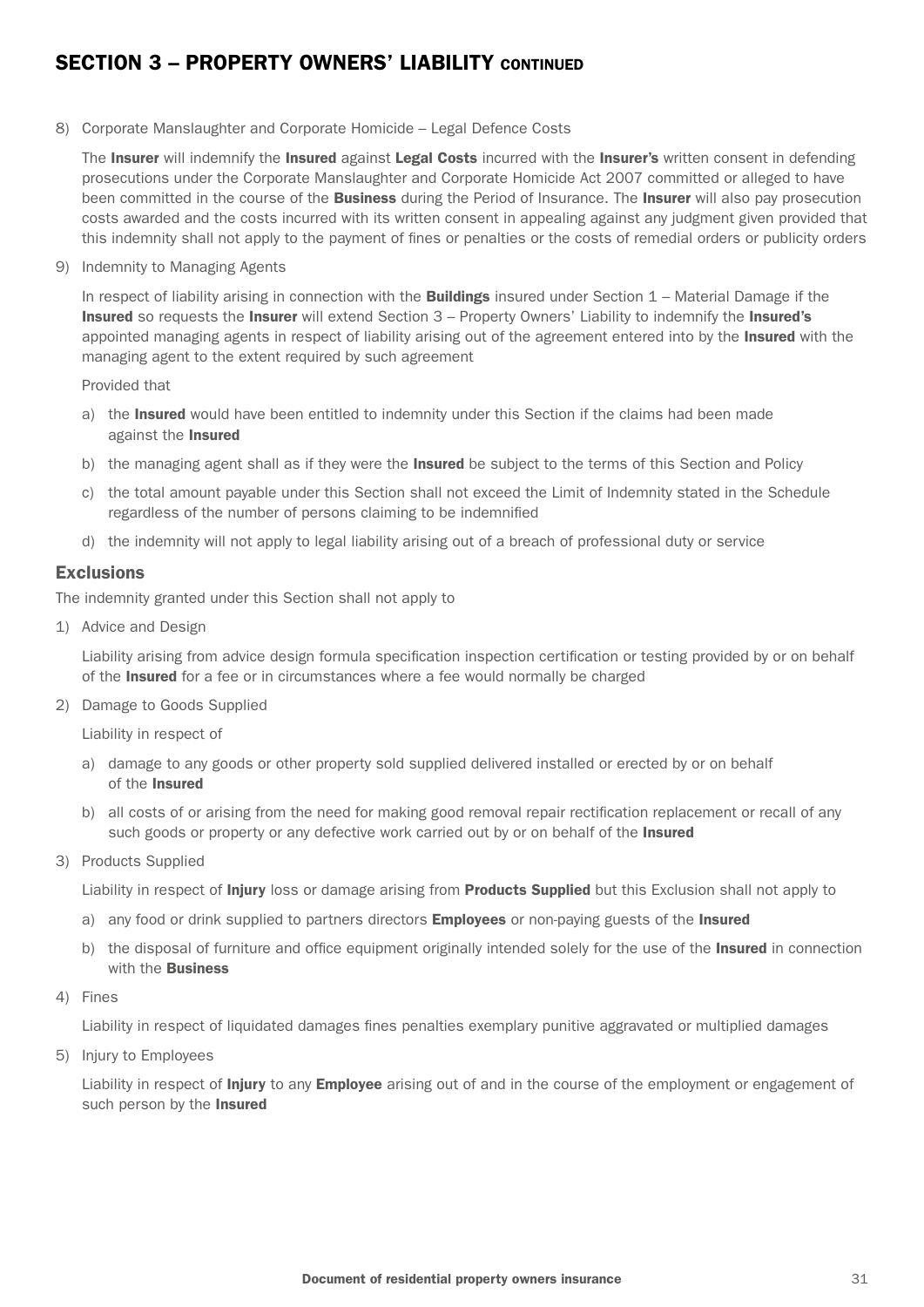### SECTION 3 - PROPERTY OWNERS' LIARILITY CONTINUED

#### 6) Mechanically Propelled Vehicles

Liability arising out of the ownership possession or use by or on behalf of the **Insured** of any mechanically propelled vehicle or trailer attached thereto which is required by any road traffic legislation to be the subject of compulsory insurance or other security but this Exclusion shall not apply

- a) while such vehicle is being used as a tool of trade (other than in respect of liability which is compulsorily insurable under road traffic legislation)
- b) in respect of the loading or unloading of such vehicle or the delivery or collection of goods to or from such vehicle

except where more specifically insured by any other policy

7) Pollution or Contamination

Liability arising

- a) out of **Pollution or Contamination** unless caused by a sudden identifiable unintended and unexpected incident which takes place in its entirety at a specific time and place during the Period of Insurance provided that all Pollution or Contamination arising out of one incident shall be deemed to have occurred at the time such incident takes place
- b) directly or indirectly by **Pollution or Contamination** occurring in the United States of America or Canada or their dependencies or trust territories
- 8) Property in the Charge or Control of the Insured

Liability in respect of loss or damage to any property belonging to or in the charge or control of the **Insured** other than

- a) personal effects or vehicles of any partner director or **Employee** of or visitor to the Insured
- b) premises (and their contents) not belonging leased rented or hired to the **Insured** but temporarily in the charge of the Insured for the purpose of carrying out work
- c) premises (including their fixtures and fittings) leased rented or hired to the Insured but this Section does not cover liability attaching to the **Insured** solely under the terms of any tenancy or other agreement
- 9) Vessels or Craft

Liability arising out of ownership possession or use by or on behalf of the Insured of any vessel or craft designed to travel in on or through water air (including drones and other unmanned aerial vehicles) or space (other than hand-propelled watercraft)

#### 10) Asbestos

 Any liability of whatsoever nature arising out of the manufacture mining processing distribution testing remediation removal storage disposal sale use of or exposure to asbestos or materials or products containing asbestos

This Exclusion shall not apply in respect of such removal storage or disposal provided that

- a) the Insurer's liability in respect of Injury loss or damage occurring during any one Period of Insurance shall not exceed £2,000,000 in the aggregate or the amount of the Limit of Indemnity for this Section as stated in the Schedule whichever is the lower
- b) such activity does not form part of the Insured's usual trade or Business or contract
- c) the discovery of asbestos by the **Insured** is unintentional and accidental
- d) upon discovery of asbestos or products made entirely or mainly of asbestos all work immediately stops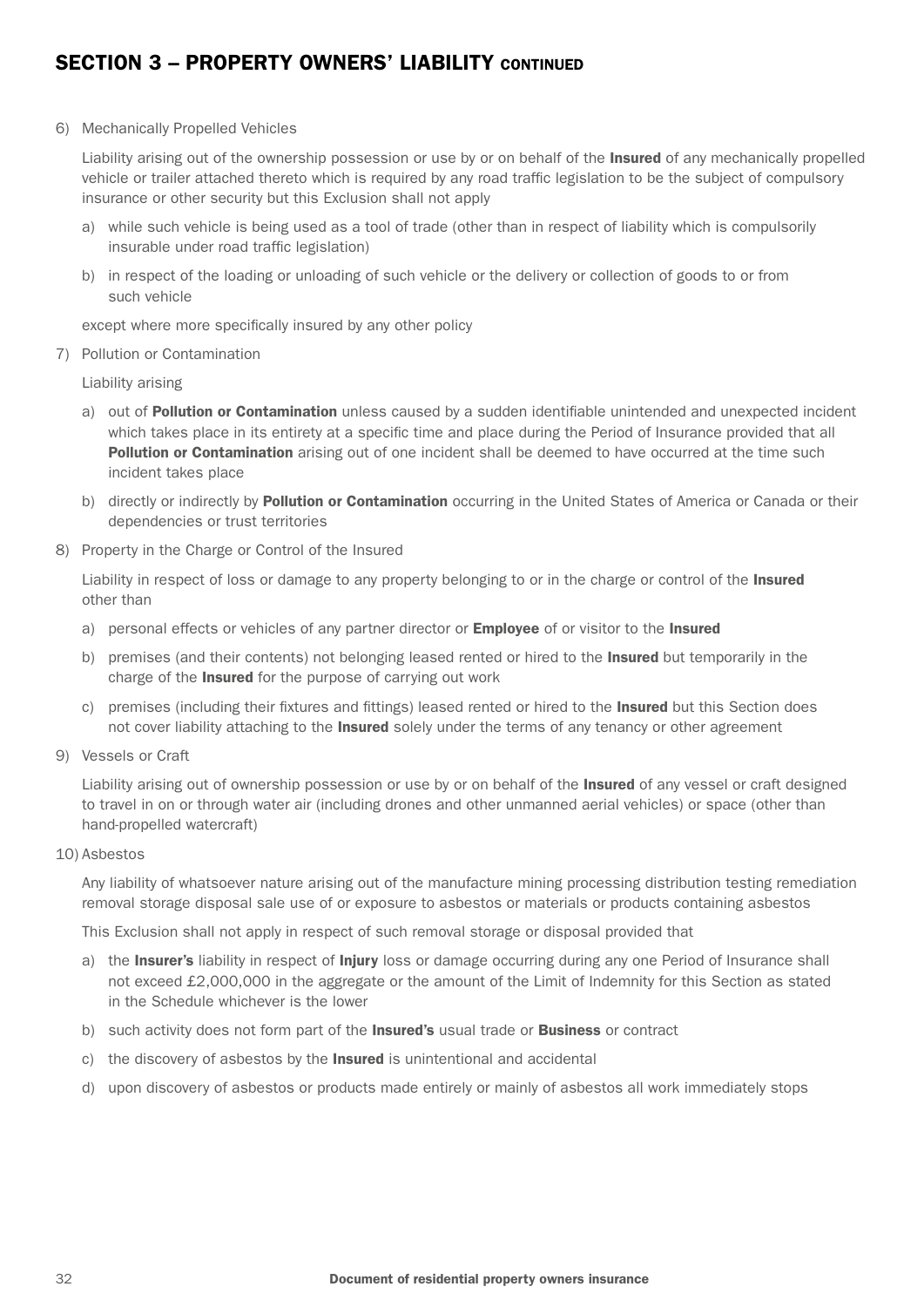### SECTION 3 - PROPERTY OWNERS' LIARILITY CONTINUED

- e) an HSE licensed asbestos removal contractor who has Employers' Liability and Public and Products Liability insurances in force that
	- i. provide Limits of Indemnity no less than those stated in the Schedule and
	- ii do not exclude the work to be carried out

 is contracted if legally required to make safe the area in which the discovery is made as soon as is practicable

11) Contractual Liability

 Liability which attaches because of a contract or agreement but which would not have attached in the absence of such contract or agreement

12) Slings and Cradles

Liability for **Injury** or loss or damage arising out of the operation of a sling or cradle

13) Overseas Representation

Liability caused by or arising from any action brought against the Insured in any country which is not a member of the European Union where the Insured have a branch or a parent or a subsidiary company or are represented by a person or company holding the Insured's Power of Attorney

#### Conditions

1) Discharge of Liability

The **Insurer** may at any time pay to the **Insured** in connection with any claim or series of claims

- a) the amount of the Limit of Indemnity or
- b) any lesser amount for which such claim or claims can be settled less any sum or sums already paid as compensation claimant's costs and expenses Legal Costs and Solicitors' Fees recoverable prior to the date of such payment

On payment the Insurer shall relinquish the conduct and control of and be under no further liability in connection with such claim or claims except for the payment of costs and expenses incurred prior to the date of such payment

2) Other Insurances

 If any claim under this Section is also covered in whole or in part by any other existing insurance or by an indemnity from any other source the liability of the **Insurer** shall be limited to any excess beyond the amount which would have been payable under such other insurance or from such other source had this Section not been effected

3) Bona Fide Subcontractors

It is a condition precedent to any liability of the Insurer in respect of injury loss destruction or damage arising out of work at the **Premises** commencing within the Period of Insurance carried out on behalf of the **Insured** by bona fide subcontractors that the Insured obtain and retain a written record that such subcontractors have in force throughout the duration of any work undertaken by them for the **Insured** the following insurance

- a) Employers' Liability insurance in accordance with any law relating to compulsory insurance of liability to employees
- b) Public Liability insurance covering legal liability for **Injury** to any person other than described in a) above and loss destruction or damage to property with a limit of indemnity not less than the Limit of Indemnity stated in the Schedule

This condition does not apply where bona fide subcontractors are engaged to carry out work on behalf of the Insured in an emergency and there is insufficient time to obtain a written record from such subcontractor provided the Insured shall obtain verbal confirmation and confirm such information in writing and retain a copy as a written record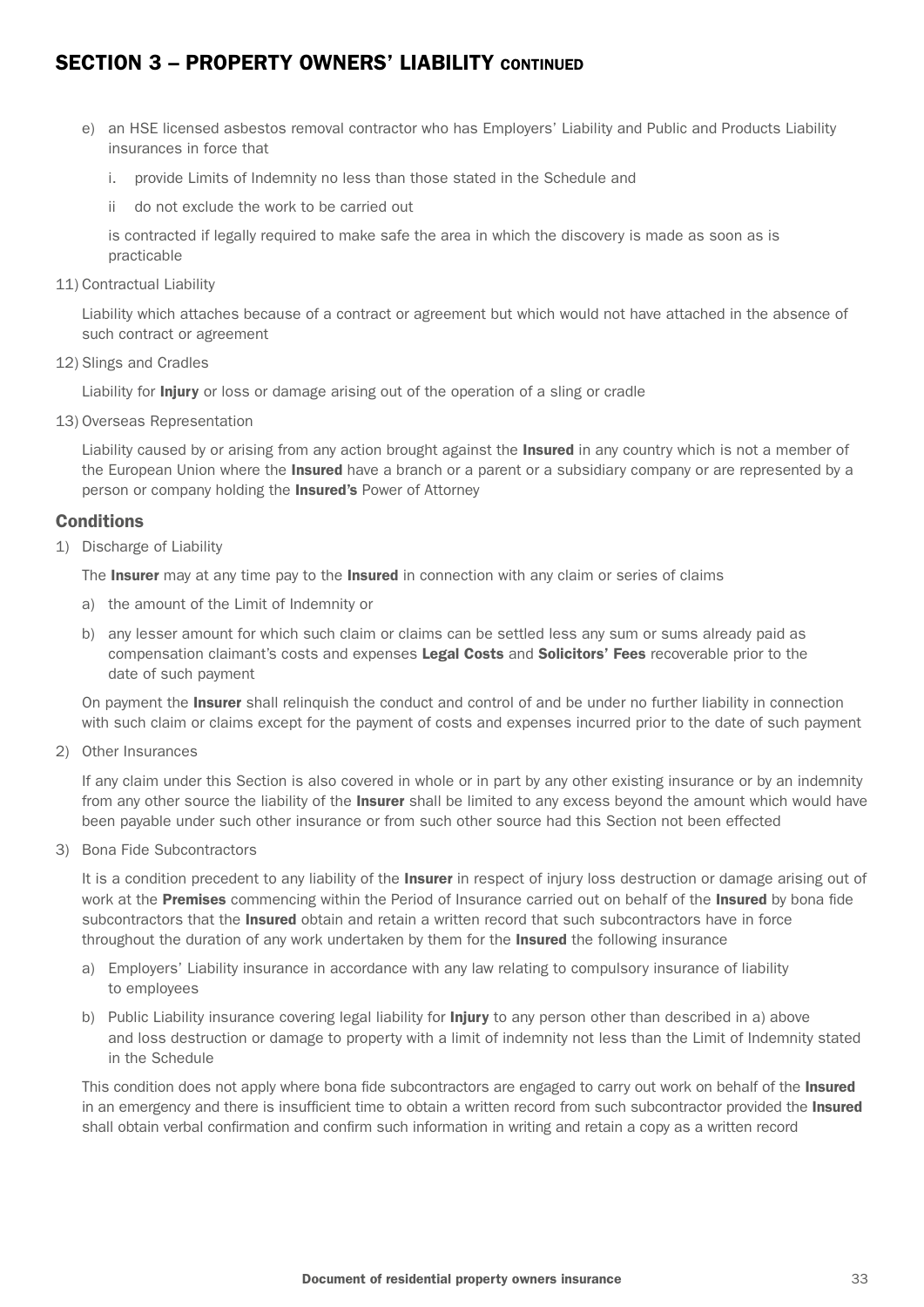### SECTION 4 - EMPLOYERS' LIABILITY

This Section of the Policy is operative only if stated in the Schedule

In the event of **Injury** sustained by any **Employee** of the **Insured** caused during the Period of Insurance and arising out of and in the course of their employment by the Insured for the purposes of the Business within the *Territorial Limits* the Insurer will indemnify the Insured in respect of all sums for which the Insured become legally liable to pay as compensation and claimant's costs and expenses in respect of such Injury

The Insurer will also pay Legal Costs and Solicitors' Fees

#### Limit of Indemnity

The liability of the Insurer under this Section for compensation and claimant's costs and expenses (and Legal Costs and Solicitors' Fees) in respect of one occurrence or all occurrences of a series consequent on or attributable to one source or original cause shall not exceed the Limit of Indemnity stated in the Schedule

#### Section Definition

The following words or phrases have the same meaning wherever they appear, in *bold italics*, within this Section

#### *Territorial Limits*

- a) Great Britain Northern Ireland the Isle of Man or the Channel Islands
- b) elsewhere in the world in respect of **Injury** sustained by any **Employee** resident within the territories specified in
- a) above and caused whilst such **Employee** is temporarily outside these territories provided that any action for compensation in respect of such **Injury** is brought in a court of law within the territories specified in a) above or any other member country of the European Union

#### Extensions to Section 4

1) Court Attendance Compensation

The Insurer will indemnify the Insured for the costs of attendance at court to help defend or act as a witness in connection with any claim for which the **Insured** is entitled to indemnity under this Section and with the **Insurer's** agreement up to a maximum of £250 per day per person

2) Health and Safety at Work – Legal Defence Costs

The Insurer will indemnify the Insured and at the Insured's request any director or partner of the Insured or any Employee against Legal Costs incurred in defending prosecutions for a breach of the Health and Safety at Work Act 1974 or similar legislation in Northern Ireland the Channel Islands or the Isle of Man committed or alleged to have been committed in the course of the **Business** during the Period of Insurance. The **Insurer** will also pay prosecution costs awarded and the costs incurred with its written consent in appealing against any judgment given

Provided that this indemnity shall not apply to the payment of fines or penalties

3) Indemnity to Other Parties

If the Insured so request the Insurer will indemnify the following parties

- a) any member of the **Insured's** first aid service (but excluding medical practitioners) against liability incurred in such capacity
- b) any partner director or **Employee** of the **Insured** against liability incurred in such capacity and in respect of which the **Insured** would have been entitled to indemnity under this Section if the claim had been made against the Insured as though each party was individually named as the Insured in this Section
- c) any **Principal** for whom the **Insured** have agreed to execute work under contract or agreement against liability arising out of the performance of such work by the Insured and in respect of which the Insured are legally liable and would have been entitled to indemnity under this Section if the claim had been made against the Insured

Provided that

- i. each such party shall observe fulfil and be subject to the terms and conditions of this Section insofar as they can apply
- ii. the Insurer's liability to the Insured and all parties indemnified shall not exceed in total the Limit of Indemnity stated in the Schedule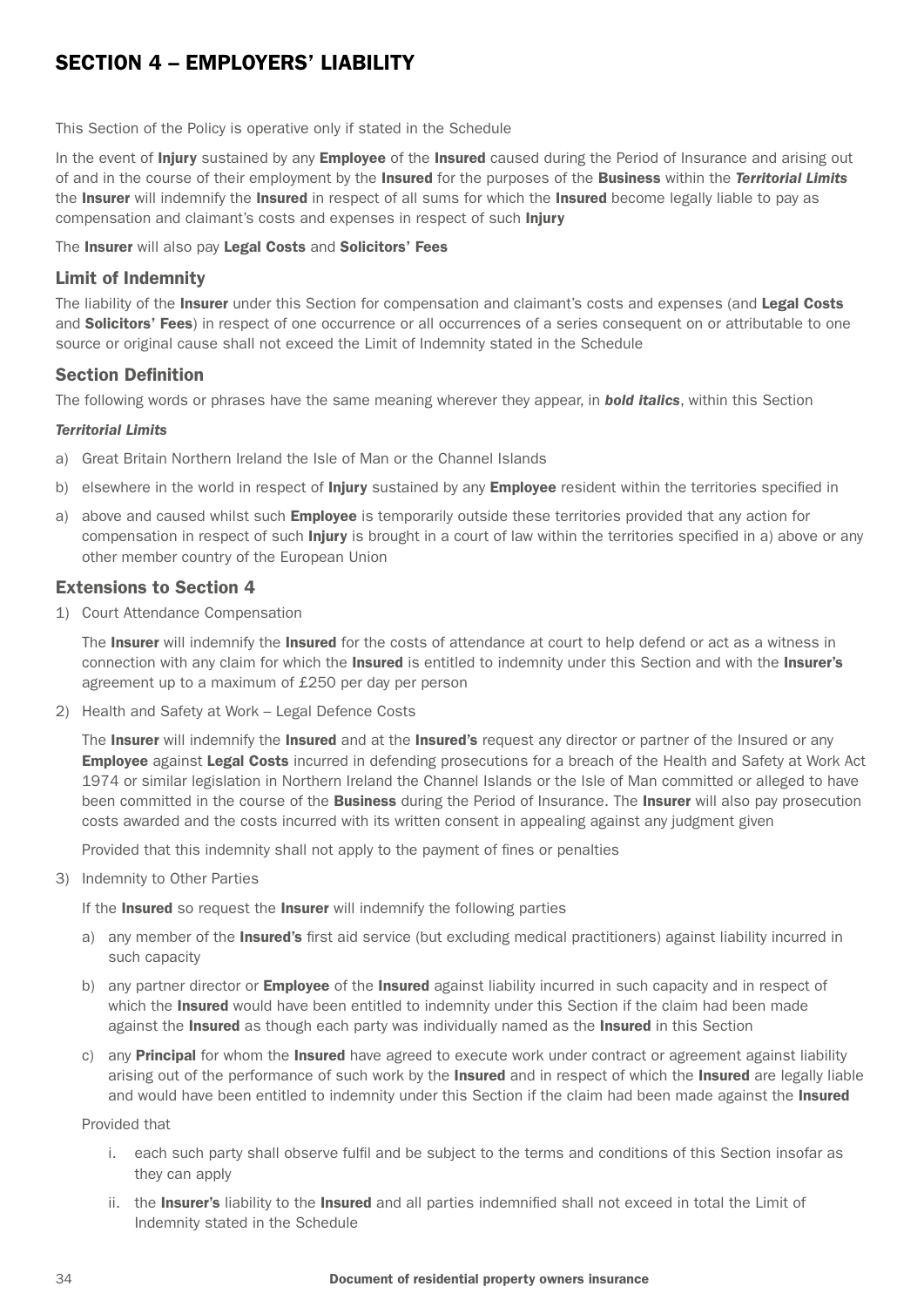### SECTION 4 - EMPI OYERS' I JARILITY CONTINUED

4) Unsatisfied Court Judgments

In the event of a judgment for damages being obtained by any **Employee** or the personal representatives of any **Employee** in respect of *Injury* caused to the **Employee** during any Period of Insurance and occurring in connection with the **Business** against any person or company operating from premises in Great Britain Northern Ireland the Channel Islands or the Isle of Man in any court situate in these territories and remaining unsatisfied in whole or in part six months after the date of such judgment the Insurer will at the Insured's request pay to the Employee or the personal representatives of the **Employee** the amount of such damages and any awarded costs to the extent that they remain unsatisfied

Provided that

- a) there is no appeal outstanding
- b) if any payment is made under the terms of this Extension the **Employee** or the personal representatives of he **Employee** shall assign the judgment to the **Insurer**
- 5) Corporate Manslaughter and Corporate Homicide Legal Defence Costs

The Insurer will indemnify the Insured against Legal Costs incurred with the Insurer's written consent in defending prosecutions under the Corporate Manslaughter and Corporate Homicide Act 2007 committed or alleged to have been committed in the course of the **Business** during the Period of Insurance. The Insurer will also pay prosecution costs awarded and the costs incurred with its written consent in appealing against any judgment given provided that this indemnity shall not apply to the payment of fines or penalties or the costs of remedial orders or publicity orders

#### **Exclusions**

The Insurer shall not be liable for

- 1) liability in respect of *Injury* to any *Employee* arising out of the ownership possession or use by or on behalf of the Insured of any mechanically propelled vehicle or trailer attached thereto if such liability is required by any road traffic legislation to be the subject of compulsory insurance or other security
- 2) liability in respect of *Injury* to any *Employee* who is working in or on any **Offshore Installation** or any support vessel for any Offshore Installation or whilst in transit to or from any Offshore Installation or support vessel
- 3) liability in respect of *Injury* to any *Employee* who is working in or on a sling or cradle

#### **Conditions**

1) Certificate of Employers' Liability Insurance

 If this Policy or Section is cancelled any Certificate of Employers' Liability Insurance is similarly cancelled from the same date

2) Compulsory Insurance Legislation

 The indemnity granted by this Section is deemed to be in accordance with the provisions of any law relating to compulsory insurance of liability to Employees in the Territorial Limits but the Insured shall repay to the Insurer all sums paid by the Insurer which the Insurer would not have been liable to pay but for the provisions of such law

3) Discharge of Liability

The Insurer may at any time pay to the Insured in connection with any claim or series of claims

- a) the amount of the Limit of Indemnity or
- b) any lesser amount for which such claim or claims can be settled less any sum or sums already paid as compensation claimant's costs and expenses Legal Costs and Solicitors' Fees recoverable prior to the date of such payment

On payment the **Insurer** shall relinquish the conduct and control of and be under no further liability in connection with such claim or claims except or the payment of costs and expenses incurred prior to the date of such payment

4) Other Insurances

 If any claim under this Section is also covered in whole or in part by any other existing insurance or by an indemnity from any other source the liability of the Insurer shall be limited to any excess beyond the amount which would have been payable under such other insurance or from such other source had this Section not been effected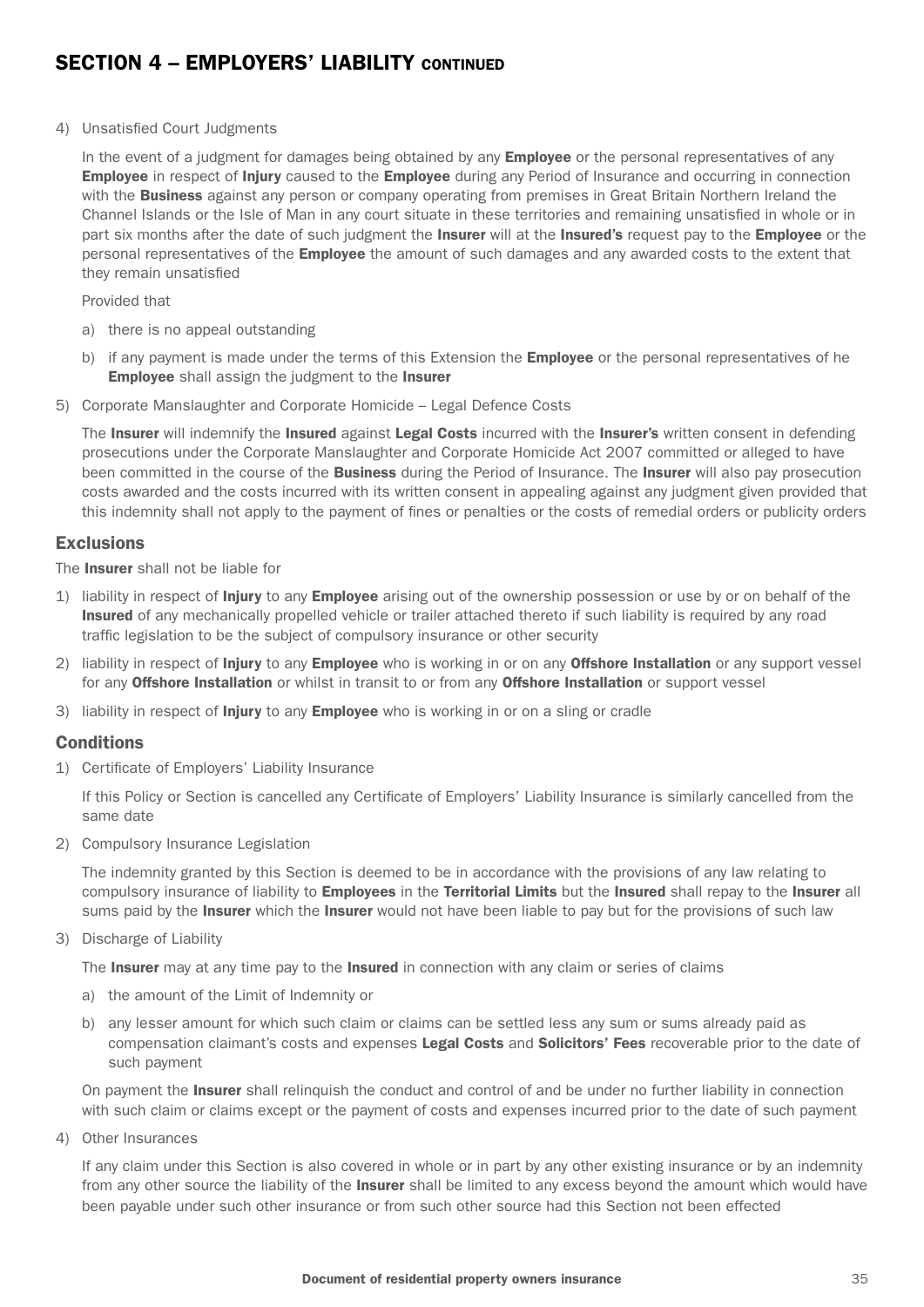### SECTION 5 – TERRORISM

This Section of the Policy is operative only if stated in the Schedule

In consideration of the payment of the premium in respect of the *Period of Insurance* the insurance provided under Section 1 – Material Damage and Section 2 – Loss of Rent is extended to include **Damage** in England Scotland and Wales (but this shall not include the territorial seas adjacent thereto as defined by the Territorial Sea Act 1987) occasioned by or happening through or in consequence of **Terrorism** and loss consequent on interruption to or interference with the **Business** (but only where such loss is insured under these Sections) resulting from such **Damage** 

The Insurer's liability in respect of all losses arising out of any one occurrence and in the aggregate in any one *Period of Insurance* shall not exceed the Limits as otherwise specified under these Sections as stated in the Schedule

#### Section Definitions

The following words or phrases have the same meaning wherever they appear, in *bold italics*, within this Section.

#### *Nuclear Installation*

Means any installation of such class or description as may be prescribed by regulations made by the relevant Secretary of State from time to time by statutory instrument being an installation designed or adapted for

- a) the production or use of atomic energy
- b) the carrying out of any process which is preparatory or ancillary to the production or use of atomic energy and which involves or is capable of causing the emission of ionising radiations or
- c) the storage processing or disposal of nuclear fuel or of bulk quantities of other radioactive matter being matter which has been produced or irradiated in the course of the production or use of nuclear fuel

#### *Nuclear Reactor*

Means any plant (including any machinery equipment or appliance whether affixed to land or not) designed or adapted for the production of atomic energy by a fission process in which a controlled chain reaction can be maintained without an additional source of neutrons

#### *Period of Insurance*

Means the period commencing from

- a) the Effective Date of the cover provided by this Section as shown in the Schedule or
- b) any subsequent renewal of the Policy and of this Section

Provided that any such Period of Insurance does not exceed twelve calendar months

#### *Private Individual*

Means any person other than a

- a) company association or partnership
- b) trustee or body of trustees where insurance is arranged under the terms of a trust
- c) person who owns *Residential Property* for the purpose of a business as a sole trader

d) person who owns *Residential Property* of which in excess of 20% is commercially occupied **Where** 

- a) i. the *Residential Property* is occupied by a trustee or a sole trader as a private residence and
	- ii. the property is not a block of flats

each will be deemed to be a Private Individual in respect of that same property

- b) two or more persons have arranged insurance on *Residential Property* in
	- i. their several names

and/or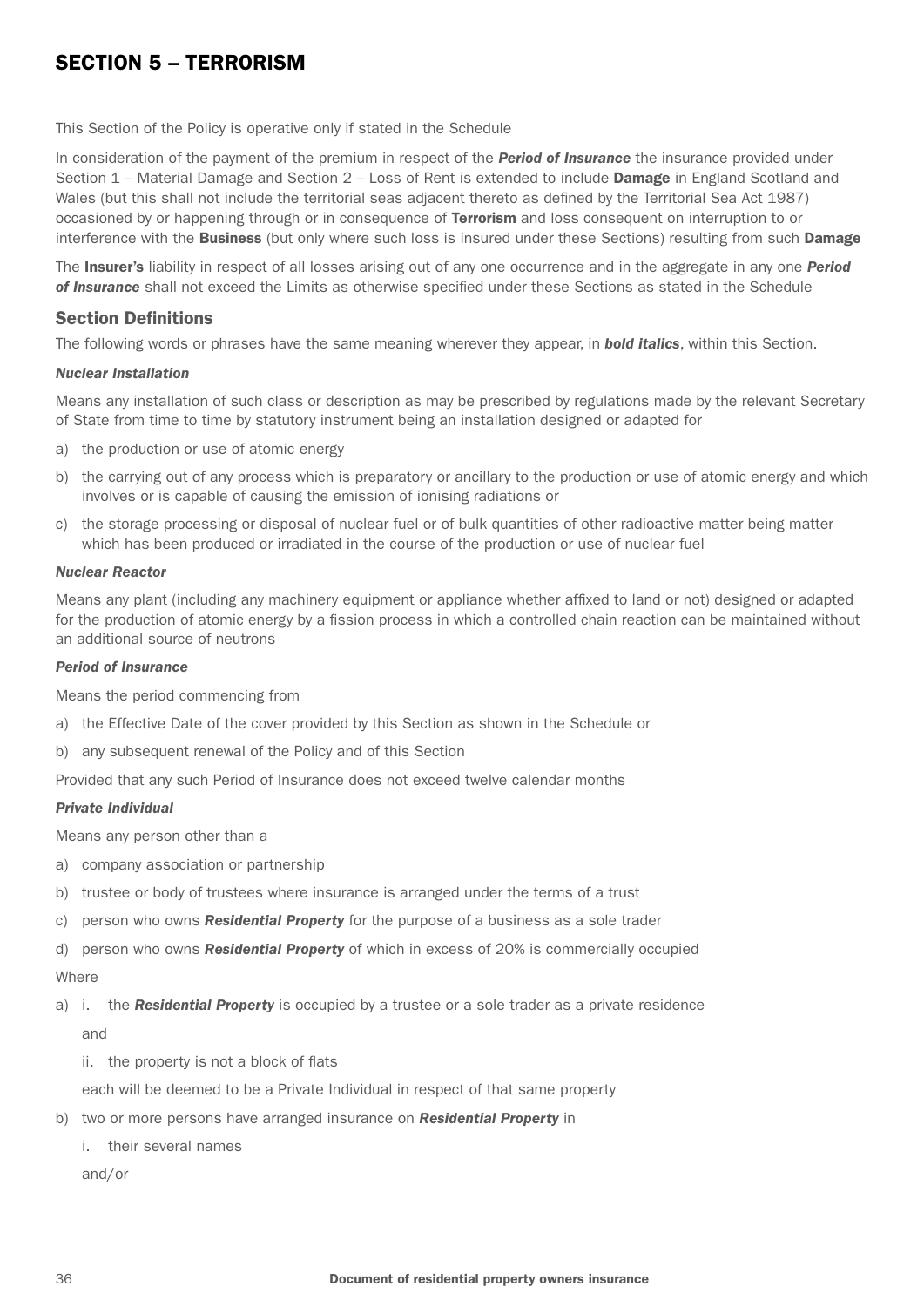### SECTION 5 - TERRORISM CONTINUED

ii. the name of the **Insured** includes the name of a bank building society or other financial institution for the purpose of noting their interest in the property insured

such persons will be deemed to be a Private Individual in respect of that property

#### *Residential Property*

Means

- a) private dwelling houses and flats
- b) household goods and personal effects

#### Exclusions

This Section does not cover

- 1) loss or destruction of or damage caused to *Residential Property* insured in the name of a *Private Individual*
- 2) loss or destruction of or damage caused to any property at a *Nuclear Installation* or *Nuclear Reactor*
- 3) loss or destruction of or damage caused by riot or civil commotion
- 4) any losses whatsoever directly or indirectly caused by or contributed to by or arising from or occasioned by or resulting from
	- a. damage to or the destruction of any Computer System or
	- b. any alteration, modification, distortion, erasure or corruption of Data

in each case whether the property of the Insured or not, where such loss is directly or indirectly caused by or contributed to by or arising from or occasioned by or resulting from Virus or Similar Mechanism or Hacking or Phishing or Denial of Service Attack

#### Proviso to Exclusion 4)

#### Proviso Definitions

The following words or phrases have the same meaning wherever they appear, in *bold italics*, within this Proviso

*Alteration of Data* – The alteration modification distortion erasure or corruption of Data

*Named Peril* – fire explosion flood escape of water from any tank apparatus or pipe (including any sprinkler system) impact of aircraft or any aerial devices or articles dropped from them impact of any sea-going or water-going vessel or of any vehicle whatsoever or of any goods or cargo carried in or on such vessel or vehicle destruction of damage to or movement of buildings or structures plant or machinery other than any Computer System

**Property** – Any property whatsoever excluding:

a) any **Money** currency electronic cryptographic or virtual currency including Bitcoin or anything similar negotiable or non-negotiable instruments financial securities or any other financial instrument of any sort whatever; and

#### b) any **Data**

Exclusion 4 shall not apply where loss results directly from a *Named Peril* and

- 1) comprises;
	- a) the cost of reinstatement replacement or repair in respect of Damage to or destruction of *Property* insured by the Insured; or
	- b) the amount of business interruption loss suffered directly by the **Insured** itself by way of loss of or reduction in profits, revenue or turnover or increased cost of working as a direct result of either **Damage** to or destruction of *Property* insured by the Insured or as a direct result of denial prevention or hindrance of access to or use of the *Property* insured by the Insured by reason of Terrorism causing damage to other property within one mile of the *Property* insured by the Insured to which access is affected; and
	- c) is not proximately caused by Terrorism in relation to which the relevant organisation or any persons acting on behalf of or in connection with that organisation are controlled by acting on behalf of or part of any de jure or de facto government of any nation country or state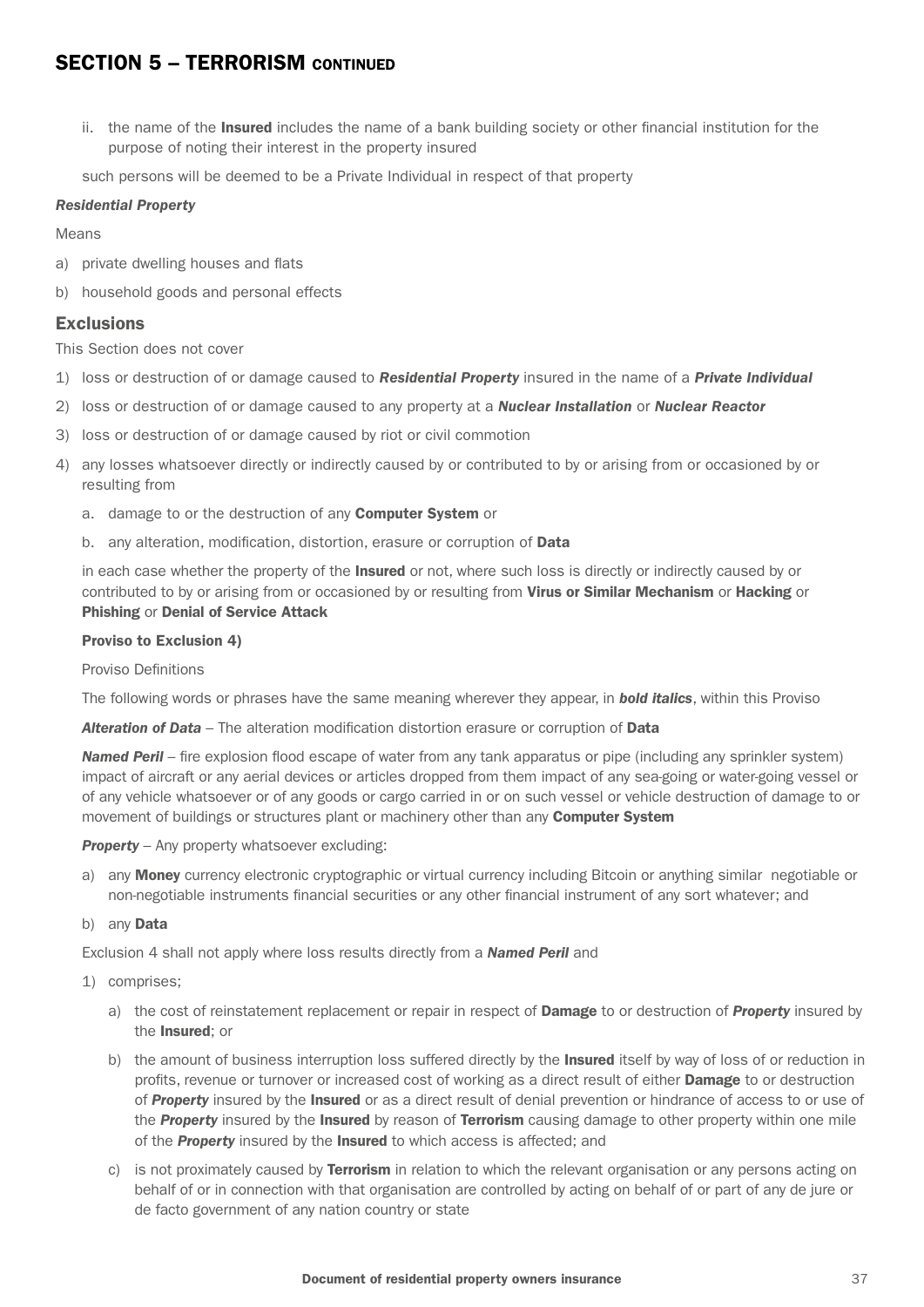### SECTION 5 - TERRORISM CONTINUED

2) Where Damage to or destruction of *Property* indirectly results from any *Alteration of Data* due to the occurrence of one or more of the *Named Perils* which results directly or indirectly from any *Alteration of Data* that shall not prevent cost or business interruption loss directly resulting from Damage to or destruction of such *Property* from being covered under this Section

In no other circumstances will any loss or losses directly or indirectly caused by contributed to by or arising from or occasioned by or resulting from any *Alteration of Data* be covered under this Section

Provided also that this Section is not subject to any of the General Exclusions of the Policy other than General Exclusion 1a)

#### **Conditions**

- 1) The **Insurer** will not indemnify the **Insured** unless and until
	- a) the Treasury issues a certificate certifying that any loss was caused by **Terrorism** or
	- b) in the event of the Treasury refusing to issue such a certificate a tribunal formed by agreement between the **Insurer** and Pool Reinsurance Company Limited decides that the cause of such loss was Terrorism
- 2) If in relation to any claim under this Section the Insured have failed to fulfil any of the following conditions the Insured will lose their right to indemnity or payment for that claim
	- a) the **Insured** must declare to the **Insurer** all property and/or premises owned by them or for which they are responsible including all such property and/or premises of subsidiary companies unless it is the practice of any subsidiary company to effect its own insurance
	- b) the Insured must purchase Terrorism insurance from a Pool Reinsurance Company Limited member company in respect of all such property and/or premises
- 3) In any action suit or proceedings where the Insurer alleges that any Damage or loss resulting from Damage is not covered by this Section the burden of proving that such **Damage** or loss is covered will be upon the Insured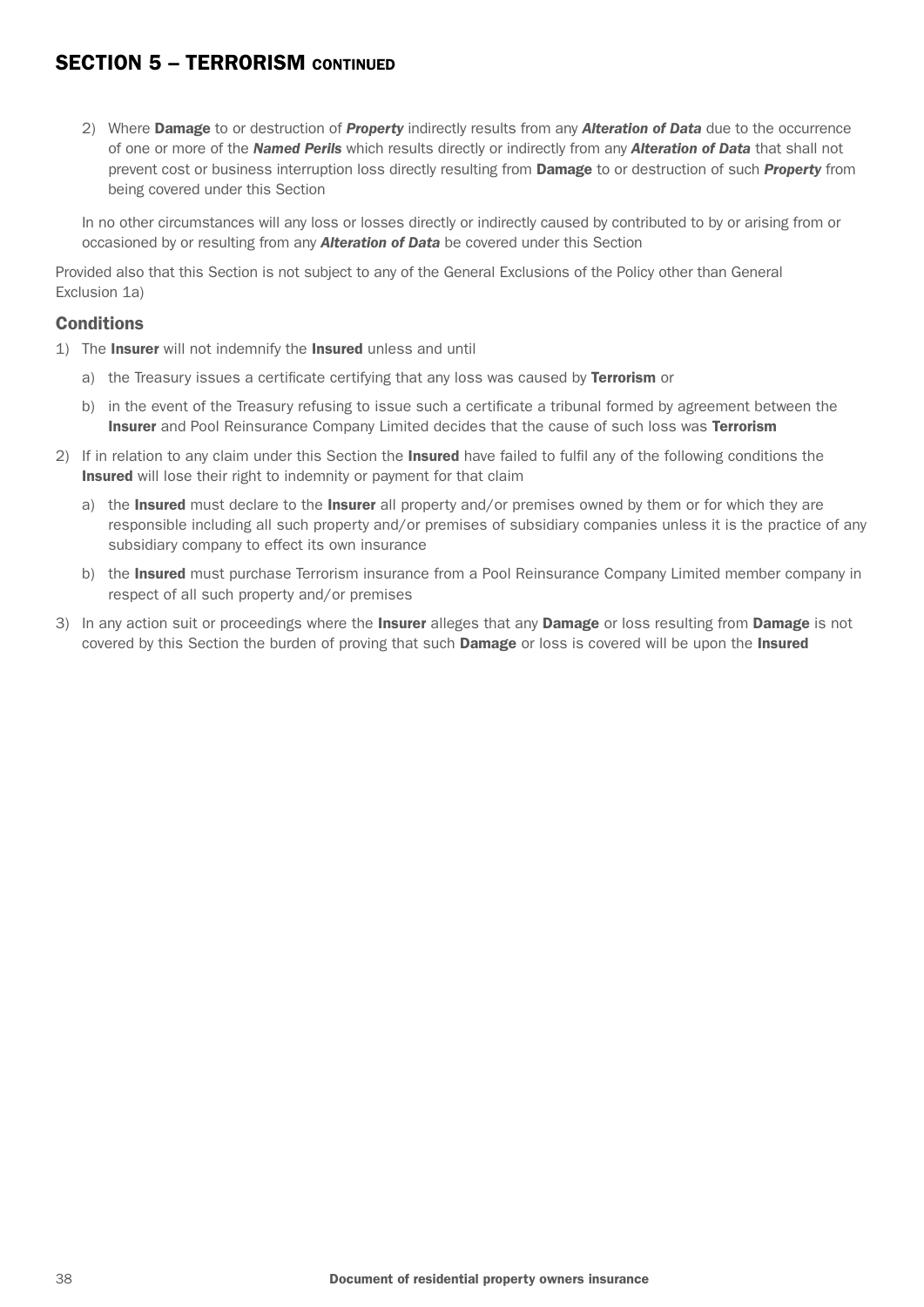### SECTION 6 - LEGAL EXPENSES

The Insurer will only indemnify the Insured for *Claims* where the dispute and/or legal proceedings and/or *Inland Revenue Investigation* are or would be within the Territorial Limits and the *Claim* is notified to the *Legal Expenses Helpline* during the Period of Insurance and is in connection with the activities within the scope and extent of the **Business** activities of the **Insured** as specified in the Schedule

If the *Insured's Claim* is covered under this Section and no exclusions apply then it is vital that the Insured complies with the conditions of this Section in order for the *Insured's Claim* to proceed. The conditions applicable to this Section are contained below and should be read carefully. Two of the main conditions to this Section are that the *Claim* has *Prospects of Success* and that costs associated with the *Claim* are *Proportional*

The liability of the Insurer under this Section shall not exceed

- a) £100,000 for *Any One Claim*
- b) £1,000,000 in the aggregate any one Period of Insurance

#### Section Definitions

The following words or phrases have the same meaning wherever they appear, in *bold italics*, within this Section

#### Acts of Parliament

All Acts of Parliament referred to in the Policy shall include any subsequent amendments re-enactments or regulations and equivalent legislation enforceable within the Territorial Limits

#### *Any One Claim*

All *Claims* consequent upon the same original cause event or circumstance

#### *Appointed Representative*

A solicitor barrister or other appropriately qualified person appointed to act for the **Insured** in accordance with the terms of the Policy

#### *Claim*

A claim under the Policy for *Legal Expenses* or *Professional Expenses*

#### *Contracting Party*

A person firm or company domiciled within the Territorial Limits with whom the Insured has a direct contractual relationship

#### *Inland Revenue Investigation*

The investigation which takes place when an officer of Her Majesty's Revenue & Customs (HMRC) makes a request to examine all of the **Insured's** business books and records and issues a formal notice under S9A or 12AC of the Taxes Management Act 1970 or under Paragraph 24 (1) Schedule 18 Finance Act 1988

#### *Insurer's Representative*

Arc Legal Assistance Limited who administers and manages Section 6 – Legal Expenses – of the Policy on behalf of the Insurer

#### *Legal Expenses*

- a) Fees
	- i. Any professional fees expenses and other disbursements reasonably incurred by the *Appointed Representative* with the consent of the *Insurer's Representative* and
	- ii. any costs incurred by other parties insofar as the Insured is held liable in court or tribunal proceedings to pay such costs or becomes liable to pay such costs under a settlement made with another party with the consent of the *Insurer's Representative* but excluding any costs which the Insured may be ordered to pay by a court of criminal jurisdiction

#### b) Witness Attendance Allowance

The amount of money the Insured is liable to pay an Employee each day they are required by the *Appointed Representative* to attend as a witness at a court or tribunal hearing. This indemnity is limited to £100 per day and a maximum of £1,000 for *Any One Claim*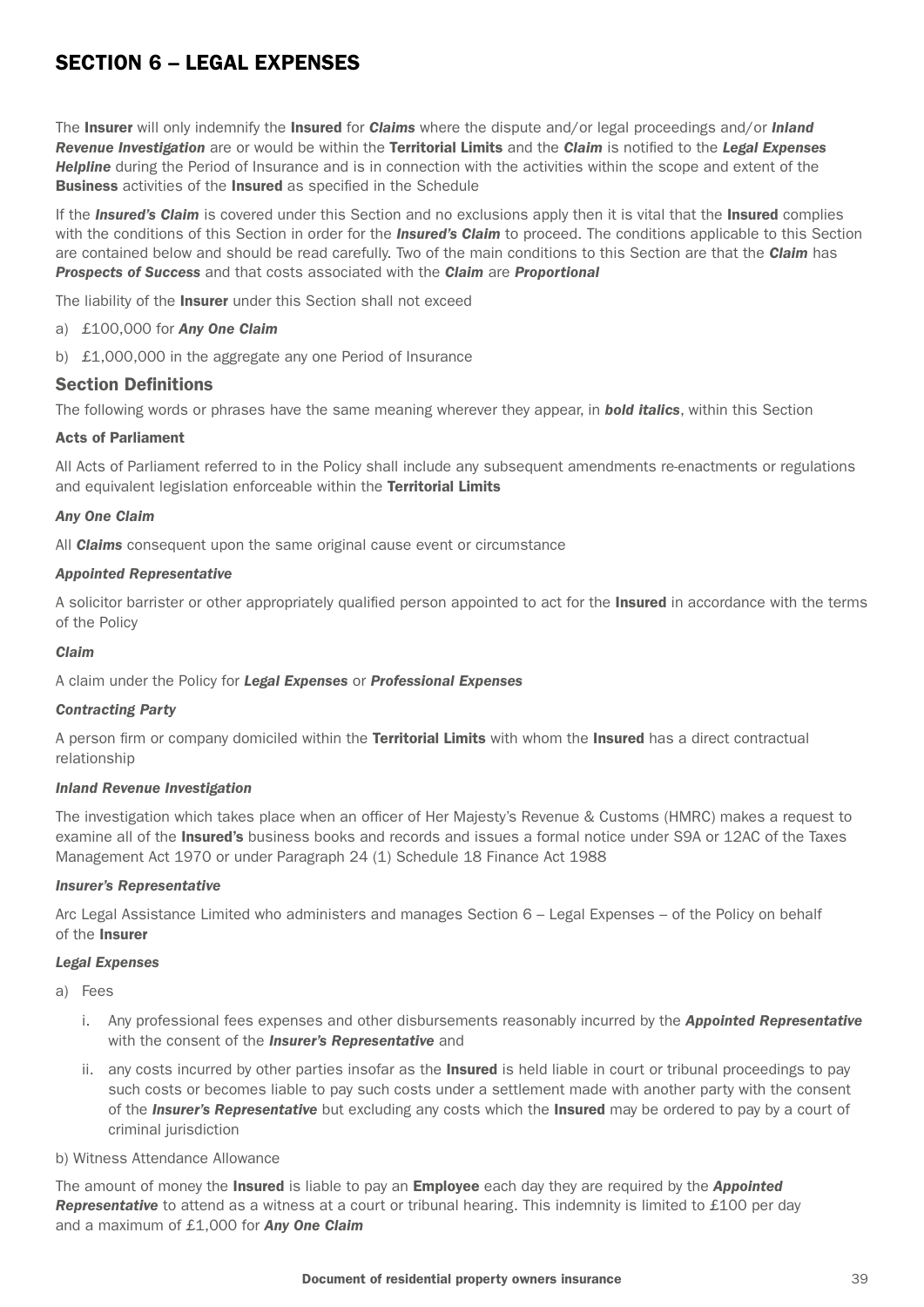#### *Legal Expenses Helpline*

The service provided by the *Insurer's Representative's* panel solicitors which allows the Insured to obtain advice on any matter which may give rise to a claim under this Section.

#### *Professional Expenses*

Any fees expenses and other disbursements reasonably incurred by the *Appointed Representative* with the consent of the *Insurer's Representative* but excluding any tax or VAT additional tax or VAT interest or penalties demanded assessed or required by the relevant authorities or other penalties imposed by a court of criminal jurisdiction

#### *Proportional*

An estimate of the *Legal Expenses* and *Professional Expenses* to deal with the Insured's claim must not be more than the amount of money at stake. If the estimate exceeds the amount in dispute then the *Insurer's Representative* may decline or discontinue support for the Insured's case

#### *Prospects of Success*

In the professional opinion of the *Appointed Representative* there must be more than a 50% chance of winning the case and achieving a positive outcome. A positive outcome includes but is not limited to recovering the amount of money at stake enforcing a judgment or achieving an outcome which best serves the Insured's interests

#### *Tenancy Agreement*

An agreement between the **Insured** and the Tenant for the use and occupation of the Property

#### Sub-Section A – Property Disputes

The Insurer agrees to indemnify the Insured against *Legal Expenses* incurred in any dispute or legal proceedings made by or brought against the Insured

- a) over the physical possession of the **Property** provided that where appropriate all statutory and contractual notices have been correctly served by the Insured on the Tenant
- b) over the terms of the *Tenancy Agreement* relating to the use or maintenance of the *Property* excluding dilapidations
- c) other than with a Tenant to pursue for damages or other remedy for the actual or alleged physical damage to the Property subject to the amount in dispute being in excess of £1,000 and any *Legal Expenses* being limited to 75% of the amount in dispute
- d) over the actual or alleged dilapidations to the **Property** subject to the amount in dispute being in excess of  $£1,000$ and any *Legal Expenses* being limited to 75% of the amount in dispute
- e) to pursue or defend allegations of nuisance or trespass emanating from the **Property** provided the **Property** is solely used for residential purposes

Provided that the Insured will suffer financial loss if the Insured fails to pursue or defend the dispute or legal proceedings

#### Exclusions

The Insurer shall not be liable to indemnify the Insured in respect of *Claims* arising out of or in connection with

- a) pursuing or defending the payment or non-payment of any tax rent and/or mesne profits or service charge or any review of rent or service charge
- b) a dispute relating to rent tax planning or building regulations or decisions or compulsory purchase orders or any actual planned or proposed works by or under the order of any government or public or local authority
- c) any dispute arising from the negotiation review or renewal of a *Tenancy Agreement* or the subsequent purchase of the **Property** whether or not such purchase is completed
- d) any actual or alleged harassment of a Tenant or the Insured
- e) any dispute where the Insured has failed to maintain in full force and effect during the *Tenancy Agreement* buildings insurance covering the standard range of perils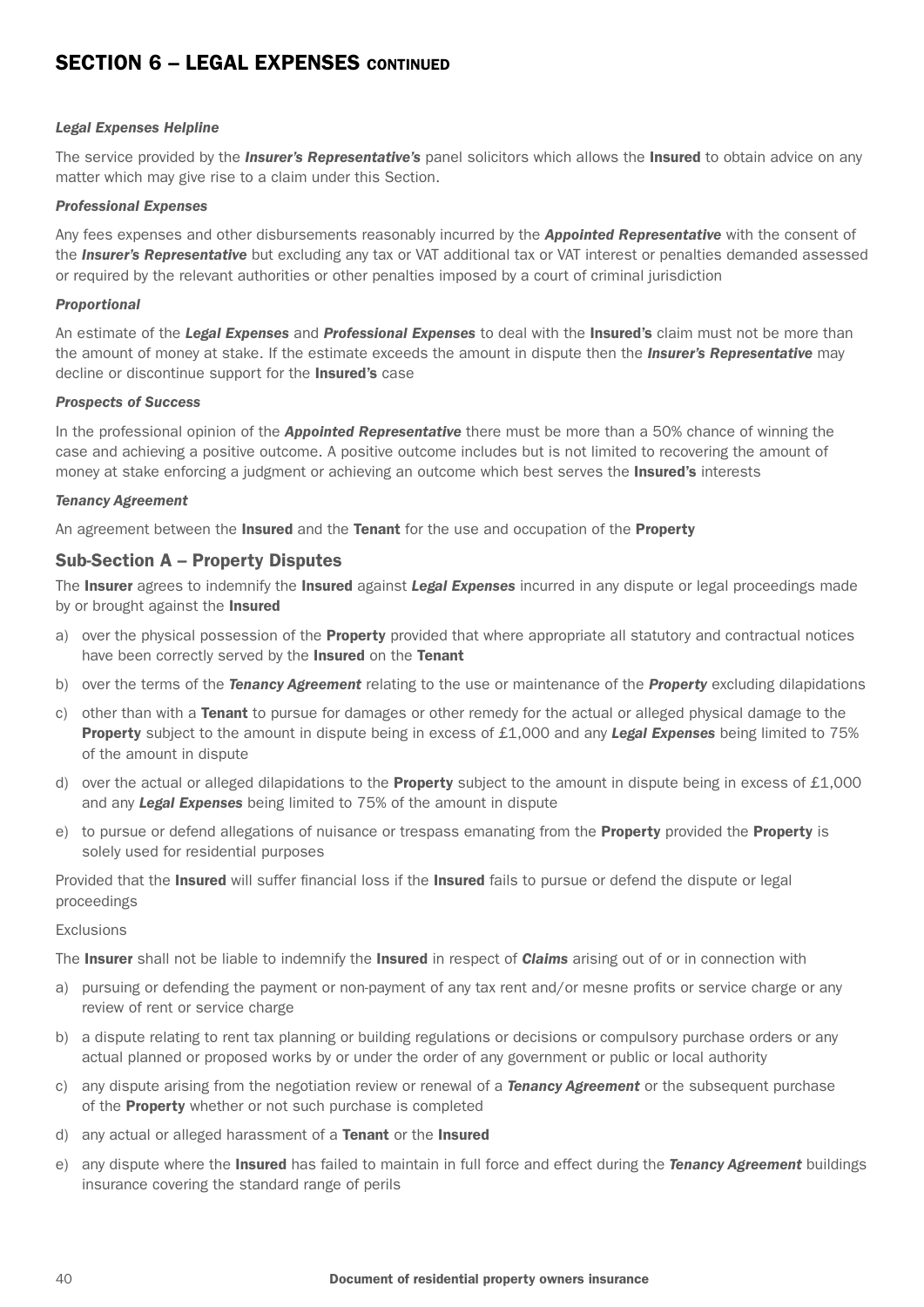- f) a dispute over subsidence or heave howsoever caused
- g) a contract dispute other than where the contract is a *Tenancy Agreement*
- h) any planning application review or decision

#### Sub-Section B – Repair and Renovation Disputes

The Insurer agrees to indemnify the Insured against *Legal Expenses* incurred in the pursuit or defence of any dispute or legal proceedings made by or brought against the Insured in a contractual dispute with a *Contracting Party* over the repair or renovation to a **Property** provided that

- a) the *Legal Expenses* indemnified shall be limited to 75% of the sum in dispute
- b) the amount in dispute exceeds £1,000 and the contract value is less than £100,000

#### Exclusions

The Insurer shall not be liable to indemnify the Insured in respect of Claims arising out of

- a) contracts that provide or arrange credit insurance securities or guarantees
- b) contracts where the liability or right of recovery of the **Insured** is incurred through their agent or by assignment
- c) contracts governed by or alleged to be governed by the Consumer Credit Act 1974
- d) contracts of employment
- e) a *Tenancy Agreement* or a license to use Property

#### Sub-Section C – Health and Safety Prosecutions

The Insurer agrees to indemnify the Insured against *Legal Expenses* incurred in

- a) defending a prosecution against the Insured brought under the Health and Safety at Work Act 1974 in a court of criminal jurisdiction
- b) an appeal by the **Insured** against the service of an Improvement or Prohibition Notice under the Health and Safety at Work Act 1974

provided that the breach or alleged breach of the Health and Safety at Work Act or the Improvement or Prohibition Notice relate to the Property

#### Sub-Section D – Tax Protection

The Insurer agrees to indemnify the Insured against *Professional Expenses* incurred in respect of representation of the Insured in an *Inland Revenue Investigation* including representation at a First-tier Tribunal and at an appeal against a decision following such a Tribunal provided that there is a reasonable prospect of reducing the liabilities alleged by HMRC

#### Exclusions

The Insurer shall not be liable to indemnify the Insured in respect of

- a) technical or routine treatment of matters not connected with nor arising out of an expression of dissatisfaction with the Insured's affairs
- b) the defence of any criminal prosecution
- c) taxation proceedings which arise out of negligent mis-statements or omissions made by or on behalf of the Insured in respect of returns or accounts or where there has been a lack of reasonable care in the keeping of business books and records
- d) any *Inland Revenue Investigation* or proceedings which results solely from investigation of earlier accounts or records
- e) taxes fines interest or any other duties or penalties imposed upon the Insured by any Revenue authority or court or tribunal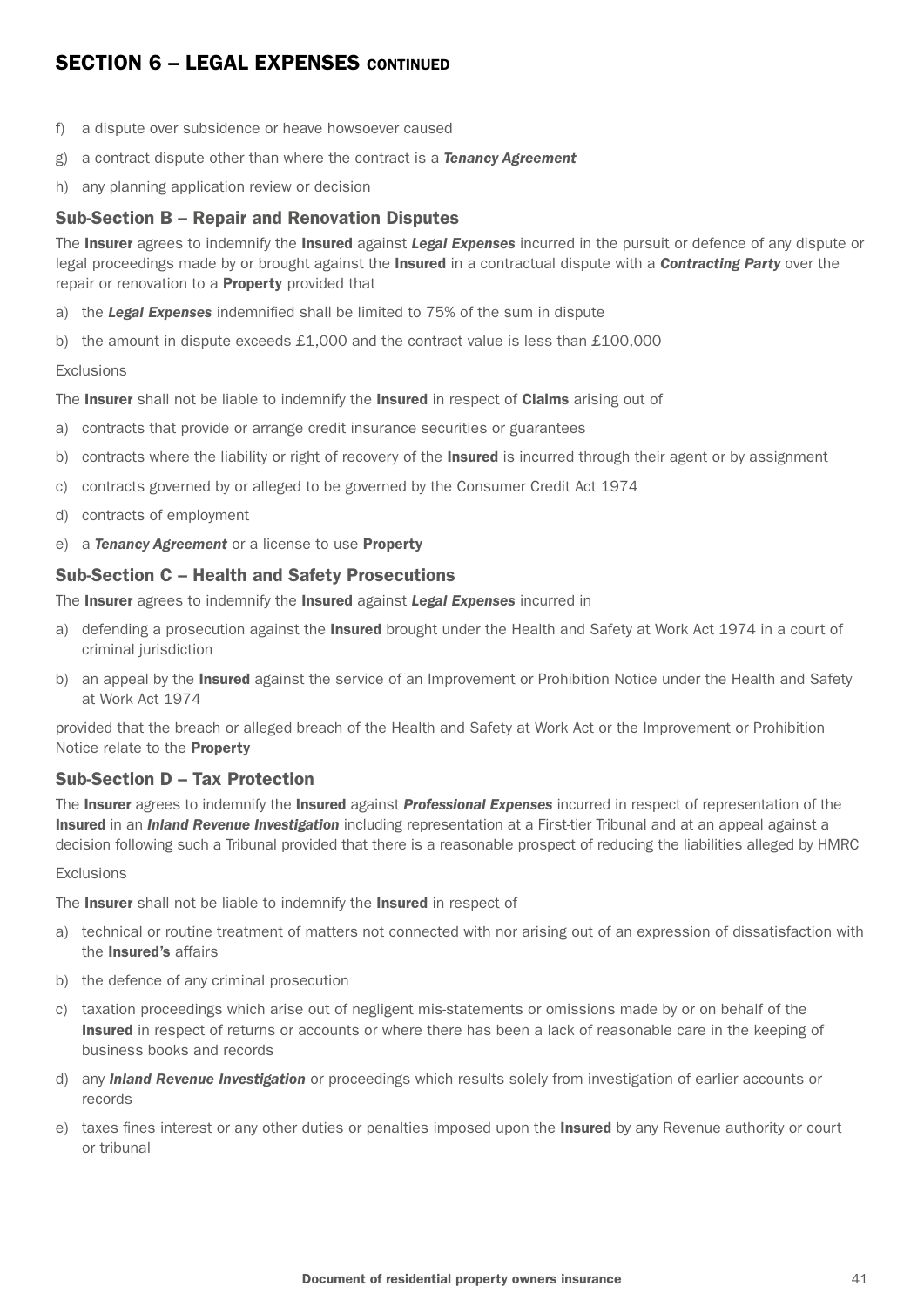- f) any *Claim* where the tax return is submitted outside the statutory time limits and/or in a penalty position or where the Insured has not notified chargeability to tax within the statutory time limits
- g) the preparation and/or correction of Self Assessment Returns accounts Income Tax Returns P11Ds P35s VAT returns or any other statutory returns
- h) any enquiry under Public Notice 160 or Section 60 of the VAT Act 1994 or matters handled by HM Revenue and Customs Specialist Investigations Civil Investigations of Fraud and Criminal Investigations Sections. Also Code of Practice 8 and 9 cases
- i) an enquiry into the validity of a claim for Working Tax Credit or a dispute concerning the payment of the Working Tax Credit by an employer
- j) any dispute in connection with the payment of the National Minimum Wage
- k) a dispute or enquiry in respect of IR35 legislation
- l) any *Claim* made where a return submitted at the final filing date contains provisional figures in respect of all of the trading income and expenditure items
- m) an investigation arising out of a voluntary disclosure made to HMRC in respect of omitted tax which become due as a result of the Insured's deliberate act or following an HMRC amnesty where the Insured has made an incorrect return to HMRC
- n) an investigation by HMRC into a tax planning arrangement where the Anti Avoidance Intelligence Unit of HMRC has allocated a number for inclusion on the relevant Self Assessment Return or any matter relating to bespoke tax planning

#### Sub-Section E – Arc Legal Document Service

The Arc Legal Document Service provides access to the Insured to the *Insurer's Representative* Legal Document Service. This provides:

- a) Access to a range of legal document templates
- b) A step by step walkthrough to assist the **Insured** in completing the documents

The service contact details are shown in the Schedule

#### Exclusions to Section 6

The **Insurer** shall not be liable to indemnify the **Insured** in respect of

- 1) the defence of the Insured in civil legal proceedings for
	- a) injury or disease including psychiatric injury and/or stress
	- b) loss destruction or damage of or to property (other than as specified in Section 6 Sub-section A)
	- c) alleged breach of any professional duty
	- d) any tortious liability (other than as specified in Section 6 Sub-section A)
- 2) any dispute legal proceedings or *Inland Revenue Investigation* made brought or commenced outside the Territorial Limits
- 3) *Legal Expenses* or *Professional Expenses* incurred without the prior written consent of the *Insurer's Representative* or in excess of the *Insurer's Representative's* consent
- 4) any *Claim* relating to or arising from any cause event or circumstance occurring prior to or existing at inception of the Policy and which has or which the Insured knew or ought reasonably to have known may give rise to a dispute legal proceedings or *Inland Revenue Investigations* by or against the Insured
- 5) fines or other penalties imposed by a court or tribunal
- 6) any dispute legal proceedings or *Inland Revenue Investigations* in respect of which the Insured is or but for the existence of the Policy would be entitled to indemnity under any insurance policy whether a legal expenses insurance or not or under a legal aid certificate or representation order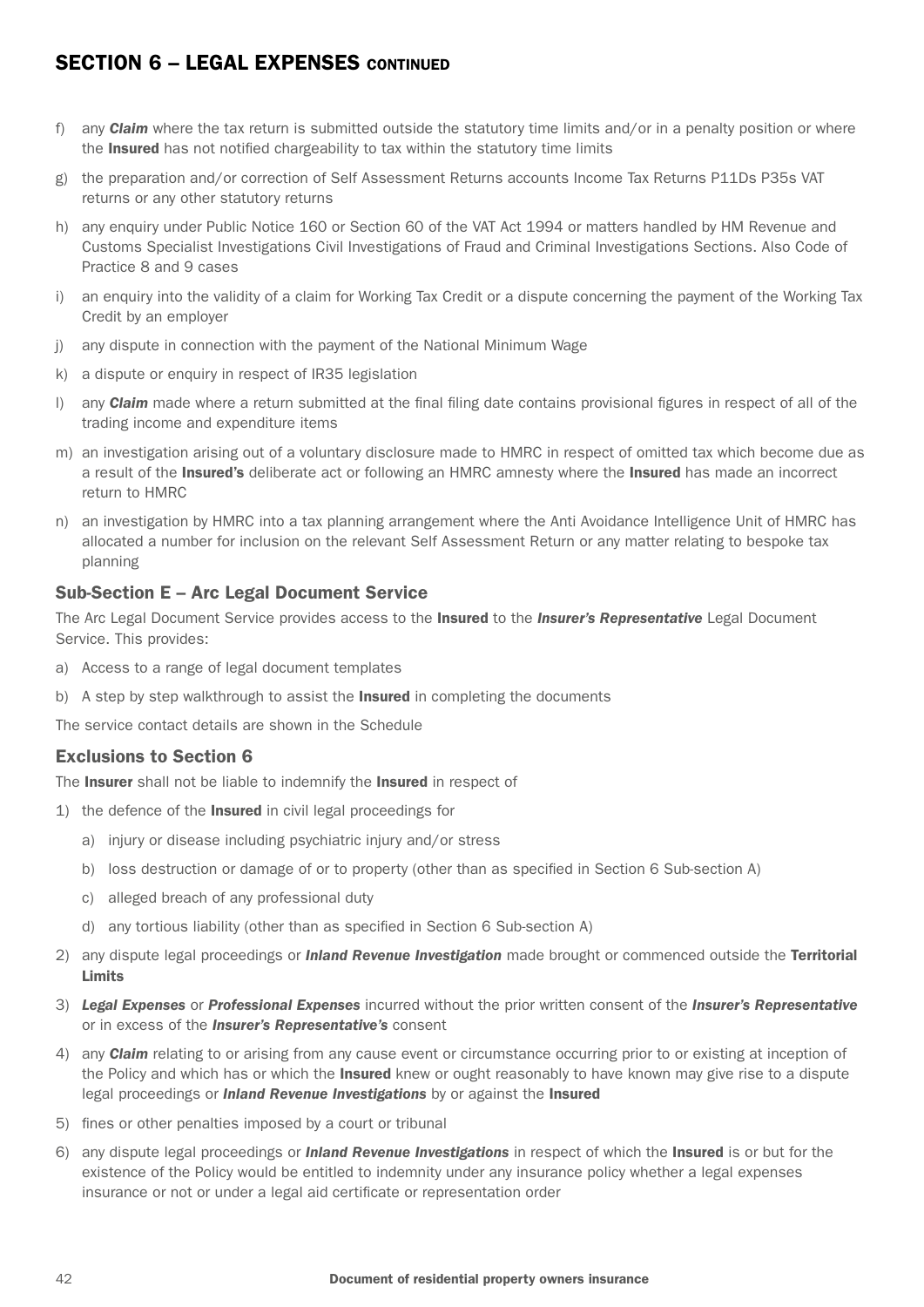- 7) any *Claim* arising from the Insured's intentional wrongdoing or an act or omission with negligent disregard as to its consequences
- 8) any dispute or legal proceedings with Government or Local Authority departments concerning the imposition of statutory charges
- 9) disputes or legal proceedings between **Insureds** as specified in the Schedule or any endorsement thereto or with any parent company or subsidiary company or associated company or partner
- 10) any dispute between the Insured and the Insurer the *Insurer's Representative* the *Appointed Representative* or the mortgage lender
- 11) any dispute falling within the jurisdiction of the Rent Assessment Committee the Lands Tribunal or the Leasehold Valuation Tribunal
- 12) any dispute or legal proceedings where the **Insured** or his agent are in breach of Section 213 of the Housing Act 2004 (and/or any amending legislation) in relation to the deposit
- 13) any dispute or legal proceedings arising out of breach or alleged breach of confidentiality or passing off whether related to intellectual property or not or the use or alleged use of any intellectual property
- 14) any dispute or legal proceedings arising out of or in connection with actual or alleged defamation or malicious falsehood
- 15) any Legal Expenses or *Professional Expenses* incurred in respect of or in connection with a judicial review
- 16) appeals arising out of legal proceedings or *Inland Revenue Investigations* to which the *Insurer's Representative's* consent has not been granted
- 17) any *Claim* directly or indirectly caused by or contributed to by seepage pollution or contamination of any kind
- 18) any *Legal Expenses* or *Professional Expenses* which the Insured should or would have had to incur irrespective of any dispute or legal proceeding

#### Legal Expenses Claims Conditions

1) Notification of Claims

 In order to be covered by this Section the Insured must during the Period of Insurance immediately call the *Legal*  **Expenses Helpline** if the **Insured** is aware of any cause event or circumstance which has given or may give rise to a *Claim* dispute legal proceedings or *Inland Revenue Investigation* involving the Insured

 Where such notification has been given the Insurer agrees to treat any subsequent *Claim* in respect of the cause event or circumstance notified as though the *Claim* had been notified during the Period of Insurance

2) Insurer's Representative's Consent

The Insurer will only indemnify the Insured under this Section if the Insurer's consent in writing is obtained before any *Legal Expenses* or *Professional Expenses* are incurred. This consent will be given by the *Insurer's Representative* on behalf of the Insurer if the Insured can satisfy the *Insurer's Representative* that

a) the *Legal Expenses* and *Professional Expenses* are *Proportional* and

b)

 i. where the Insured is pursuing there are *Prospects of Success* of proving the other party's legal liability and of recovering the damages claimed or other legal remedy sought

or

ii. where the Insured is defending there are *Prospects of Success* of defending the claim

or

 iii. in respect of a Health and Safety prosecution and where the Insured pleads guilty there are *Prospects of Success* of a significant mitigation of the Insured's sentence or fine

If during the course of a *Claim* the Insured ceases to satisfy the *Insurer's Representative* in respect of a) or b) above indemnity will be withdrawn in respect of *Legal Expenses* or *Professional Expenses*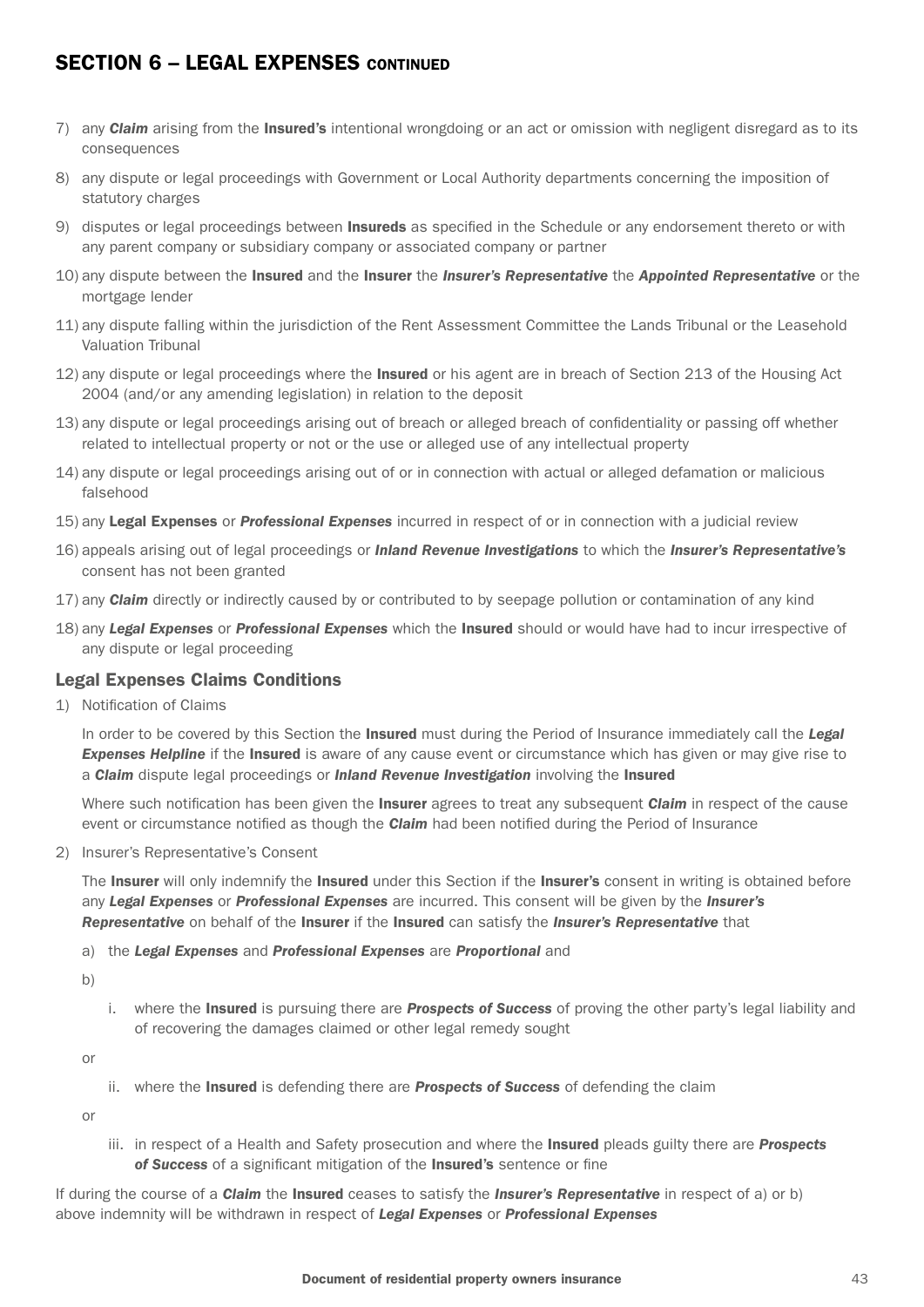The decision to grant consent or to withhold it will be taken on receipt of

- A) a fully completed claim form
- B) the information and documentation the *Insurer's Representative* reasonably requests
- C) a legal opinion from the *Appointed Representative* as to a) and b) above
- D) any advice the *Insurer's Representative* may deem it necessary to take

 With the agreement of the Insured the *Insurer's Representative* may provide assistance in settling disputes the costs of which will be covered under the Policy subject to the payment of the Excess within the Limits of Indemnity

 The *Insurer's Representative* at its discretion may require the Insured to obtain an opinion from Counsel at the Insured's expense as to the merits of the subject matter of the *Claim* such opinion to have regard to the same issues that the *Insurer's Representative* has in assessing the merits of any legal action. If based upon such opinion the *Insurer's Representative* is satisfied in respect of a) and b) above the *Legal Expenses* and *Professional*  **Expenses** incurred in obtaining that opinion will be paid by the **Insurer** within the Limits of Indemnity

In granting its consent the Insurer undertakes to provide indemnity to the Insured subject to the terms and conditions of the Policy and Schedule but such consent does not imply that all *Legal Expenses* or *Professional Expenses* will be paid. In particular *Legal Expenses* or *Professional Expenses* for matters that go beyond the immediate scope of the *Claim* shall be deemed by the Insurer to fall outside the indemnity provided by the Policy

 The *Insurer's Representative* reserves the right to limit its consent by time and/or financial amount of *Legal Expenses* or *Professional Expenses* and/or stage of proceedings to allow for a review of their continued consent

 If after consent has been granted it is shown that the *Claim* has not been brought within the terms and conditions of the Policy and Schedule the *Insurer's Representative's* consent will be withdrawn and no indemnity shall be provided. The Insurer shall be entitled to recover any *Legal Expenses* or *Professional Expenses* previously paid

 If the Insured elects to proceed with the pursuit or defence of a dispute or legal proceedings to which the *Insurer's Representative's* consent has been refused through lack of reasonable prospects as required in b) i. and ii. above and if the Insured is successful in such pursuit or defence the Insurer will pay *Legal Expenses* or *Professional Expenses* incurred after such consent had been refused subject to the terms and conditions of the Policy

3) Instruction and Choice of Appointed Representative and Counsel

 The *Insurer's Representative* will choose an *Appointed Representative* to act on behalf of the Insured in any *Claim* under certain Sub-sections as specified in the Schedule

In all other Sub-Sections where recourse is necessary to a lawyer and there are enquiries or legal proceedings the Insured is free to choose an *Appointed Representative* to act in the name of and on behalf of the Insured in any enquiry or legal proceedings. The name and address of the *Appointed Representative* the Insured proposes to instruct must be notified to the *Insurer's Representative* in writing. The proposed *Appointed Representative* will enable the **Insured** to comply with the terms and conditions of this Section and will be appointed to act for the Insured in line with the *Insurer's Representative's* standard conditions of appointment. Any *Professional Expenses* or *Legal Expenses* charged by the Insured's proposed *Appointed Representative* in excess of those that would normally be incurred using the *Insurer's Representative's* standard scale of charges (available on request) will be the responsibility of the Insured. In all other *Claims* the *Insurer's Representative* will choose the *Appointed Representative* subject to the Excess unless there is a conflict of interest between the Insured and the *Insurer's Representative* when the Insured is free to choose an *Appointed Representative* to act in the name and on behalf of the Insured in any *Claim* to which the *Insurer's Representative* has consented

 The Insured must not without the written consent of the *Insurer's Representative* enter into any agreement with the *Appointed Representative* as to the basis of calculation of *Legal Expenses* or *Professional Expenses*

 In selecting the *Appointed Representative* the Insured shall have regard to its duty to minimise the cost of any *Claim* or legal proceedings. In all cases the *Appointed Representative* shall be appointed in the name of and on behalf of the Insured

 If in the course of any *Claim* or legal proceedings the *Appointed Representative* wishes to instruct Counsel or an expert Counsel's or the expert's name and an explanation of the necessity for such instruction must be submitted to the *Insurer's Representative* for consent to the proposed instruction which will not be unreasonably withheld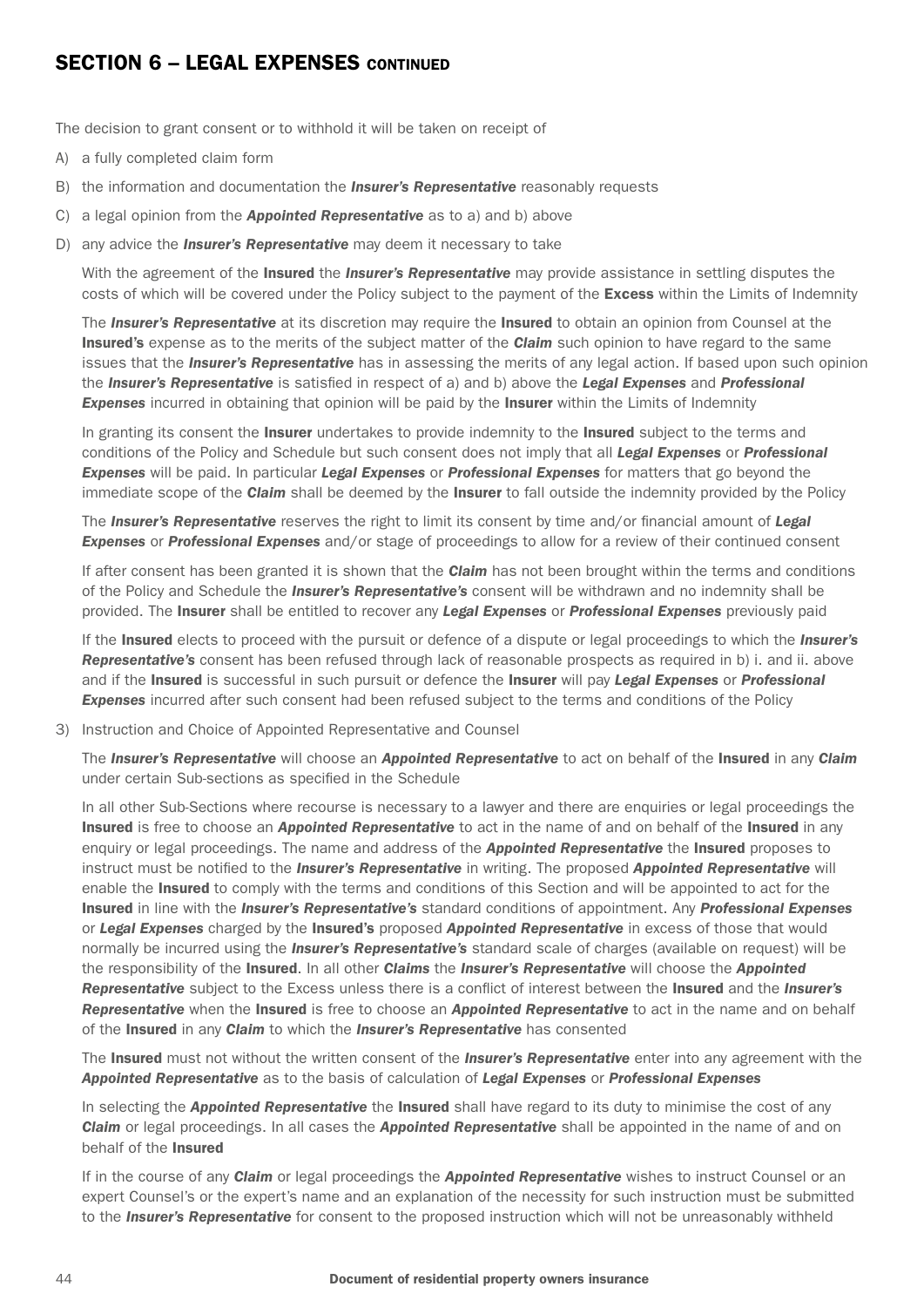A dispute arising from the Insured's choice of *Appointed Representative* may be referred to arbitration

#### 4) Disclosure

In order for the Insurer to indemnify the Insured under this Section the Insured must

- a) give the *Appointed Representative* and the *Insurer's Representative* all necessary help and information including a complete and truthful account of the facts of the case and all relevant documentary or other evidence in the Insured's possession. The Insured must provide obtain or execute all documents as necessary and attend meetings or conferences as requested
- b) instruct the *Appointed Representative* to provide the *Insurer's Representative* any information document or advice in connection with any *Claim* and the subject matter of any *Claim* even if privileged. In addition the Insured must instruct the *Appointed Representative* to provide the *Insurer's Representative* with regular updates on the progress of the subject matter of any *Claim* and inform the *Insurer's Representative* immediately if and when any circumstance adversely impacts the factors taken into account in granting the *Insurer's Representative's* consent.

 Indemnity may be withdrawn if the Insured fails to co-operate at all or within a reasonable time with the *Insurer's Representative's* or the *Appointed Representative's* requests or if the Insured or *Appointed Representative* fails to provide the *Insurer's Representative* with any information in connection with any *Claim* or the subject matter of any *Claim*

5) Payment of Legal Expenses and Professional Expenses

 All bills for *Legal Expenses* or *Professional Expenses* which the Insured receives from the *Appointed Representative* should be forwarded to the *Insurer's Representative* without delay. If the *Insurer's Representative* so requires the Insured must ask the *Appointed Representative* to submit the bill of costs for assessment or certification by the appropriate Law Society court or tribunal

 The Insured is responsible for payment of all *Legal Expenses* or *Professional Expenses*. The Insurer may settle these direct if requested by the Insured to do so

 The payment of some *Legal Expenses* or *Professional Expenses* does not imply that all *Legal Expenses* or *Professional Expenses* will be paid

6) Offer of Settlement

 In order for the Insurer to indemnify the Insured under this Section the Insured must inform the *Insurer's Representative* in writing as soon as an offer to settle a *Claim* or legal proceedings is received and/or the Insured proposes to make an offer of settlement. In any settlement the Insured must have regard to *Legal Expenses* or *Professional Expenses* incurred or likely to be incurred by the Insurer and the recovery thereof

No indemnity will be provided if the **Insured** enters into any agreement to settle without the prior written consent of the *Insurer's Representative* (such consent not to be unreasonably withheld) and the Insurer shall be entitled to recover any *Legal Expenses* or *Professional Expenses* previously paid. If the Insured unreasonably rejects an offer of settlement which the *Insurer's Representative* recommends acceptance of or makes an offer which the *Insurer's Representative* does not agree no further indemnity shall be provided

The Insurer may at its absolute discretion decide to pay the Insured the amount of damages that the Insured is claiming or is being claimed against the Insured instead of indemnifying the Insured for *Legal Expenses* or *Professional Expenses*. Where the Insurer exercises this discretion the Insurer will cease to be liable for any further *Legal Expenses* or *Professional Expenses*

7) Recovery of Costs

Whenever the Insured is awarded costs or under the terms of any settlement where costs are included those costs are to be repaid to the Insurer

 The Insured and their *Appointed Representative* must make every effort to make a full recovery of costs. Where a settlement purports to be a global or a without costs settlement or where costs are awarded but not recovered the **Insured** agrees that a fair and reasonable proportion of that settlement will be deemed costs and d ue to the Insurer

Where such a settlement is paid in instalments all costs to the **Insurer** shall be paid first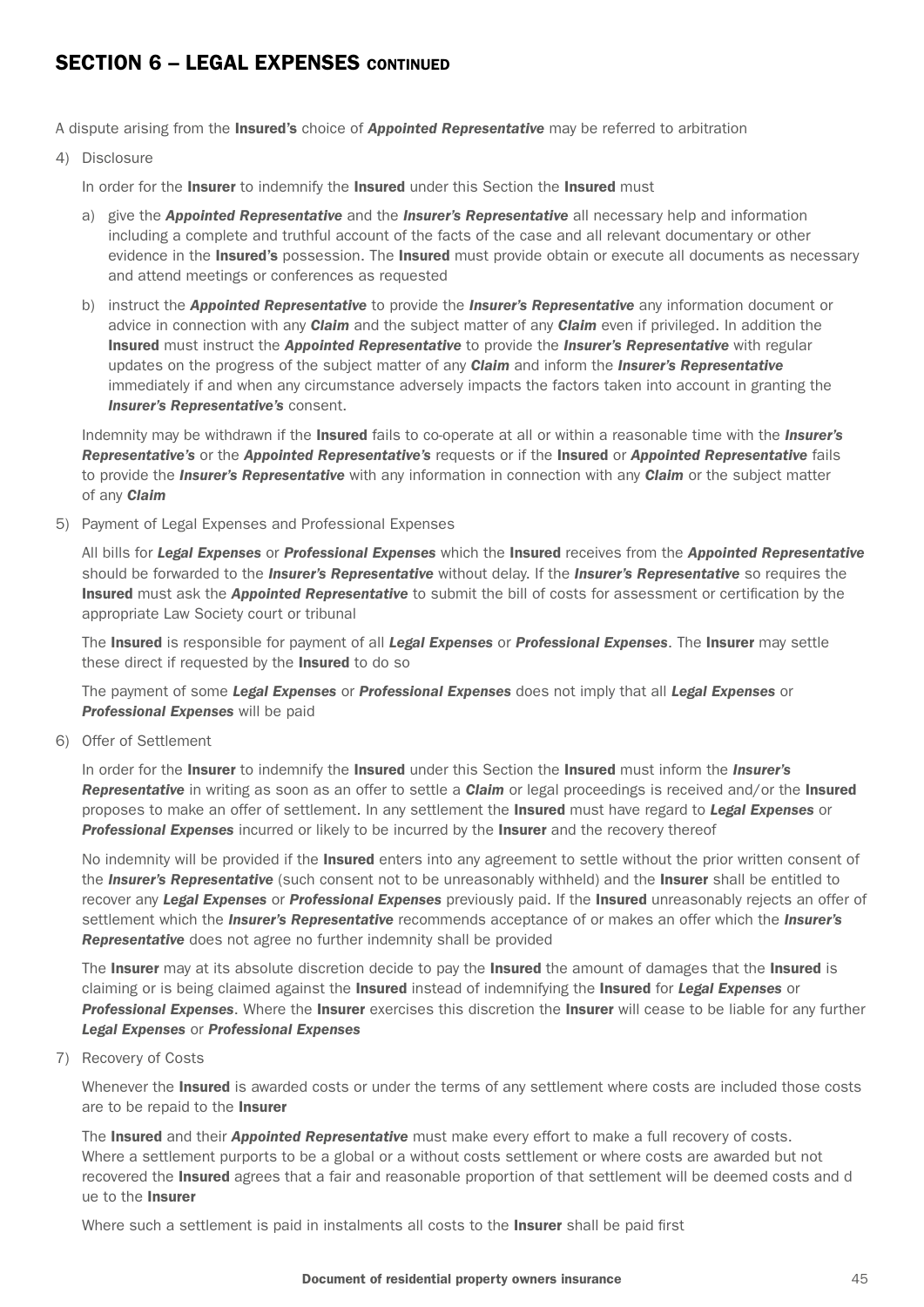#### 8) Appeal Procedure

 If following legal proceedings to which the *Insurer's Representative* has consented the Insured wishes to appeal against the judgment or decision of a court or tribunal the grounds for such appeal must be submitted to the *Insurer's Representative* through the *Appointed Representative* immediately or as soon as practicable so that the *Insurer's Representative* may consider whether to consent to such further action. If an appeal is lodged against a judgment or decision of a court or tribunal made in favour of the Insured following legal proceedings to which the *Insurer's Representative* has consented the Insured must notify the *Insurer's Representative* immediately in order that cover shall continue. The *Insurer's Representative* will inform the *Appointed Representative* of its decision. If the *Insurer's Representative* so requires it the Insured must co-operate in an appeal against the judgment or decision of a court or tribunal

9) Duty to Minimise

 The Insured must take all reasonable precautions to avoid and prevent *Claims Inland Revenue Investigations* legal proceedings and disputes. The Insured must use every endeavour and take all reasonable measures to minimise the cost and effect of any *Claim*

10) Insolvency or Liquidation of the Insured

If the Insured becomes insolvent or is placed in liquidation receivership administration or bankruptcy or enters into a voluntary arrangement or deed of arrangement or if any application is made to the court or meeting convened for any such purpose the Insurer has the right to immediately cease to provide indemnity for *Legal Expenses* or *Professional Expenses* notwithstanding any previous consent the *Insurer's Representative* may have granted

11) Value Added Tax

 If the Insured is registered for VAT the Insurer will not pay the VAT element of any *Legal Expenses* or *Professional Expenses*

12) Arbitration

 Any dispute between the parties as to the amounts to be paid under this Section may where both parties agree be referred to an arbitrator who will be either a solicitor or a barrister. If the parties cannot agree on their choice of arbitrator the Law Society may be asked to make a nomination. The arbitration will be binding and carried out under the Arbitration Act. The costs of the arbitration will be at the discretion of the arbitrator.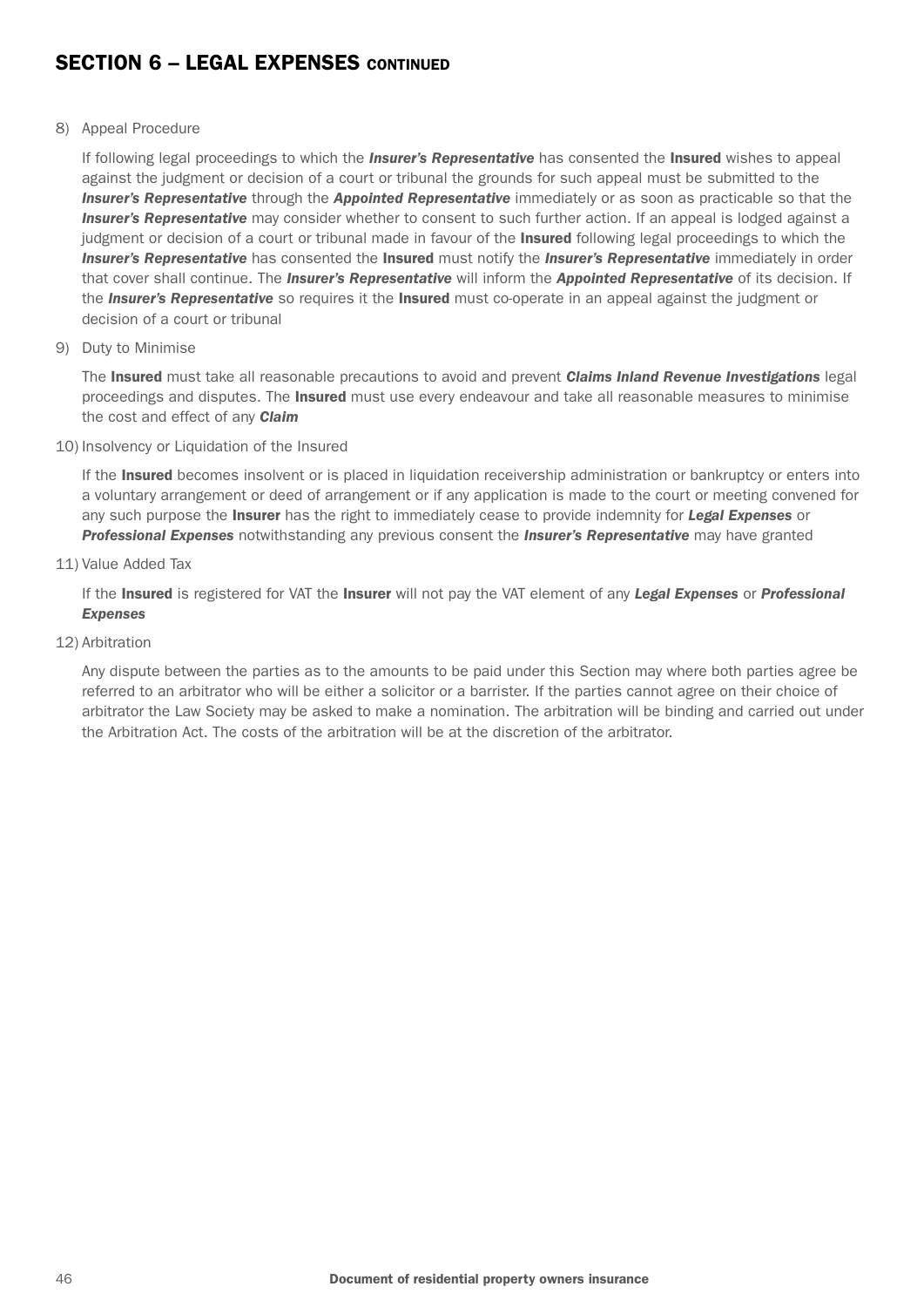### GENERAL CLAIMS CONDITIONS

1) Action by the **Insured** (not applicable to Section  $6 -$  Legal Expenses)

On the happening of any event or circumstance which could give rise to a claim by the **Insured** under the Policy or on receiving verbal or written notice of any claim the **Insured** shall

- a) as soon as reasonably possible give notice to the Insurer
- b) immediately notify the Police in respect of any **Damage** caused by thieves or malicious persons and obtain a Crime Reference Number which must be advised to the **Insurer** as soon as reasonably possible
- c) immediately forward to the Insurer any writ or summons issued against the Insured by a third party
- d) take action to minimise the loss destruction or damage and to avoid interruption or interference with the **Business** and to prevent further loss destruction damage or injury
- e) at their own expense supply full details of the claim in writing to the Insurer together with any evidence and information that may be reasonably required by the **Insurer** for the purpose of investigating or verifying the claim and if demanded a statutory declaration of the truth of the claim and any matter connected with it within
	- i. 7 days of **Damage** caused by riot civil commotion strikers locked out workers or persons taking part in labour disturbances or malicious persons
	- ii. 30 days of expiry of the Indemnity Period in respect of Rent Receivable claims
	- iii. 30 days of the event or circumstance in the case of any other claim or of a request from the Insurer

 No theft or attempted theft claim under this Policy shall be considered unless notified to the Police in accordance with 1b) above and a Crime Reference Number obtained

 No settlement admission of liability payment or promise of payment shall be made to a third party without the prior written consent of the **Insurer** 

No claim under the Policy shall be payable unless the terms of this Condition have been complied with

2) Rights of the Insurer

The **Insurer** shall

- a) be entitled at any stage to take over the defence or settlement of any claim made upon the **Insured** by any other party and to prosecute for its own benefit any claim for indemnity or compensation against any other persons in respect of any event insured by the Policy and at no cost to the Insurer the Insured shall give all assistance as may be reasonably required by the Insurer
- b) have the right to enter the Premises where the Damage has occurred and to keep possession of any Property insured without thereby incurring any liability or diminishing any of the Insurer's rights under the Policy and to deal with the salvage in a reasonable manner but the Insured shall not be entitled to abandon any Property to the Insurer
- c) at its option indemnify the Insured by payment reinstatement replacement or repair in respect of any Property lost or damaged or part thereof. If the Insurer elects to reinstate or replace any Property they shall not be bound to reinstate or replace exactly or completely but only as circumstances permit and in reasonably sufficient manner and shall not in any case be bound to expend in respect of any one of the items insured more than the Sum Insured thereon
- 3) Conditions

 Every Condition to which the Policy or any part thereof is or may be subject shall from the time the Condition attaches apply and continue to be in force during the whole currency of the Policy and non-compliance with any such Condition insofar as it increases the risk of loss destruction or damage shall be a bar to any claim in respect of such loss destruction or damage provided that whenever the Policy is renewed a claim in respect of loss destruction or damage occurring during the renewal period shall not be barred by reason of a Condition not having been complied with any time before the commencement of such period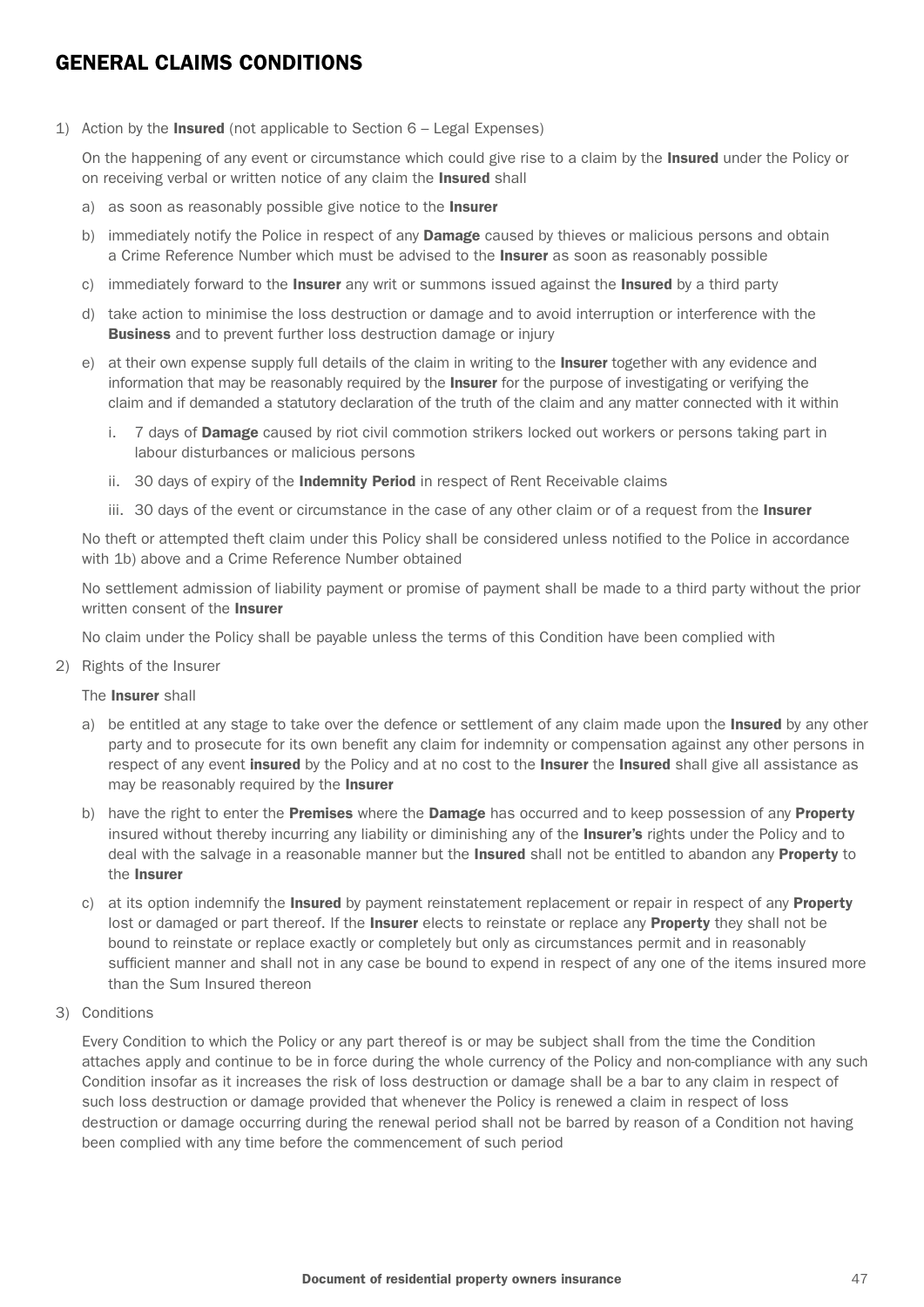### GENERAL CLAIMS CONDITIONS CONTINUED

4) Contribution in respect of Sections 1 and 2

If in the event of **Damage** or liability under the Policy there shall be in force any other insurance effected by or on behalf of the **Insured** providing cover against such a claim

- a) the liability of the **Insurer** shall be limited to its rateable proportion of such a claim
- b) but which is subject to any provision excluding it from ranking concurrently with the Policy either in whole or in part or from contributing rateably to the claim then the liability of the Insurer shall be limited to such proportion of the claim as the Sum Insured bears to the value of the **Property**
- 5) Arbitration (not applicable to Section 6 Legal Expenses)

If any difference shall arise as to the amounts to be paid under the Policy such difference may at the Insurer's option be referred to an arbitrator to be appointed by the parties in accordance with statutory provisions. Where any difference is by this condition to be referred to arbitration the making of an award shall be a condition precedent to any right of action against the Insurer

Any other difference shall be subject to the exclusive jurisdiction of the courts of England and Wales

6) Claims Co-operation

The Insured will provide all help and assistance and co-operation required by the Insurer and/or their appointed representatives in connection with any claim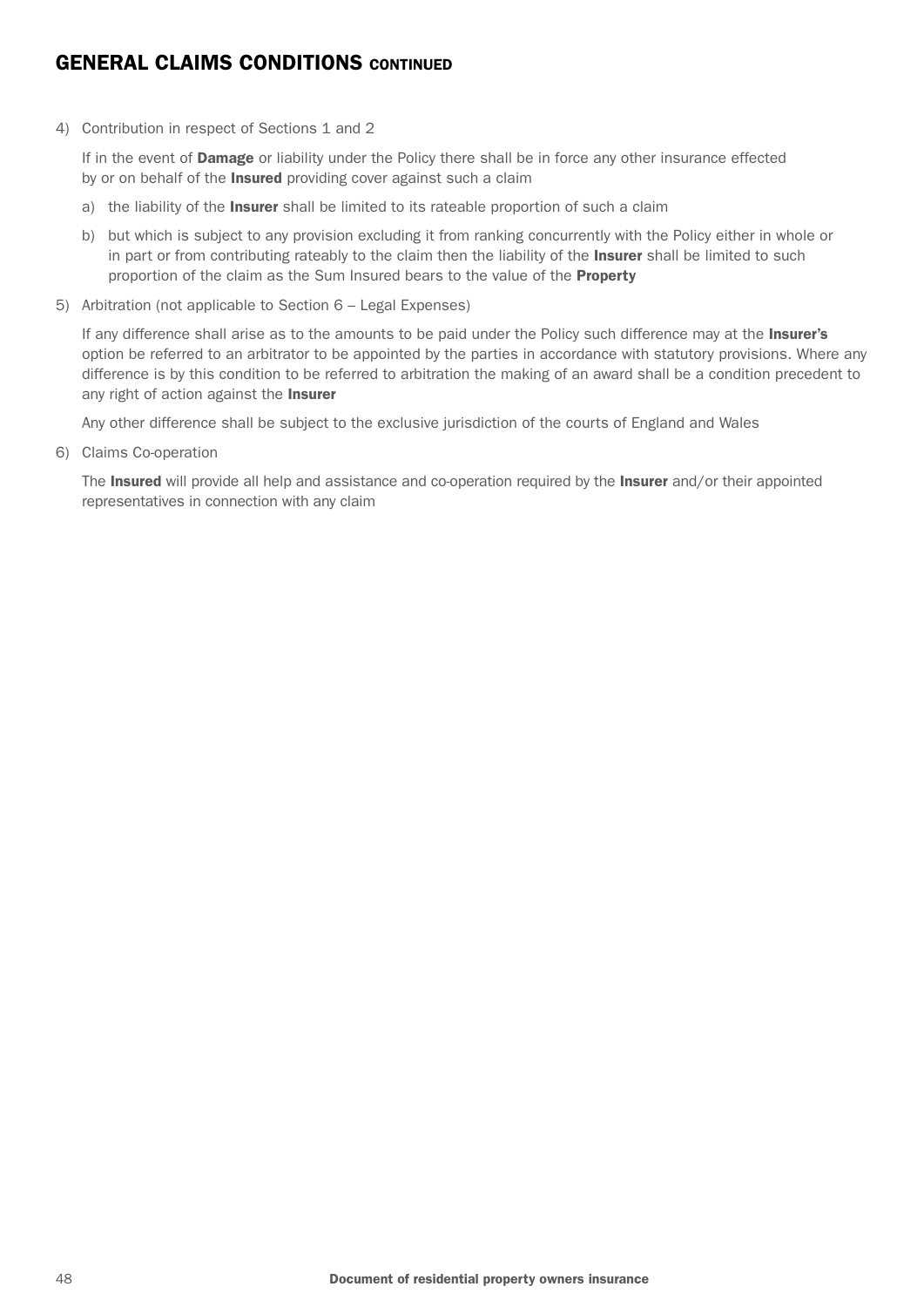### USEFUL AND IMPORTANT INFORMATION

#### How to make a claim

Please contact in the first instance the Broker Intermediary or Agent who arranged the Policy. Alternatively telephone the Claims Helpline on 0800 032 1170. Please quote your Policy Number

If you need to notify a possible Claim under Section 6 – Legal Expenses please immediately contact the *Legal Expenses Helpline*

Telephone 0800 0321145

#### How to complain

If you have a complaint about your policy or the service you have received please contact the Broker Intermediary or Agent that arranged it

If they are unable to resolve your complaint you may refer your complaint to the Financial Ombudsman Service within six months of receiving their final response letter

Should you be unhappy with the service provided by LV= please contact us by phone on 0800 678 3161 or write to us at LV=, County Gates, Bournemouth, BH1 2NF E-mail: feedback@LV.com

Please quote the Policy Number in all correspondence

A copy of our complaint handling procedure is available on request

If we cannot resolve your complaint you may refer your complaint to the Financial Ombudsman Service within six months of receiving our final response letter

The address is: Financial Ombudsman Service, Exchange Tower, London E14 9SR

Telephone: 0800 023 4567 or 0300 123 9 123 (from mobile or non BT lines)

E-mail: complaint.info@financial-ombudsman.org.uk

Website: www.financial-ombudsman.org.uk

Making a complaint will not affect your right to take legal action

#### Details about our Regulator

Liverpool Victoria Insurance Company Limited is authorised by the Prudential Regulation Authority and regulated by the Financial Conduct Authority and the Prudential Regulation Authority

#### Compensation

If we are unable to meet our liabilities to policyholders, you may be able to claim compensation from the Financial Services Compensation Scheme. The level of compensation differs depending on the type of cover:

#### Compulsory Insurance Non-compulsory Insurance

100% of the claim 90% of the claim

Further information can be obtained from:

Financial Services Compensation Scheme, 10th Floor Beaufort House 15 St Botolph Street London EC3A 7QU

Telephone 0800 678 1100 or 020 7741 4100 enquiries@fscs.org.uk www.fscs.org.uk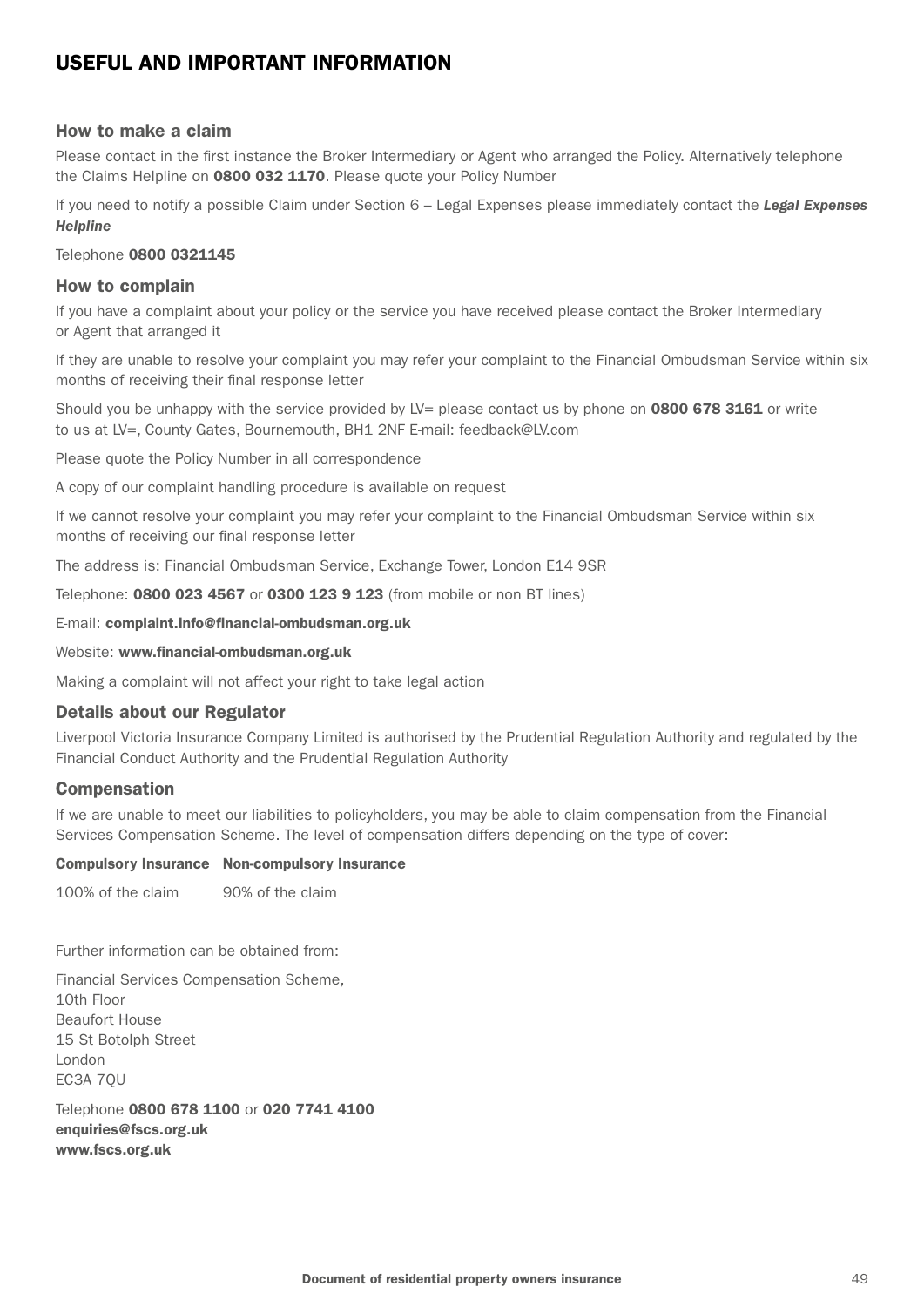### USEFUL AND IMPORTANT INFORMATION CONTINUED

#### ■ Data Protection - How we use your personal information

This information explains how we may use your details and tells you about the systems we use that allow us to detect and prevent fraudulent applications and claims. The savings that we make help us to keep premiums and products competitive.

Liverpool Victoria Insurance Company Limited is registered for the purpose of processing personal data. Information provided to us may be held, whether or not you purchase a product, on computer, paper file or other format. We will hold this information for a reasonable period of time to ensure that a clear and complete history of insurance enquiries, applications, policy records and transactions is maintained.

We may use credit reference and fraud prevention agencies to help us make decisions. What we do and how both we and credit reference and fraud prevention agencies will use your information is detailed in the section called: Credit Search and Identity check

By confirming your agreement to proceed you are accepting that we may use your information in this way.

The information (some of which may be sensitive data) may be used to process and administer your insurance by us and our agents (e.g. service providers both within and outside the European Economic area with which we have agreements). It may also be used or disclosed to regulators for the purposes of monitoring and enforcing our compliance with any regulation. Occasionally, your personal information may be disclosed to selected third parties who are helping us improve our service.

If credit or debit card details are provided to us we may use this information to automatically renew your insurance policies. We will only do this where we have your permission.

If your details have been obtained through one of our affinity associations we may pass some of your information, including product details and ongoing information, to that affinity organisation for membership, business analysis and other relevant purposes.

If you move to a new insurance provider we may confirm certain details relating to your insurance to them. We will only do this where we are satisfied that it is a genuine request.

If we receive a request for policy information by an individual other than the policy holder we will check that the policy holder has given permission to do this.

Sensitive personal data will not be used for marketing purposes.

#### Credit Search and Identity check

We use information obtained from credit reference agencies who will check the details supplied against any database, public or otherwise. This helps us to confirm your identity, allows us to give you a quote and decide which payment options we can offer you, for example, paying monthly.

If we conduct an identity check a record of this will be retained by the credit reference agencies and may be provided to other organisations to assist with verification and identification purposes. You'll see a record of this identity check if you request a credit report. These searches won't affect your credit record or credit rating in any way. You can request your credit report from any credit reference agency.

#### Previous claims

If asked, you must tell us about any claim or accident (even if it wasn't your fault). When you tell us we'll share this information and your personal details to various databases such as the Claims and Underwriting Exchange. We may search these databases:

- □ when you apply for insurance;
- n if you have a claim;
- n at renewal.

We'll do this to validate your claims history or that of any other person or property likely to be involved in the insurance or claim.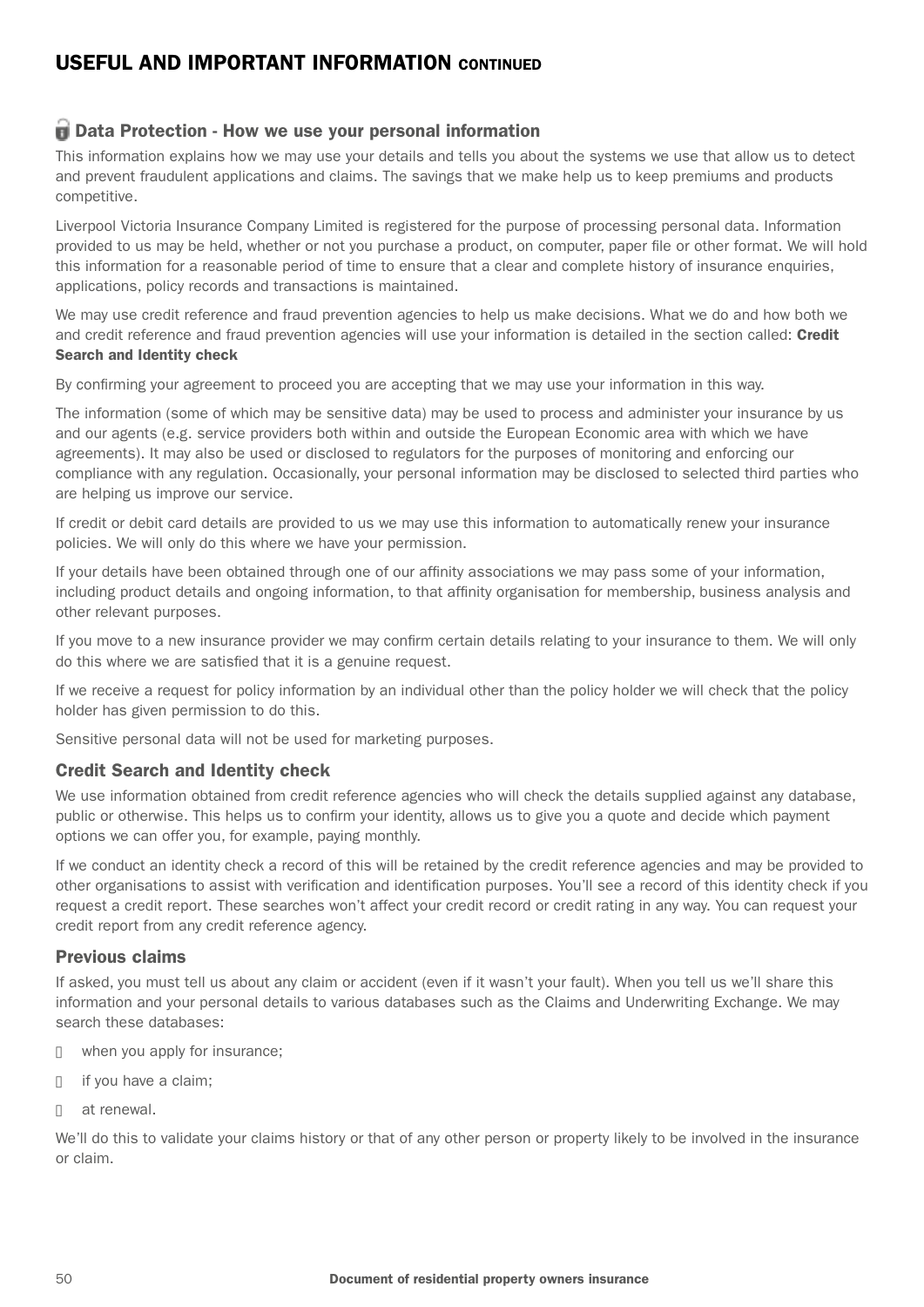### USEFUL AND IMPORTANT INFORMATION CONTINUED

#### Fraud prevention and detection

We'll check your information against a range of registers and anti-fraud databases for completeness and accuracy. We may also share your information with law enforcement agencies, other organisations and public bodies.

If we find that false or inaccurate information has been given to us, or we suspect fraud, we'll take appropriate action. If fraud is identified, details will be passed to fraud prevention agencies. Law enforcement agencies may access and use this information. We and other organisations, including those from other countries, may also access and use this information to prevent fraud and money laundering, for example, when:

- n checking details on applications for credit and credit related or other facilities;
- □ managing credit and credit related accounts or facilities;
- n recovering debt;
- n checking details on proposals and claims for all types of insurance;
- $\Box$  checking details of job applicants and employees.

Please contact us at GFC, LV=, County Gates, Bournemouth BH1 2NF if you want to receive details of the registers and fraud prevention agencies.

#### Access to the personal information we hold about you

You can ask for a copy of the personal information we hold about you by writing to the CCA Department, LV=, County Gates, Bournemouth BH1 2NF.

#### The law that applies to your insurance

The law of England and Wales applies to your contract with us.

#### Communications

All communications will be in English. You can get this and other documents from us in Braille, large print or audiotape by contacting us. Calls may be recorded for training and monitoring purposes.

#### Employers Liability Trading Office (ELTO)

In accordance with the Employers Liability Insurance: Disclosure by Insurers Instrument 2010 made by the Prudential Regulation Authority (PRA) and Financial Conduct Authority (FCA) we will be required to provide some of your information to the Employers Liability Tracing Office (ELTO).

The information that we supply in accordance with this requirement will be added to an electronic database that will be managed by the Employers Liability Tracing Office (ELTO), it will be subject to periodic update and certification and will be audited annually.

Access to the database and the information stored on it will assist claimants, their appointed representatives, employers' liability insurers and other persons or entities with legal access to the information to:

- n identify which insurer (or insurers) provided employers' liability insurance during the relevant period(s) of employment; and
- n identify the relevant employers' liability insurance policies.

The information supplied to the Employers Liability Tracing Office will include:

- D Policy number(s)
- n Employers' previous and current names and addresses (including subsidiary companies)
- n Coverage dates
- n Companies House Reference Numbers (where relevant)
- n Her Majesty's Revenue and Customs Employers Reference Numbers